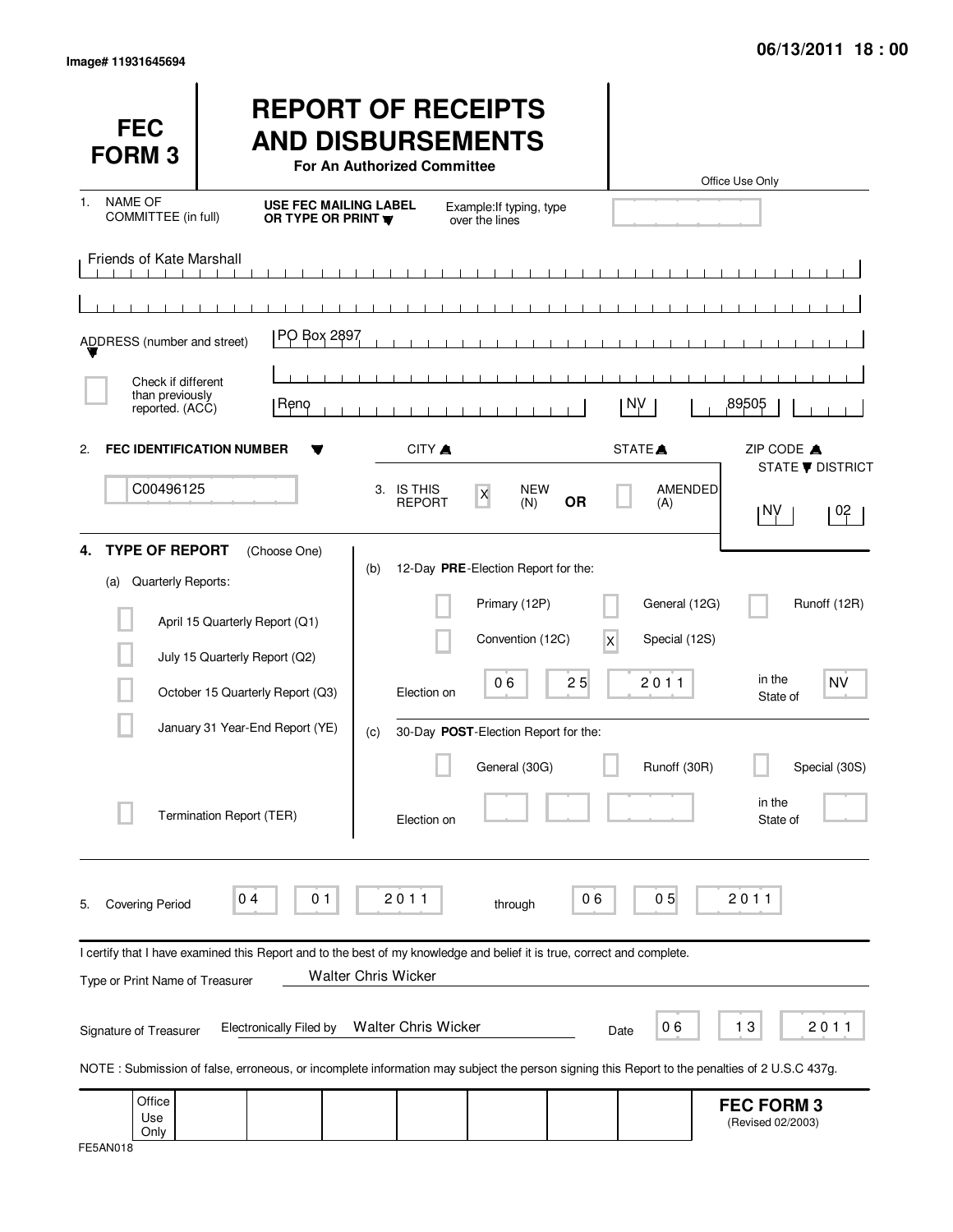|    |     | Image# 11931645695                                                                                  | <b>SUMMARY PAGE</b>                                                                                                                                                                       |                                                       |
|----|-----|-----------------------------------------------------------------------------------------------------|-------------------------------------------------------------------------------------------------------------------------------------------------------------------------------------------|-------------------------------------------------------|
|    |     | FEC Form 3 (Revised 02/2003)                                                                        | of Receipts and Disbursements                                                                                                                                                             | 2/48                                                  |
|    |     | Write or Type Committee Name                                                                        |                                                                                                                                                                                           |                                                       |
|    |     | Friends of Kate Marshall                                                                            |                                                                                                                                                                                           |                                                       |
|    |     | Report Covering the Period:<br>From:                                                                | М<br>D D<br>Υ<br>$\begin{array}{c} \mathsf{Y} \quad \mathsf{Y} \quad \mathsf{Y} \\ \mathsf{2} \; \mathsf{0} \; \mathsf{1} \; \mathsf{1} \end{array}$<br>M.<br>04<br>0 <sub>1</sub><br>To: | $Y'Y'Y$<br>2011<br>D D<br>M M<br>0 <sub>5</sub><br>06 |
|    |     |                                                                                                     | <b>COLUMN A</b><br><b>This Period</b>                                                                                                                                                     | <b>COLUMN B</b><br><b>Election Cycle-to-Date</b>      |
| 6. |     | Net Contributions (other than loans)                                                                |                                                                                                                                                                                           |                                                       |
|    | (a) | <b>Total Contributions</b><br>(other than loans) (from Line 11(e))                                  | 76379.00                                                                                                                                                                                  | 76379.00                                              |
|    | (b) | <b>Total Contribution Refunds</b>                                                                   | 0.00                                                                                                                                                                                      | 0.00                                                  |
|    | (c) | Net Contributions (other than loans)<br>(subtract Line 6(b) from Line 6(a))                         | 76379.00                                                                                                                                                                                  | 76379.00                                              |
| 7. |     | Net Operating Expenditures                                                                          |                                                                                                                                                                                           |                                                       |
|    | (a) | <b>Total Operating Expenditures</b>                                                                 | 20665.35                                                                                                                                                                                  | 20665.35                                              |
|    | (b) | <b>Total Offsets to Operating</b><br>Expenditures (from Line 14)                                    | 0.00                                                                                                                                                                                      | 0.00                                                  |
|    | (c) | Net Operating Expenditures<br>(subtract Line 7(b) from Line 7(a))                                   | 20665.35                                                                                                                                                                                  | 20665.35                                              |
| 8. |     | Cash on Hand at Close of<br>Reporting Period (from Line 27)                                         | 55713.65                                                                                                                                                                                  |                                                       |
| 9. |     | Debts and Obligations Owed TO<br>the Committee (Itemize all on<br>Schedule C and/or Schedule D)     | 0.00                                                                                                                                                                                      |                                                       |
|    |     | 10. Debts and Obligations Owed BY<br>the Committee (Itemize all on<br>Schedule C and/or Schedule D) | 0.00                                                                                                                                                                                      |                                                       |

Federal Election Commission 999 E Street, NW Washington, DC 20463 Toll Free 800-424-9530 Local 202-694-1100

FE5AN018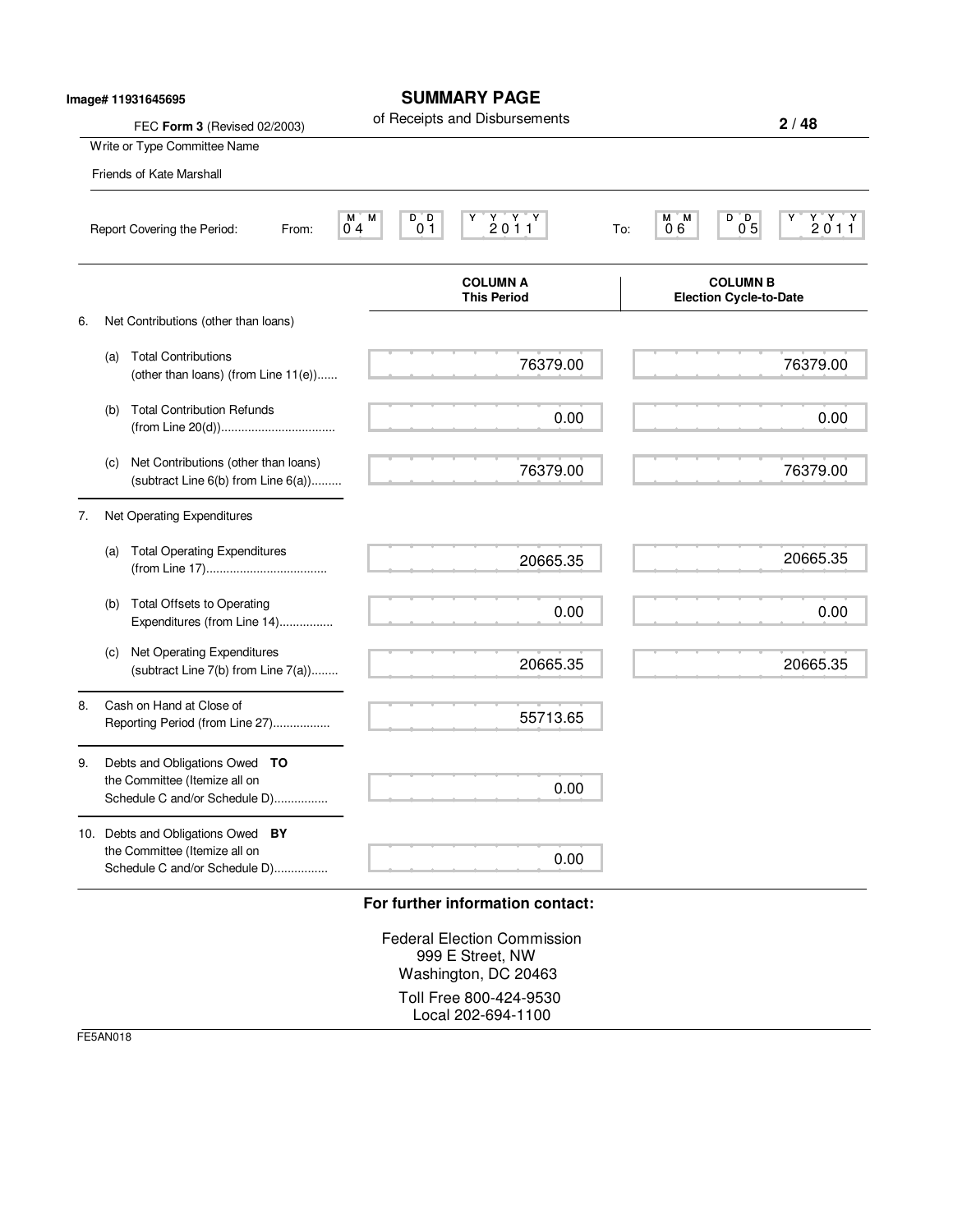| Image# 11931645696 |                                                                                                          | <b>DETAILED SUMMARY PAGE</b><br>of Receipts                                         |                                                                             |
|--------------------|----------------------------------------------------------------------------------------------------------|-------------------------------------------------------------------------------------|-----------------------------------------------------------------------------|
|                    | FEC Form 3 (Revised 12/2003)<br>Write or Type Committee Name<br>Friends of Kate Marshall                 |                                                                                     | 3/48                                                                        |
|                    | Report Covering the Period:<br>From:                                                                     | $Y'$ $Y'$ $Y'$<br>M<br>$D^{\prime}$ , $D$<br>M<br>Υ<br>2011<br>0 <sub>1</sub><br>04 | Y'Y'Y<br>$D^{\prime}$ $D$<br>М<br>'M<br>0 <sub>5</sub><br>2011<br>06<br>To: |
|                    | <b>I. RECEIPTS</b>                                                                                       | <b>COLUMN A</b><br><b>Total This Period</b>                                         | <b>COLUMN B</b><br><b>Election Cycle-to-Date</b>                            |
|                    | 11. CONTRIBUTIONS (other than loans) FROM:                                                               |                                                                                     |                                                                             |
|                    | Individuals/Persons Other Than<br>(a)<br><b>Political Committees</b><br>Itemized (use Schedule A)<br>(i) | 49080.00                                                                            | 49080.00                                                                    |
|                    |                                                                                                          | 5199.00                                                                             | 5199.00                                                                     |
|                    | (iii) TOTAL of contributions<br>from individuals                                                         | 54279.00                                                                            | 54279.00                                                                    |
|                    | Political Party Committees<br>(b)                                                                        | 0.00                                                                                | 0.00                                                                        |
|                    | <b>Other Political Committees</b><br>(c)                                                                 | 22000.00                                                                            | 22000.00                                                                    |
|                    | (d)<br>(e) TOTAL CONTRIBUTIONS                                                                           | 100.00                                                                              | 100.00                                                                      |
|                    | (other than loans)<br>$(\text{add Lines } 11(a)(iii), (b), (c), \text{and } (d))$                        | 76379.00                                                                            | 76379.00                                                                    |
|                    | 12. TRANSFERS FROM OTHER<br>AUTHORIZED COMMITTEES                                                        | 0.00                                                                                | 0.00                                                                        |
|                    | 13. LOANS                                                                                                |                                                                                     |                                                                             |
|                    | Made or Guaranteed by the<br>(a)                                                                         | 0.00                                                                                | 0.00                                                                        |
|                    | (b)                                                                                                      | 0.00                                                                                | 0.00                                                                        |
|                    | <b>TOTAL LOANS</b><br>(C)<br>(add Lines 13(a) and (b))                                                   | 0.00                                                                                | 0.00                                                                        |
|                    | 14. OFFSETS TO OPERATING                                                                                 |                                                                                     |                                                                             |
|                    | <b>EXPENDITURES</b>                                                                                      | 0.00                                                                                | 0.00                                                                        |
|                    | 15. OTHER RECEIPTS                                                                                       | 0.00                                                                                | 0.00                                                                        |
|                    | 16. TOTAL RECEIPTS (add Lines<br>11(e), 12, 13(c), 14, and 15)<br>(Carry Total to Line 24, page 4)       | 76379.00                                                                            | 76379.00                                                                    |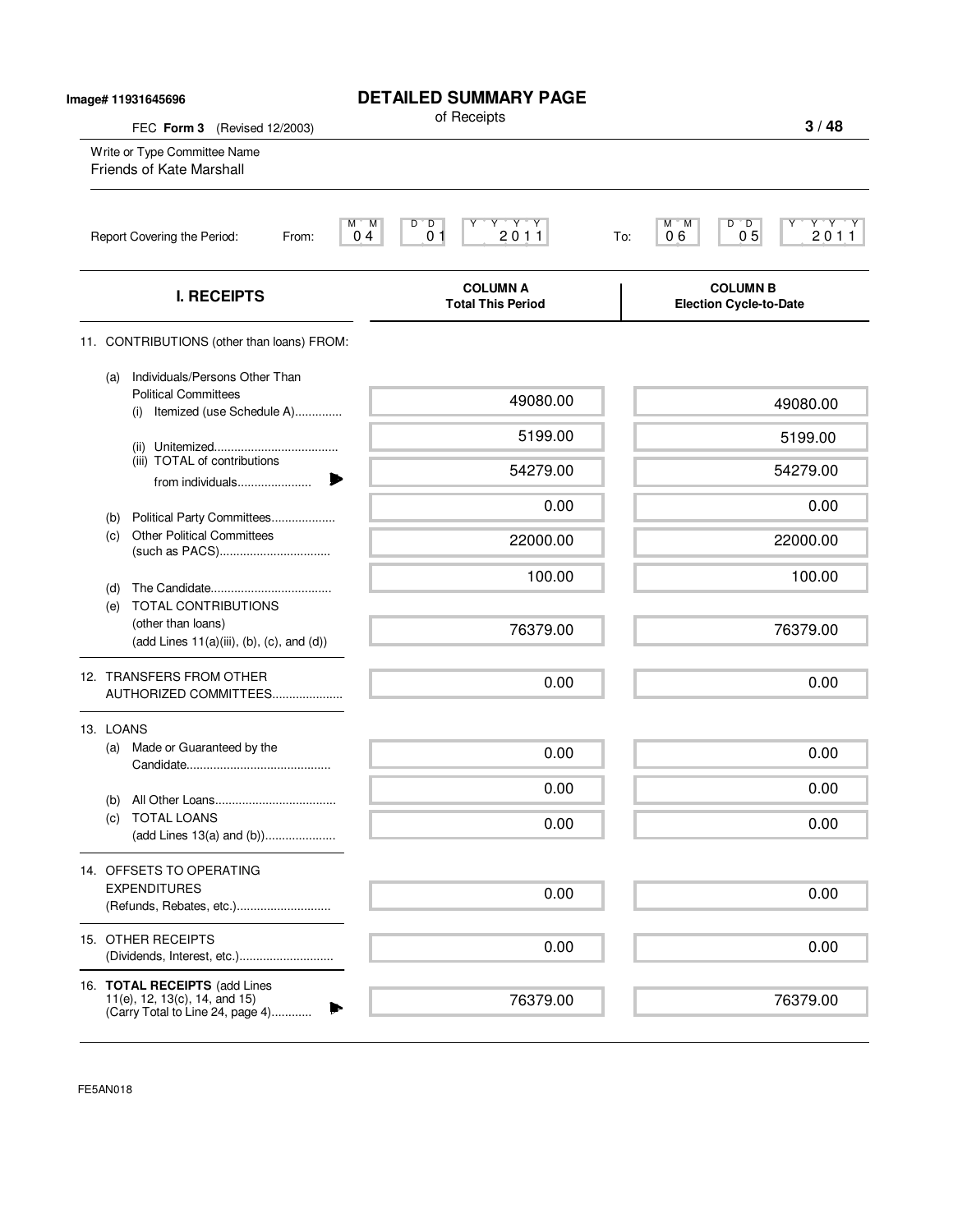FEC **Form 3** (Revised 02/2003)

## **DETAILED SUMMARY PAGE**

of Disbursements

**4 / 48**

| <b>II. DISBURSEMENTS</b>                                                       | <b>COLUMN A</b><br><b>Total This Period</b> | <b>COLUMN B</b><br><b>Election Cycle-to-Date</b> |
|--------------------------------------------------------------------------------|---------------------------------------------|--------------------------------------------------|
| 17. OPERATING EXPENDITURES                                                     | 20665.35                                    | 20665.35                                         |
| 18. TRANSFERS TO OTHER<br>AUTHORIZED COMMITTEES                                | 0.00                                        | 0.00                                             |
| 19. LOAN REPAYMENTS:<br>Of Loans Made or Guaranteed<br>(a)                     | 0.00                                        | 0.00                                             |
| (b)                                                                            | 0.00                                        | 0.00                                             |
| <b>TOTAL LOAN REPAYMENTS</b><br>(c)                                            | 0.00                                        | 0.00                                             |
| 20. REFUNDS OF CONTRIBUTIONS TO:                                               |                                             |                                                  |
| Individuals/Persons Other<br>(a)<br>Than Political Committees                  | 0.00                                        | 0.00                                             |
| Political Party Committees<br>(b)                                              | 0.00                                        | 0.00                                             |
| <b>Other Political Committees</b><br>(c)                                       | 0.00                                        | 0.00                                             |
| <b>TOTAL CONTRIBUTION REFUNDS</b><br>(d)<br>(add Lines 20(a), (b), and $(c)$ ) | 0.00                                        | 0.00                                             |
| 21. OTHER DISBURSEMENTS                                                        | 0.00                                        | 0.00                                             |
| 22. TOTAL DISBURSEMENTS<br>(add Lines 17, 18, 19(c), 20(d), and 21)            | 20665.35                                    | 20665.35                                         |

## **III. CASH SUMMARY**

|                                               | 0.00     |  |
|-----------------------------------------------|----------|--|
|                                               | 76379.00 |  |
|                                               | 76379.00 |  |
|                                               | 20665.35 |  |
| 27. CASH ON HAND AT CLOSE OF REPORTING PERIOD | 55713.65 |  |

FE5AN018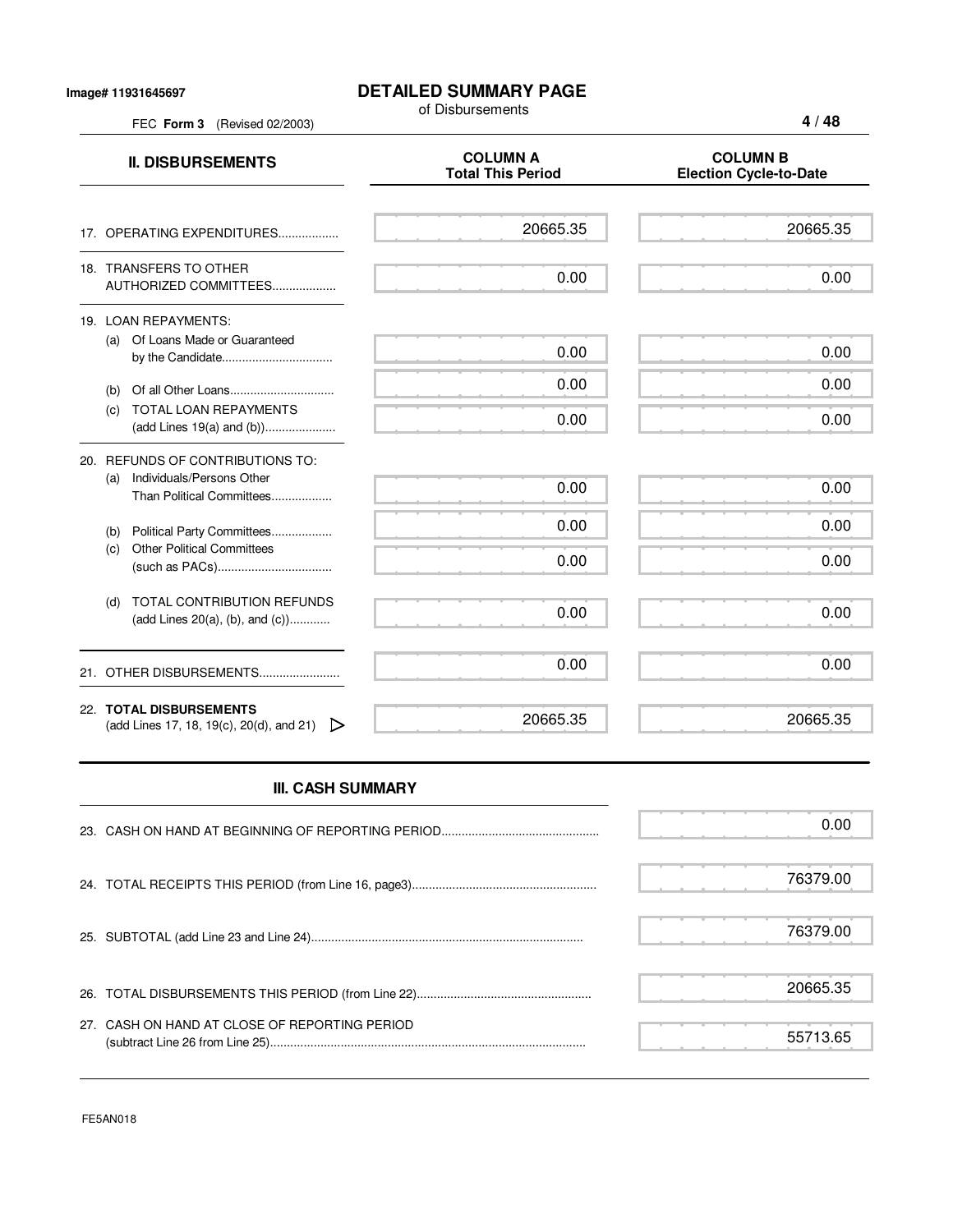| <b>SCHEDULE A (FEC Form 3)</b><br><b>ITEMIZED RECEIPTS</b>                                                       | Use separate schedule(s)<br>for each category of the<br><b>Detailed Summary Page</b><br>Any information copied from such Reports and Statements may not be sold or used by any person for the purpose of soliciting contributions | PAGE 5/48<br>FOR LINE NUMBER:<br>(check only one)<br>X<br>11 <sub>b</sub><br>11a<br>11 <sub>c</sub><br>11d<br>12<br>13 <sub>b</sub><br>13a<br>14<br>15                                                                                                                                                                                                                                                                                                                                        |
|------------------------------------------------------------------------------------------------------------------|-----------------------------------------------------------------------------------------------------------------------------------------------------------------------------------------------------------------------------------|-----------------------------------------------------------------------------------------------------------------------------------------------------------------------------------------------------------------------------------------------------------------------------------------------------------------------------------------------------------------------------------------------------------------------------------------------------------------------------------------------|
| NAME OF COMMITTEE (In Full)<br>Friends of Kate Marshall                                                          | or for commercial purposes, other than using the name and address of any political committee to solicit contributions from such committee.                                                                                        |                                                                                                                                                                                                                                                                                                                                                                                                                                                                                               |
| Full Name (Last, First, Middle Initial)<br>Jane K. Addington<br>А.<br>Mailing Address 814 Nixon Ave.             |                                                                                                                                                                                                                                   | Date of Receipt<br>$D$ $D$<br>Y<br>$Y - Y - Y - Y$<br>$M$ $M$ /<br>27<br>201.1<br>0 <sub>4</sub>                                                                                                                                                                                                                                                                                                                                                                                              |
| City                                                                                                             | <b>State</b><br>Zip Code                                                                                                                                                                                                          | Transaction ID: C5352639                                                                                                                                                                                                                                                                                                                                                                                                                                                                      |
| Reno                                                                                                             | <b>NV</b><br>89509                                                                                                                                                                                                                | Amount of Each Receipt this Period                                                                                                                                                                                                                                                                                                                                                                                                                                                            |
| FEC ID number of contributing<br>federal political committee.                                                    | C                                                                                                                                                                                                                                 | 250.00                                                                                                                                                                                                                                                                                                                                                                                                                                                                                        |
| Name of Employer<br>Information Requested                                                                        | Occupation<br><b>Information Requested</b>                                                                                                                                                                                        |                                                                                                                                                                                                                                                                                                                                                                                                                                                                                               |
| Receipt For:<br>2011<br>Primary<br>General<br>$\times$<br>Other (specify) $\blacktriangledown$<br>Special Caucus | Election Cycle-to-Date<br>v<br>250.00                                                                                                                                                                                             |                                                                                                                                                                                                                                                                                                                                                                                                                                                                                               |
| Full Name (Last, First, Middle Initial)<br>Francisco V. Aguilar<br>В.<br>Mailing Address 10485 Blenheim Ave      |                                                                                                                                                                                                                                   | Date of Receipt                                                                                                                                                                                                                                                                                                                                                                                                                                                                               |
|                                                                                                                  |                                                                                                                                                                                                                                   | $M$ $M$ /<br>D<br>$\overline{D}$ /<br>$Y$ <sup><math>\top</math></sup><br>Y Y Y Y<br>0 <sub>2</sub><br>201.1<br>06                                                                                                                                                                                                                                                                                                                                                                            |
| City                                                                                                             | Zip Code<br>State                                                                                                                                                                                                                 | Transaction ID: C5440235                                                                                                                                                                                                                                                                                                                                                                                                                                                                      |
| Las Vegas                                                                                                        | <b>NV</b><br>89135-2116                                                                                                                                                                                                           | Amount of Each Receipt this Period                                                                                                                                                                                                                                                                                                                                                                                                                                                            |
| FEC ID number of contributing<br>federal political committee.                                                    | C                                                                                                                                                                                                                                 | 250.00                                                                                                                                                                                                                                                                                                                                                                                                                                                                                        |
| Name of Employer<br>Agassi Enterprises Inc                                                                       | Occupation<br>Lawyer                                                                                                                                                                                                              |                                                                                                                                                                                                                                                                                                                                                                                                                                                                                               |
| Receipt For:<br>2011<br>Primary<br>General                                                                       | Election Cycle-to-Date<br>v                                                                                                                                                                                                       |                                                                                                                                                                                                                                                                                                                                                                                                                                                                                               |
| X<br>Other (specify) $\blacktriangledown$<br>Special Caucus                                                      | 250.00                                                                                                                                                                                                                            |                                                                                                                                                                                                                                                                                                                                                                                                                                                                                               |
| Full Name (Last, First, Middle Initial)<br>C.<br>Lawrence C. Anspach                                             |                                                                                                                                                                                                                                   | Date of Receipt                                                                                                                                                                                                                                                                                                                                                                                                                                                                               |
| Mailing Address 1509 Golden Oak Dr                                                                               |                                                                                                                                                                                                                                   | $M$ $M$ $M$<br>$D$ $D$ $l$<br>$\begin{array}{c} \begin{array}{c} \mathsf{p} \mathsf{p} \mathsf{p} \mathsf{p} \mathsf{p} \mathsf{p} \mathsf{p} \mathsf{p} \mathsf{p} \mathsf{p} \mathsf{p} \mathsf{p} \mathsf{p} \mathsf{p} \mathsf{p} \mathsf{p} \mathsf{p} \mathsf{p} \mathsf{p} \mathsf{p} \mathsf{p} \mathsf{p} \mathsf{p} \mathsf{p} \mathsf{p} \mathsf{p} \mathsf{p} \mathsf{p} \mathsf{p} \mathsf{p} \mathsf{p} \mathsf{p} \mathsf{p} \mathsf{p} \math$<br>2011<br>06<br>0 <sub>1</sub> |
| City                                                                                                             | Zip Code<br>State                                                                                                                                                                                                                 | Transaction ID: C5439897                                                                                                                                                                                                                                                                                                                                                                                                                                                                      |
| Las Vegas                                                                                                        | <b>NV</b><br>89117-1451                                                                                                                                                                                                           | Amount of Each Receipt this Period                                                                                                                                                                                                                                                                                                                                                                                                                                                            |
| FEC ID number of contributing<br>federal political committee.                                                    | C                                                                                                                                                                                                                                 | 500.00                                                                                                                                                                                                                                                                                                                                                                                                                                                                                        |
| Name of Employer<br>ACMC, INC.                                                                                   | Occupation<br>Consultant                                                                                                                                                                                                          |                                                                                                                                                                                                                                                                                                                                                                                                                                                                                               |
| Receipt For:<br>2011                                                                                             | Election Cycle-to-Date ▼                                                                                                                                                                                                          |                                                                                                                                                                                                                                                                                                                                                                                                                                                                                               |
| Primary<br>General<br>Other (specify) v<br>Special Caucus<br>X                                                   | 500.00                                                                                                                                                                                                                            |                                                                                                                                                                                                                                                                                                                                                                                                                                                                                               |
|                                                                                                                  |                                                                                                                                                                                                                                   | 1000.00                                                                                                                                                                                                                                                                                                                                                                                                                                                                                       |
|                                                                                                                  |                                                                                                                                                                                                                                   |                                                                                                                                                                                                                                                                                                                                                                                                                                                                                               |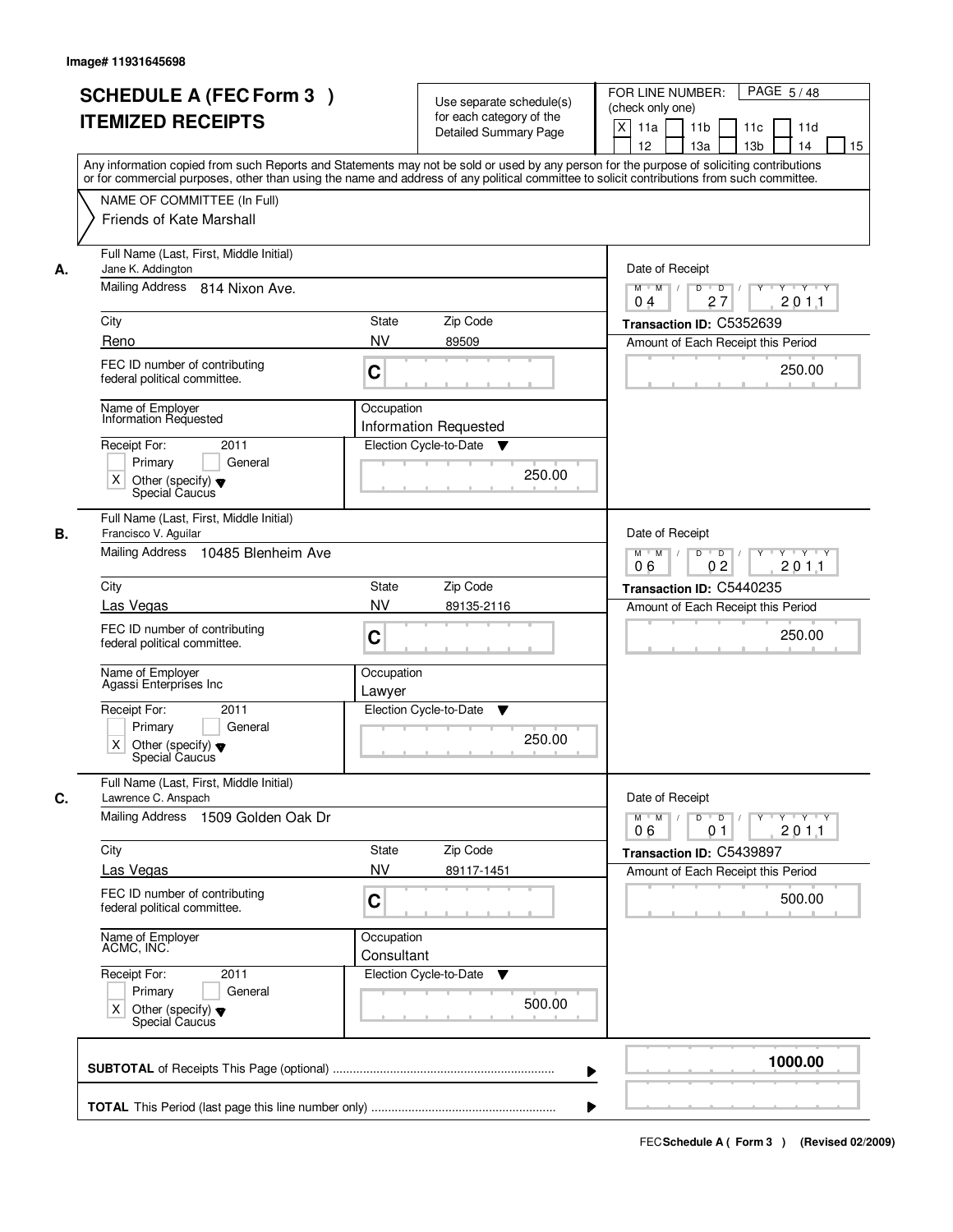|    | <b>SCHEDULE A (FEC Form 3)</b><br><b>ITEMIZED RECEIPTS</b>                                                                                                                                            |                           | Use separate schedule(s)<br>for each category of the<br><b>Detailed Summary Page</b> | PAGE 6/48<br>FOR LINE NUMBER:<br>(check only one)<br>X<br>11 <sub>b</sub><br>11a<br>11 <sub>c</sub><br>11d<br>12<br>14<br>13a<br>13 <sub>b</sub><br>15<br>Any information copied from such Reports and Statements may not be sold or used by any person for the purpose of soliciting contributions |
|----|-------------------------------------------------------------------------------------------------------------------------------------------------------------------------------------------------------|---------------------------|--------------------------------------------------------------------------------------|-----------------------------------------------------------------------------------------------------------------------------------------------------------------------------------------------------------------------------------------------------------------------------------------------------|
|    | or for commercial purposes, other than using the name and address of any political committee to solicit contributions from such committee.<br>NAME OF COMMITTEE (In Full)<br>Friends of Kate Marshall |                           |                                                                                      |                                                                                                                                                                                                                                                                                                     |
| А. | Full Name (Last, First, Middle Initial)<br><b>William Baer</b><br>Mailing Address<br>6628 Landon Ln                                                                                                   |                           |                                                                                      | Date of Receipt<br>$M$ $M$ /<br>$D$ $D$ $I$<br>Y<br>Y Y Y Y                                                                                                                                                                                                                                         |
|    |                                                                                                                                                                                                       |                           |                                                                                      | 201.1<br>06<br>01                                                                                                                                                                                                                                                                                   |
|    | City<br>Bethesda                                                                                                                                                                                      | State<br><b>MD</b>        | Zip Code<br>20817-5636                                                               | Transaction ID: C5439895<br>Amount of Each Receipt this Period                                                                                                                                                                                                                                      |
|    | FEC ID number of contributing<br>federal political committee.                                                                                                                                         | C                         |                                                                                      | 250.00                                                                                                                                                                                                                                                                                              |
|    | Name of Employer<br>Arnold and Porter, LLP                                                                                                                                                            | Occupation<br>Partner     |                                                                                      |                                                                                                                                                                                                                                                                                                     |
|    | Receipt For:<br>2011<br>Primary<br>General<br>$\times$<br>Other (specify) $\blacktriangledown$<br>Special Caucus                                                                                      |                           | Election Cycle-to-Date<br>▼<br>250.00                                                |                                                                                                                                                                                                                                                                                                     |
| В. | Full Name (Last, First, Middle Initial)<br>Dana Barooshian<br>Mailing Address<br>3317 Daylight Moss St                                                                                                |                           |                                                                                      | Date of Receipt<br>$M$ $M$ /<br>D<br>$\overline{D}$ /<br>$Y + Y + Y$                                                                                                                                                                                                                                |
|    |                                                                                                                                                                                                       |                           |                                                                                      | 03<br>201.1<br>06                                                                                                                                                                                                                                                                                   |
|    | City<br>Las Vegas                                                                                                                                                                                     | <b>State</b><br><b>NV</b> | Zip Code<br>89135-2843                                                               | Transaction ID: C5440418<br>Amount of Each Receipt this Period                                                                                                                                                                                                                                      |
|    | FEC ID number of contributing<br>federal political committee.                                                                                                                                         | C                         |                                                                                      | 250.00                                                                                                                                                                                                                                                                                              |
|    | Name of Employer<br>Chortek & Gottshalk, LLP                                                                                                                                                          | Occupation<br>Auditor     |                                                                                      |                                                                                                                                                                                                                                                                                                     |
|    | Receipt For:<br>2011<br>Primary<br>General<br>Χ<br>Other (specify) $\blacktriangledown$<br>Special Caucus                                                                                             |                           | Election Cycle-to-Date<br>▼<br>250.00                                                |                                                                                                                                                                                                                                                                                                     |
| C. | Full Name (Last, First, Middle Initial)<br>John Bielinski                                                                                                                                             |                           |                                                                                      | Date of Receipt                                                                                                                                                                                                                                                                                     |
|    | <b>Mailing Address</b><br>1920 Silver Ave                                                                                                                                                             |                           |                                                                                      | $M = M$<br>$D$ $D$ $I$<br>ץ ייץ יידץ י<br>2011<br>04<br>26                                                                                                                                                                                                                                          |
|    | City                                                                                                                                                                                                  | <b>State</b>              | Zip Code                                                                             | Transaction ID: C5352640                                                                                                                                                                                                                                                                            |
|    | Las Vegas<br>FEC ID number of contributing<br>federal political committee.                                                                                                                            | <b>NV</b><br>C            | 89102-2431                                                                           | Amount of Each Receipt this Period<br>250.00                                                                                                                                                                                                                                                        |
|    | Name of Employer<br>Ad America                                                                                                                                                                        | Occupation                | <b>Information Requested</b>                                                         |                                                                                                                                                                                                                                                                                                     |
|    | Receipt For:<br>2011<br>Primary<br>General<br>Other (specify) v<br>Special Caucus<br>Χ                                                                                                                |                           | Election Cycle-to-Date ▼<br>250.00                                                   |                                                                                                                                                                                                                                                                                                     |
|    |                                                                                                                                                                                                       |                           |                                                                                      | 750.00                                                                                                                                                                                                                                                                                              |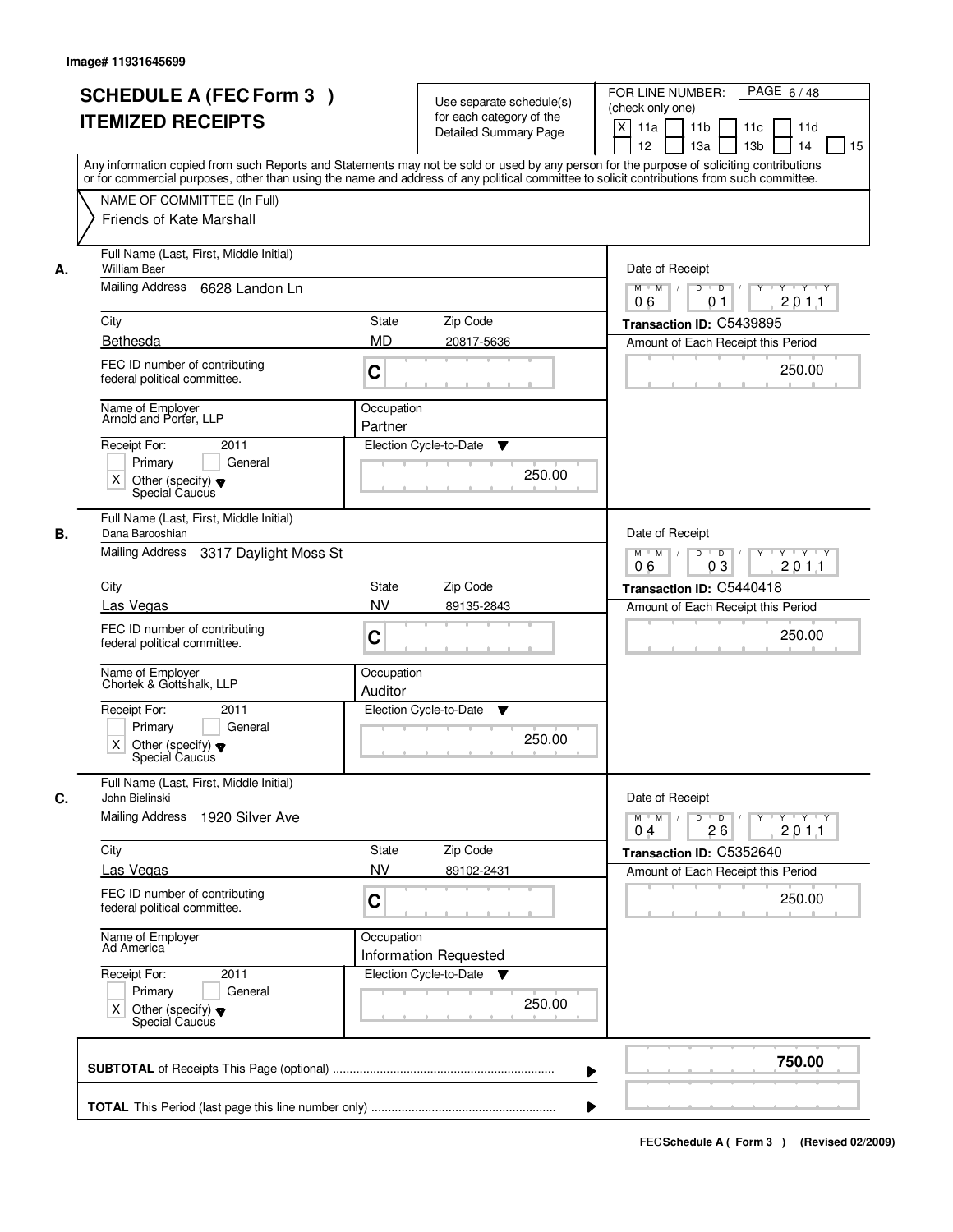| <b>ITEMIZED RECEIPTS</b>                                                                      | <b>SCHEDULE A (FEC Form 3)</b>                                  |                           | Use separate schedule(s)<br>for each category of the<br><b>Detailed Summary Page</b> | PAGE 7/48<br>FOR LINE NUMBER:<br>(check only one)<br>X<br>11 <sub>b</sub><br>11a<br>11 <sub>c</sub><br>11d<br>12<br>14<br>13a<br>13 <sub>b</sub><br>15<br>Any information copied from such Reports and Statements may not be sold or used by any person for the purpose of soliciting contributions |
|-----------------------------------------------------------------------------------------------|-----------------------------------------------------------------|---------------------------|--------------------------------------------------------------------------------------|-----------------------------------------------------------------------------------------------------------------------------------------------------------------------------------------------------------------------------------------------------------------------------------------------------|
| Friends of Kate Marshall                                                                      | NAME OF COMMITTEE (In Full)                                     |                           |                                                                                      | or for commercial purposes, other than using the name and address of any political committee to solicit contributions from such committee.                                                                                                                                                          |
| Luke Busby<br>А.<br>Mailing Address                                                           | Full Name (Last, First, Middle Initial)<br>347 Mary St          |                           |                                                                                      | Date of Receipt<br>$D$ $D$ $I$<br>Y<br>Y Y Y Y<br>$M$ $M$ /                                                                                                                                                                                                                                         |
|                                                                                               |                                                                 |                           |                                                                                      | 201.1<br>0 <sub>5</sub><br>10                                                                                                                                                                                                                                                                       |
| City<br>Reno                                                                                  |                                                                 | <b>State</b><br><b>NV</b> | Zip Code<br>89509-2767                                                               | Transaction ID: C5372706                                                                                                                                                                                                                                                                            |
| FEC ID number of contributing<br>federal political committee.                                 |                                                                 | C                         |                                                                                      | Amount of Each Receipt this Period<br>1000.00                                                                                                                                                                                                                                                       |
| Name of Employer<br>Luke Andrew Busby, Ltd.                                                   |                                                                 | Occupation<br>Lobbyist    |                                                                                      |                                                                                                                                                                                                                                                                                                     |
| Receipt For:<br>Primary<br>$\times$<br>Other (specify) $\blacktriangledown$<br>Special Caucus | 2011<br>General                                                 |                           | Election Cycle-to-Date<br>▼<br>1000.00                                               |                                                                                                                                                                                                                                                                                                     |
| JOHN J CAHILL<br>В.<br>Mailing Address                                                        | Full Name (Last, First, Middle Initial)<br>642 Saint Andrews Rd |                           |                                                                                      | Date of Receipt<br>$M$ $M$ /<br>D<br>$\overline{D}$ /<br>$Y + Y + Y$                                                                                                                                                                                                                                |
|                                                                                               |                                                                 |                           |                                                                                      | 05<br>201.1<br>06                                                                                                                                                                                                                                                                                   |
| City<br>Henderson                                                                             |                                                                 | <b>State</b><br><b>NV</b> | Zip Code<br>89015-7413                                                               | Transaction ID: C5440551<br>Amount of Each Receipt this Period                                                                                                                                                                                                                                      |
| FEC ID number of contributing<br>federal political committee.                                 |                                                                 | C                         |                                                                                      | 250.00                                                                                                                                                                                                                                                                                              |
| Name of Employer<br>CLARK COUNTY NV                                                           |                                                                 | Occupation                | PUBLIC ADMINISTRATOR                                                                 |                                                                                                                                                                                                                                                                                                     |
| Receipt For:<br>Primary<br>Χ<br>Other (specify) $\blacktriangledown$<br>Special Caucus        | 2011<br>General                                                 |                           | Election Cycle-to-Date<br>v<br>250.00                                                |                                                                                                                                                                                                                                                                                                     |
| C.<br><b>Tim Carlson</b>                                                                      | Full Name (Last, First, Middle Initial)                         |                           |                                                                                      | Date of Receipt                                                                                                                                                                                                                                                                                     |
|                                                                                               | Mailing Address 3404 Calle Del Torre                            |                           |                                                                                      | $M = M$<br>$D$ $D$ $I$<br>יץ די אַ די אַ די אַ<br>2011<br>06<br>05                                                                                                                                                                                                                                  |
| City                                                                                          |                                                                 | State                     | Zip Code                                                                             | Transaction ID: C5440539                                                                                                                                                                                                                                                                            |
| Las Vegas                                                                                     |                                                                 | <b>NV</b>                 | 89102-3908                                                                           | Amount of Each Receipt this Period                                                                                                                                                                                                                                                                  |
| FEC ID number of contributing<br>federal political committee.                                 |                                                                 | C                         |                                                                                      | 250.00                                                                                                                                                                                                                                                                                              |
| Name of Employer<br>PBR Corp.                                                                 |                                                                 | Occupation                | Renewable Energy Dev.                                                                |                                                                                                                                                                                                                                                                                                     |
| Receipt For:<br>Primary<br>Other (specify) v<br>Special Caucus<br>Χ                           | 2011<br>General                                                 |                           | Election Cycle-to-Date ▼<br>250.00                                                   |                                                                                                                                                                                                                                                                                                     |
|                                                                                               |                                                                 |                           |                                                                                      | 1500.00                                                                                                                                                                                                                                                                                             |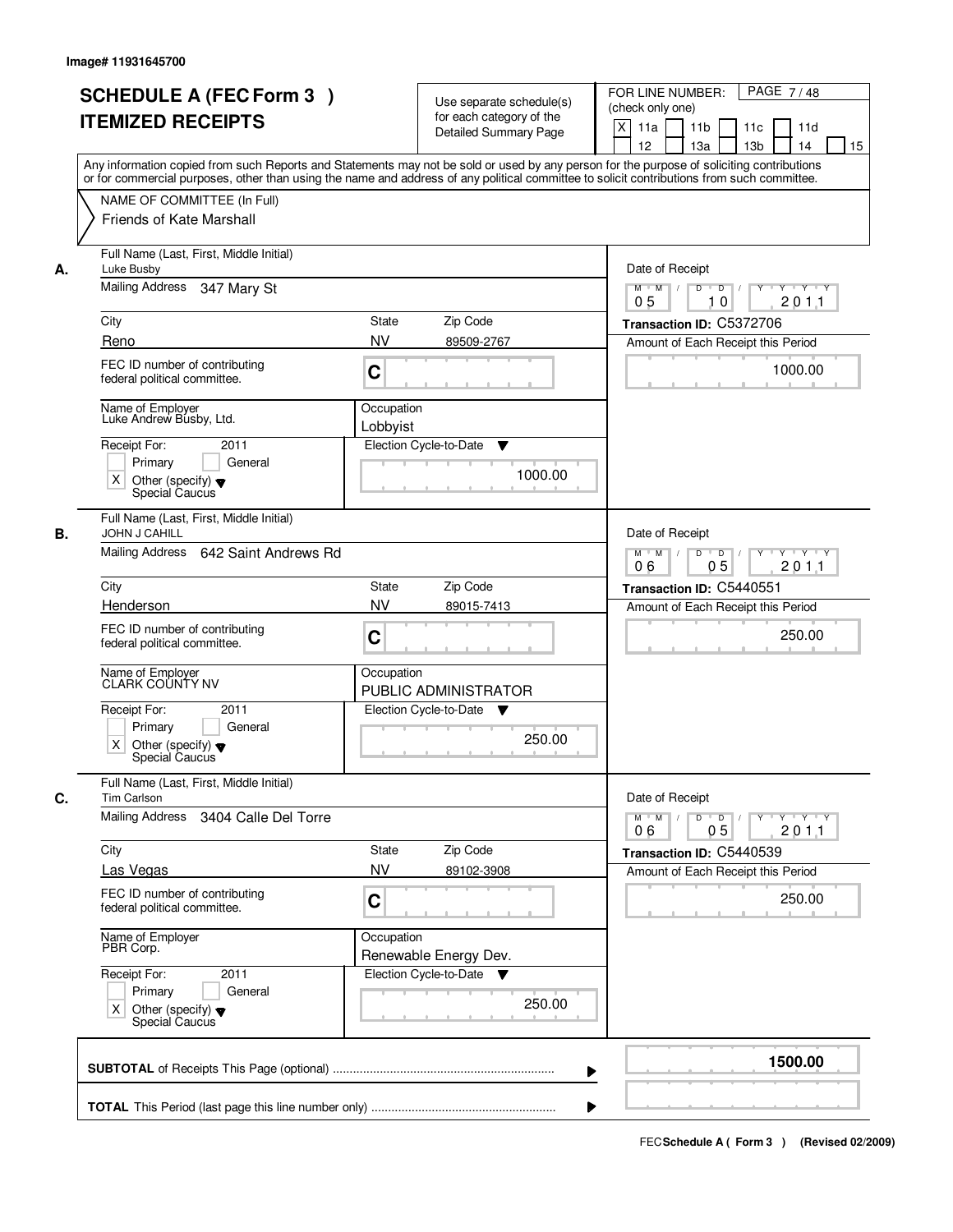|    | <b>SCHEDULE A (FEC Form 3)</b><br><b>ITEMIZED RECEIPTS</b>                                                                                                         | Use separate schedule(s)<br>for each category of the<br><b>Detailed Summary Page</b>                                                                                                                                                                                                    | PAGE 8/48<br>FOR LINE NUMBER:<br>(check only one)<br>$\times$<br>11 <sub>b</sub><br>11a<br>11c<br>11d<br>12<br>13a<br>13 <sub>b</sub><br>14<br>15 |
|----|--------------------------------------------------------------------------------------------------------------------------------------------------------------------|-----------------------------------------------------------------------------------------------------------------------------------------------------------------------------------------------------------------------------------------------------------------------------------------|---------------------------------------------------------------------------------------------------------------------------------------------------|
|    | NAME OF COMMITTEE (In Full)<br>Friends of Kate Marshall                                                                                                            | Any information copied from such Reports and Statements may not be sold or used by any person for the purpose of soliciting contributions<br>or for commercial purposes, other than using the name and address of any political committee to solicit contributions from such committee. |                                                                                                                                                   |
| А. | Full Name (Last, First, Middle Initial)<br>Sue Rodgers Carne<br>Mailing Address 2651 Wildhorse Lane<br>City                                                        | <b>State</b><br>Zip Code                                                                                                                                                                                                                                                                | Date of Receipt<br>$Y - Y - Y$<br>$M$ $M$<br>D<br>$\overline{D}$<br>Y<br>05<br>201.1<br>06<br>Transaction ID: C5454690                            |
|    | Minden<br>FEC ID number of contributing<br>federal political committee.                                                                                            | <b>NV</b><br>89423<br>C                                                                                                                                                                                                                                                                 | Amount of Each Receipt this Period<br>2000.00                                                                                                     |
|    | Name of Employer<br>Information Requested<br>Receipt For:<br>2011<br>Primary<br>General<br>$\times$<br>Other (specify) $\blacktriangledown$<br>Special Caucus      | Occupation<br>n/a/Retired<br>Election Cycle-to-Date<br>▼<br>2000.00                                                                                                                                                                                                                     |                                                                                                                                                   |
| В. | Full Name (Last, First, Middle Initial)<br>Robert L. Crowell<br>Mailing Address<br>510 W. Fourth St.<br>PO Box 1000<br>City                                        | Zip Code<br><b>State</b>                                                                                                                                                                                                                                                                | Date of Receipt<br>$M$ $M$ /<br>D<br>$\overline{D}$<br>Y<br>$Y + Y + Y$<br>05<br>0 <sub>5</sub><br>201.1<br>Transaction ID: C5358015              |
|    | <b>Carson City</b><br>FEC ID number of contributing<br>federal political committee.                                                                                | <b>NV</b><br>89703<br>C                                                                                                                                                                                                                                                                 | Amount of Each Receipt this Period<br>500.00                                                                                                      |
|    | Name of Employer<br>Crowell, Susich, Owen &<br>Tackes<br>Receipt For:<br>2011<br>Primary<br>General<br>X<br>Other (specify) $\blacktriangledown$<br>Special Caucus | Occupation<br>Lobbyist/Attorney<br>Election Cycle-to-Date<br>v<br>500.00                                                                                                                                                                                                                |                                                                                                                                                   |
| C. | Full Name (Last, First, Middle Initial)<br>Frankie Sue Delpapa<br>Mailing Address 1441 Alta Street                                                                 |                                                                                                                                                                                                                                                                                         | Date of Receipt<br>$M$ $M$ <sup><math>\prime</math></sup><br>$D$ $D$ $/$<br>yuryuryury                                                            |
|    | City<br>Reno<br>FEC ID number of contributing<br>federal political committee.                                                                                      | Zip Code<br>State<br><b>NV</b><br>89503-1708<br>C                                                                                                                                                                                                                                       | 2011<br>06<br>05<br>Transaction ID: C5454694<br>Amount of Each Receipt this Period<br>500.00                                                      |
|    | Name of Employer<br>Self                                                                                                                                           | Occupation<br>Attorney                                                                                                                                                                                                                                                                  |                                                                                                                                                   |
|    | Receipt For:<br>2011<br>Primary<br>General<br>Other (specify) v<br>Special Caucus<br>Χ                                                                             | Election Cycle-to-Date<br>v<br>500.00                                                                                                                                                                                                                                                   |                                                                                                                                                   |
|    |                                                                                                                                                                    |                                                                                                                                                                                                                                                                                         | 3000.00                                                                                                                                           |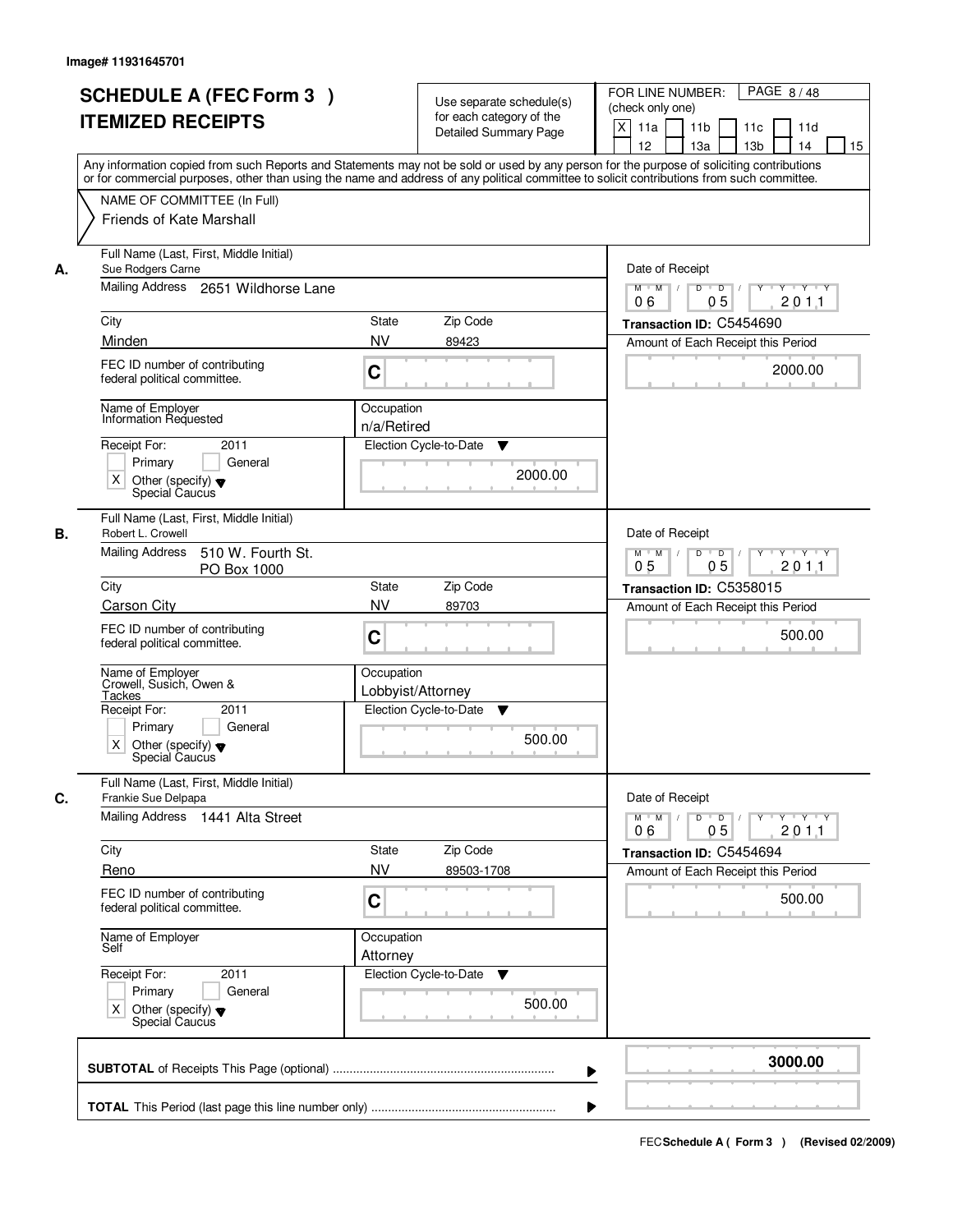| <b>SCHEDULE A (FEC Form 3)</b><br><b>ITEMIZED RECEIPTS</b>                                                       | Use separate schedule(s)<br>for each category of the<br><b>Detailed Summary Page</b><br>Any information copied from such Reports and Statements may not be sold or used by any person for the purpose of soliciting contributions | PAGE 9/48<br>FOR LINE NUMBER:<br>(check only one)<br>$\boldsymbol{\mathsf{X}}$<br>11 <sub>b</sub><br>11a<br>11 <sub>c</sub><br>11d<br>12<br>13 <sub>b</sub><br>14<br>13a<br>15 |
|------------------------------------------------------------------------------------------------------------------|-----------------------------------------------------------------------------------------------------------------------------------------------------------------------------------------------------------------------------------|--------------------------------------------------------------------------------------------------------------------------------------------------------------------------------|
| NAME OF COMMITTEE (In Full)<br>Friends of Kate Marshall                                                          | or for commercial purposes, other than using the name and address of any political committee to solicit contributions from such committee.                                                                                        |                                                                                                                                                                                |
| Full Name (Last, First, Middle Initial)<br>jeffrey A dickerson<br>А.<br>Mailing Address 60 Gazelle Rd<br>City    | <b>State</b><br>Zip Code                                                                                                                                                                                                          | Date of Receipt<br>$D$ $D$ $I$<br>$Y$ <sup>U</sup><br>$Y - Y - Y - Y$<br>$M$ $M$ /<br>03<br>201.1<br>06<br>Transaction ID: C5440439                                            |
| Reno                                                                                                             | <b>NV</b><br>89511-6644                                                                                                                                                                                                           | Amount of Each Receipt this Period                                                                                                                                             |
| FEC ID number of contributing<br>federal political committee.                                                    | C                                                                                                                                                                                                                                 | 250.00                                                                                                                                                                         |
| Name of Employer<br>self                                                                                         | Occupation<br>lawyer                                                                                                                                                                                                              |                                                                                                                                                                                |
| 2011<br>Receipt For:<br>Primary<br>General<br>$\times$<br>Other (specify) $\blacktriangledown$<br>Special Caucus | Election Cycle-to-Date<br>▼<br>250.00                                                                                                                                                                                             |                                                                                                                                                                                |
| Full Name (Last, First, Middle Initial)<br>Katherine M. Ferguson<br>В.<br>Mailing Address 2117 Silver Ave        |                                                                                                                                                                                                                                   | Date of Receipt<br>$M$ $M$ /<br>D<br>$\overline{D}$ /<br>$Y$ <sup>U</sup><br>$Y \dashv Y \dashv Y$<br>0 <sub>2</sub><br>201.1<br>06                                            |
| City                                                                                                             | Zip Code<br>State                                                                                                                                                                                                                 | Transaction ID: C5439960                                                                                                                                                       |
| Las Vegas                                                                                                        | <b>NV</b><br>89102-2221                                                                                                                                                                                                           | Amount of Each Receipt this Period                                                                                                                                             |
| FEC ID number of contributing<br>federal political committee.                                                    | C                                                                                                                                                                                                                                 | 500.00                                                                                                                                                                         |
| Name of Employer<br>retired                                                                                      | Occupation<br>n/a                                                                                                                                                                                                                 |                                                                                                                                                                                |
| Receipt For:<br>2011<br>Primary<br>General<br>Χ<br>Other (specify) $\blacktriangledown$<br>Special Caucus        | Election Cycle-to-Date<br>v<br>500.00                                                                                                                                                                                             |                                                                                                                                                                                |
| Full Name (Last, First, Middle Initial)<br>C.<br>Francis C Flaherty                                              |                                                                                                                                                                                                                                   | Date of Receipt                                                                                                                                                                |
| Mailing Address<br>2528 Simons Ct                                                                                |                                                                                                                                                                                                                                   | $M$ $M$ $M$<br>$D$ $D$ $l$<br><u> Y FY FY FY </u><br>2011<br>06<br>05                                                                                                          |
| City                                                                                                             | Zip Code<br>State<br><b>NV</b>                                                                                                                                                                                                    | Transaction ID: C5454700                                                                                                                                                       |
| <b>Carson City</b><br>FEC ID number of contributing<br>federal political committee.                              | 89703-8368<br>C                                                                                                                                                                                                                   | Amount of Each Receipt this Period<br>250.00                                                                                                                                   |
| Name of Employer<br>Information Requested                                                                        | Occupation<br>Self/Attorney                                                                                                                                                                                                       |                                                                                                                                                                                |
| Receipt For:<br>2011<br>Primary<br>General<br>Other (specify) v<br>Special Caucus<br>X                           | Election Cycle-to-Date<br>v<br>250.00                                                                                                                                                                                             |                                                                                                                                                                                |
|                                                                                                                  |                                                                                                                                                                                                                                   | 1000.00                                                                                                                                                                        |
|                                                                                                                  |                                                                                                                                                                                                                                   |                                                                                                                                                                                |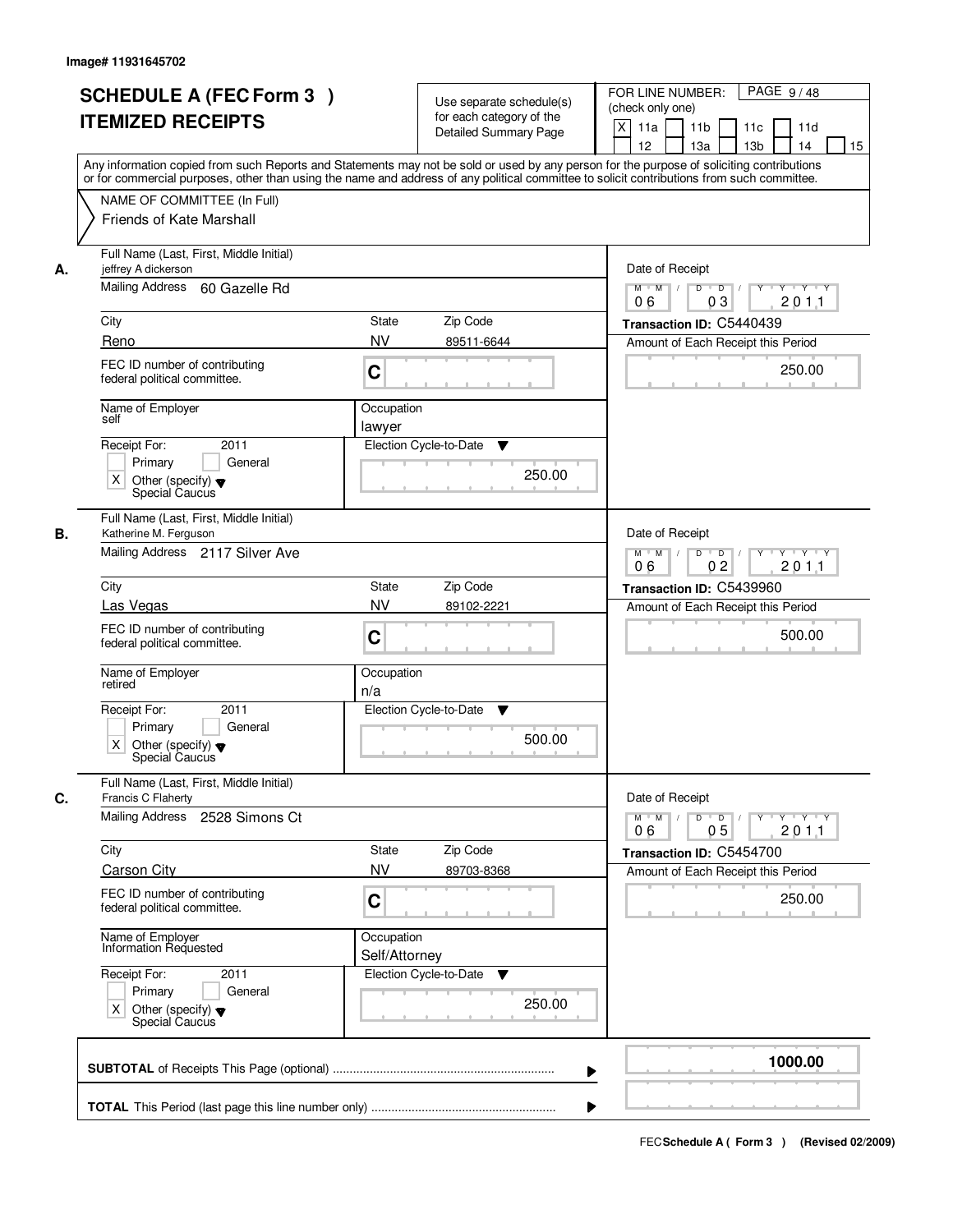|    | <b>SCHEDULE A (FEC Form 3)</b><br><b>ITEMIZED RECEIPTS</b><br>Any information copied from such Reports and Statements may not be sold or used by any person for the purpose of soliciting contributions<br>or for commercial purposes, other than using the name and address of any political committee to solicit contributions from such committee. |                            | Use separate schedule(s)<br>for each category of the<br><b>Detailed Summary Page</b> | PAGE 10/48<br>FOR LINE NUMBER:<br>(check only one)<br>X<br>11 <sub>b</sub><br>11a<br>11c<br>11d<br>12<br>13 <sub>b</sub><br>13a<br>14<br>15 |
|----|-------------------------------------------------------------------------------------------------------------------------------------------------------------------------------------------------------------------------------------------------------------------------------------------------------------------------------------------------------|----------------------------|--------------------------------------------------------------------------------------|---------------------------------------------------------------------------------------------------------------------------------------------|
|    | NAME OF COMMITTEE (In Full)<br>Friends of Kate Marshall                                                                                                                                                                                                                                                                                               |                            |                                                                                      |                                                                                                                                             |
| А. | Full Name (Last, First, Middle Initial)<br>Jane Gale<br>Mailing Address 6722 N. Rainbow Blvd                                                                                                                                                                                                                                                          |                            |                                                                                      | Date of Receipt<br>$M$ $M$<br>$D$ $D$ $/$<br>$\overline{Y}$<br>Y Y Y Y                                                                      |
|    |                                                                                                                                                                                                                                                                                                                                                       |                            |                                                                                      | 0 <sub>5</sub><br>201.1<br>16                                                                                                               |
|    | City<br>Las Vegas                                                                                                                                                                                                                                                                                                                                     | State<br><b>NV</b>         | Zip Code<br>89131                                                                    | Transaction ID: C5410585<br>Amount of Each Receipt this Period                                                                              |
|    | FEC ID number of contributing<br>federal political committee.                                                                                                                                                                                                                                                                                         | C                          |                                                                                      | 1000.00                                                                                                                                     |
|    | Name of Employer<br>Self Employed                                                                                                                                                                                                                                                                                                                     | Occupation<br>Photographer |                                                                                      |                                                                                                                                             |
|    | 2011<br>Receipt For:<br>Primary<br>General<br>$\times$<br>Other (specify) $\blacktriangledown$<br>Special Caucus                                                                                                                                                                                                                                      |                            | Election Cycle-to-Date<br>▼<br>1000.00                                               |                                                                                                                                             |
| В. | Full Name (Last, First, Middle Initial)<br>Tom E. Gallagher                                                                                                                                                                                                                                                                                           |                            |                                                                                      | Date of Receipt                                                                                                                             |
|    | Mailing Address 2700 Horseshoe Dr                                                                                                                                                                                                                                                                                                                     |                            |                                                                                      | Ÿ<br>$\mathsf{Y} \dashv \neg \mathsf{Y} \dashv \neg \mathsf{Y}$<br>$M$ $M$ /<br>D<br>$\overline{\phantom{0}}$ D<br>03<br>201.1<br>06        |
|    | City                                                                                                                                                                                                                                                                                                                                                  | State                      | Zip Code                                                                             | Transaction ID: C5440437                                                                                                                    |
|    | Las Vegas<br>FEC ID number of contributing<br>federal political committee.                                                                                                                                                                                                                                                                            | <b>NV</b><br>C             | 89120-3310                                                                           | Amount of Each Receipt this Period<br>1000.00                                                                                               |
|    | Name of Employer<br>Self                                                                                                                                                                                                                                                                                                                              | Occupation<br>Executive    |                                                                                      |                                                                                                                                             |
|    | Receipt For:<br>2011<br>Primary<br>General<br>Χ<br>Other (specify) $\blacktriangledown$<br>Special Caucus                                                                                                                                                                                                                                             |                            | Election Cycle-to-Date<br>v<br>1000.00                                               |                                                                                                                                             |
| C. | Full Name (Last, First, Middle Initial)<br>Martha Paula Gaughan<br>Mailing Address 3104 Conners Dr                                                                                                                                                                                                                                                    |                            |                                                                                      | Date of Receipt<br>$D$ $D$ $l$<br>$M$ $M$ /<br>Y Y Y Y Y                                                                                    |
|    |                                                                                                                                                                                                                                                                                                                                                       |                            |                                                                                      | 201.1<br>05<br>16                                                                                                                           |
|    | City<br>Las Vegas                                                                                                                                                                                                                                                                                                                                     | State<br><b>NV</b>         | Zip Code<br>89107-3226                                                               | Transaction ID: C5410587<br>Amount of Each Receipt this Period                                                                              |
|    | FEC ID number of contributing<br>federal political committee.                                                                                                                                                                                                                                                                                         | C                          |                                                                                      | 2500.00                                                                                                                                     |
|    | Name of Employer<br>Self                                                                                                                                                                                                                                                                                                                              | Occupation<br>Homemaker    |                                                                                      |                                                                                                                                             |
|    | Receipt For:<br>2011<br>Primary<br>General<br>Other (specify) v<br>Special Caucus<br>X.                                                                                                                                                                                                                                                               |                            | Election Cycle-to-Date<br>v<br>2500.00                                               |                                                                                                                                             |
|    |                                                                                                                                                                                                                                                                                                                                                       |                            | ▶                                                                                    | 4500.00                                                                                                                                     |
|    |                                                                                                                                                                                                                                                                                                                                                       |                            |                                                                                      |                                                                                                                                             |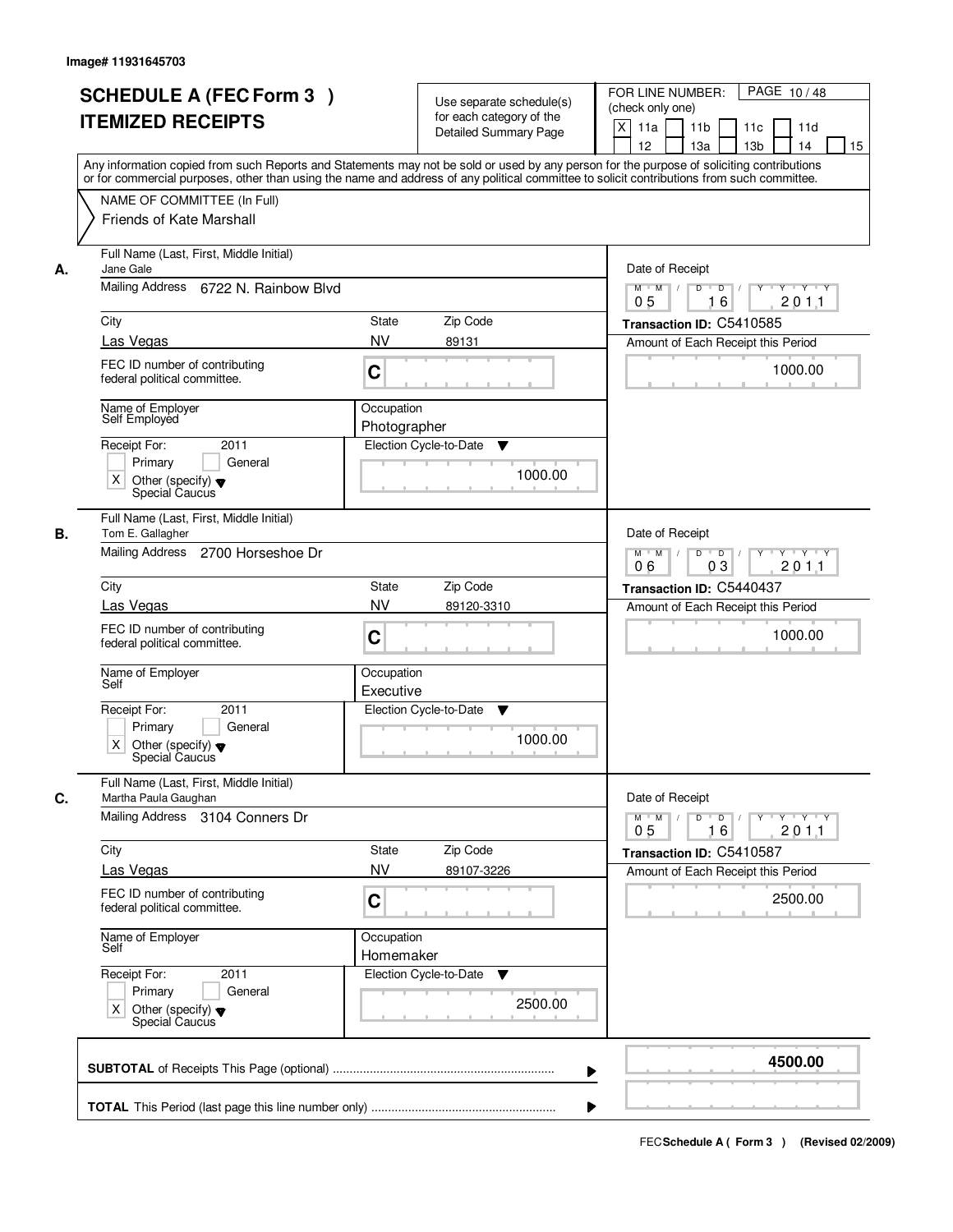|    | <b>SCHEDULE A (FEC Form 3)</b><br><b>ITEMIZED RECEIPTS</b><br>Any information copied from such Reports and Statements may not be sold or used by any person for the purpose of soliciting contributions | Use separate schedule(s)<br>for each category of the<br><b>Detailed Summary Page</b> | PAGE 11/48<br>FOR LINE NUMBER:<br>(check only one)<br>$\boldsymbol{\mathsf{X}}$<br>11 <sub>b</sub><br>11a<br>11 <sub>c</sub><br>11d<br>12<br>13 <sub>b</sub><br>13a<br>14<br>15 |
|----|---------------------------------------------------------------------------------------------------------------------------------------------------------------------------------------------------------|--------------------------------------------------------------------------------------|---------------------------------------------------------------------------------------------------------------------------------------------------------------------------------|
|    | or for commercial purposes, other than using the name and address of any political committee to solicit contributions from such committee.<br>NAME OF COMMITTEE (In Full)<br>Friends of Kate Marshall   |                                                                                      |                                                                                                                                                                                 |
| А. | Full Name (Last, First, Middle Initial)<br>Michael Gaughan<br>Mailing Address 9777 Las Vegas Blvd S                                                                                                     |                                                                                      | Date of Receipt<br>$D$ $D$ $I$<br>Y<br>$Y - Y - Y - Y$<br>$M$ $M$ /<br>0 <sub>5</sub><br>16<br>201.1                                                                            |
|    | City                                                                                                                                                                                                    | <b>State</b><br>Zip Code                                                             | Transaction ID: C5410586                                                                                                                                                        |
|    | Las Vegas                                                                                                                                                                                               | <b>NV</b><br>89183-4013                                                              | Amount of Each Receipt this Period                                                                                                                                              |
|    | FEC ID number of contributing<br>federal political committee.                                                                                                                                           | C                                                                                    | 2500.00                                                                                                                                                                         |
|    | Name of Employer<br>South Point Hotel & Casino                                                                                                                                                          | Occupation<br>Owner                                                                  |                                                                                                                                                                                 |
|    | Receipt For:<br>2011<br>Primary<br>General<br>$\times$<br>Other (specify) $\blacktriangledown$<br>Special Caucus                                                                                        | Election Cycle-to-Date<br>▼<br>2500.00                                               |                                                                                                                                                                                 |
| В. | Full Name (Last, First, Middle Initial)<br>Alison Gaulden<br>Mailing Address<br>1901 Pineridge Dr.                                                                                                      |                                                                                      | Date of Receipt<br>$M$ $M$ /<br>D<br>$\overline{D}$<br>Y<br>$Y + Y + Y$                                                                                                         |
|    |                                                                                                                                                                                                         |                                                                                      | 13<br>201.1<br>05                                                                                                                                                               |
|    | City                                                                                                                                                                                                    | Zip Code<br>State                                                                    | Transaction ID: C5408843                                                                                                                                                        |
|    | Reno<br>FEC ID number of contributing<br>federal political committee.                                                                                                                                   | <b>NV</b><br>89509<br>C                                                              | Amount of Each Receipt this Period<br>250.00                                                                                                                                    |
|    | Name of Employer<br>Planned Parenthood Mar Mo-<br>nte                                                                                                                                                   | Occupation<br><b>Public Affairs</b>                                                  |                                                                                                                                                                                 |
|    | Receipt For:<br>2011                                                                                                                                                                                    | Election Cycle-to-Date<br>v                                                          |                                                                                                                                                                                 |
|    | General<br>Primary<br>Χ<br>Other (specify) $\blacktriangledown$<br>Special Caucus                                                                                                                       | 250.00                                                                               |                                                                                                                                                                                 |
| C. | Full Name (Last, First, Middle Initial)<br>Barbara J. Gruenewald                                                                                                                                        |                                                                                      | Date of Receipt                                                                                                                                                                 |
|    | Mailing Address 439 Marsh Ave                                                                                                                                                                           |                                                                                      | $M$ $M$<br>$D$ $D$ $I$<br>2011<br>0 <sub>5</sub><br>10                                                                                                                          |
|    | City                                                                                                                                                                                                    | State<br>Zip Code                                                                    | Transaction ID: C5372714                                                                                                                                                        |
|    | Reno                                                                                                                                                                                                    | <b>NV</b><br>89509-1522                                                              | Amount of Each Receipt this Period                                                                                                                                              |
|    | FEC ID number of contributing<br>federal political committee.                                                                                                                                           | C                                                                                    | 300.00                                                                                                                                                                          |
|    | Name of Employer<br>Self-Employed                                                                                                                                                                       | Occupation<br>Attorney                                                               |                                                                                                                                                                                 |
|    | Receipt For:<br>2011<br>Primary<br>General<br>Other (specify) v<br>Special Caucus<br>X                                                                                                                  | Election Cycle-to-Date<br>v<br>300.00                                                |                                                                                                                                                                                 |
|    |                                                                                                                                                                                                         |                                                                                      | 3050.00                                                                                                                                                                         |
|    |                                                                                                                                                                                                         |                                                                                      |                                                                                                                                                                                 |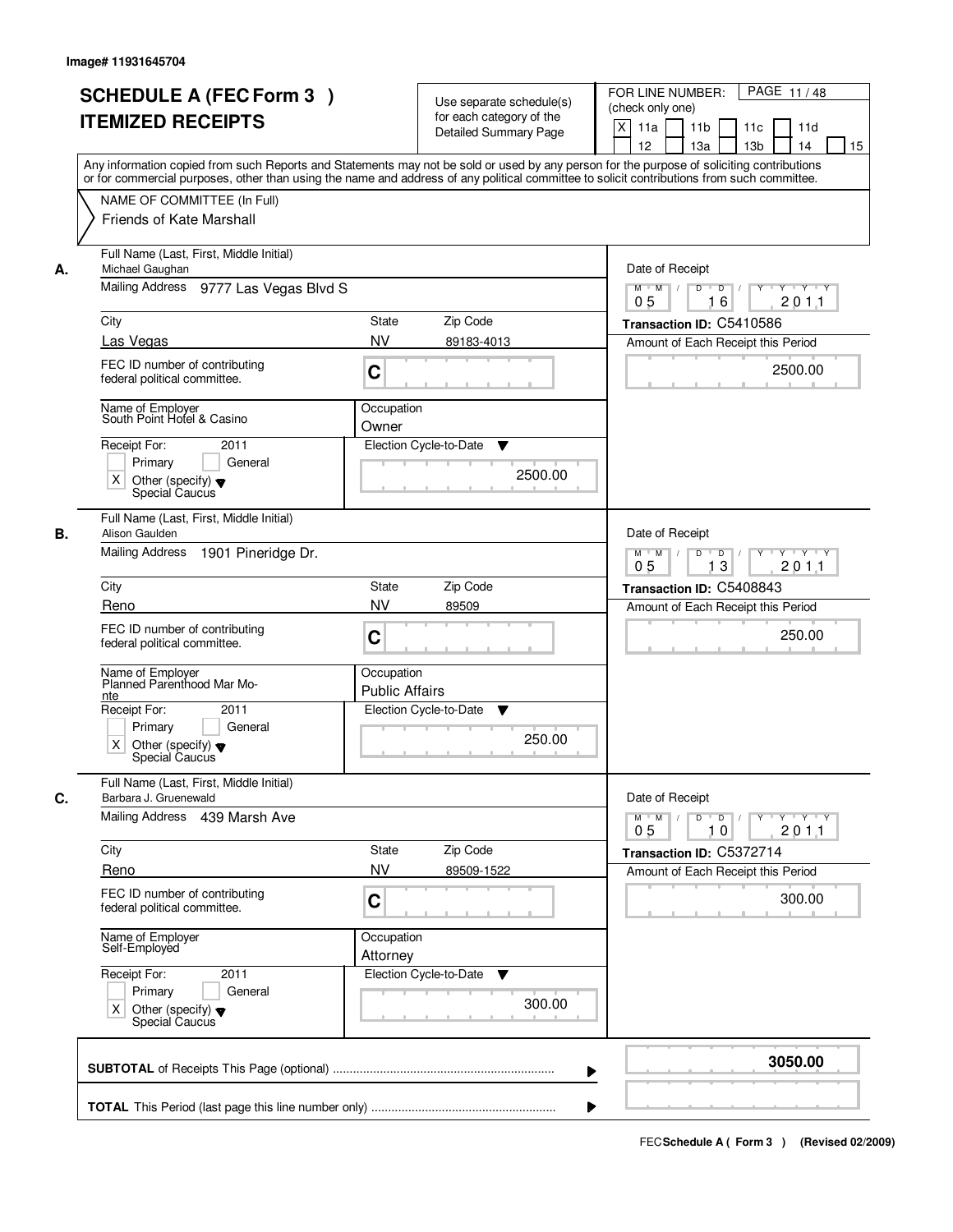| <b>SCHEDULE A (FEC Form 3)</b><br><b>ITEMIZED RECEIPTS</b>                                           | Use separate schedule(s)<br>for each category of the<br><b>Detailed Summary Page</b><br>Any information copied from such Reports and Statements may not be sold or used by any person for the purpose of soliciting contributions<br>or for commercial purposes, other than using the name and address of any political committee to solicit contributions from such committee. | PAGE 12/48<br>FOR LINE NUMBER:<br>(check only one)<br>X<br>11 <sub>b</sub><br>11a<br>11 <sub>c</sub><br>11d<br>12<br>13 <sub>b</sub><br>13a<br>14<br>15 |
|------------------------------------------------------------------------------------------------------|---------------------------------------------------------------------------------------------------------------------------------------------------------------------------------------------------------------------------------------------------------------------------------------------------------------------------------------------------------------------------------|---------------------------------------------------------------------------------------------------------------------------------------------------------|
| NAME OF COMMITTEE (In Full)<br>Friends of Kate Marshall                                              |                                                                                                                                                                                                                                                                                                                                                                                 |                                                                                                                                                         |
| Full Name (Last, First, Middle Initial)<br>Anita Hara<br>А.<br>Mailing Address<br>65 Woodchuck Court |                                                                                                                                                                                                                                                                                                                                                                                 | Date of Receipt<br>$D$ $D$ $1$<br>Y<br>$Y - Y - Y - Y$<br>$M$ $M$ /                                                                                     |
| City                                                                                                 | <b>State</b><br>Zip Code                                                                                                                                                                                                                                                                                                                                                        | 03<br>201.1<br>06<br>Transaction ID: C5440435                                                                                                           |
| Reno                                                                                                 | <b>NV</b><br>89509                                                                                                                                                                                                                                                                                                                                                              | Amount of Each Receipt this Period                                                                                                                      |
| FEC ID number of contributing<br>federal political committee.                                        | C                                                                                                                                                                                                                                                                                                                                                                               | 250.00                                                                                                                                                  |
| Name of Employer<br>Owner Huntington Learning<br>Center, Reno                                        | Occupation<br>business owner                                                                                                                                                                                                                                                                                                                                                    |                                                                                                                                                         |
| 2011<br>Receipt For:<br>Primary<br>General                                                           | Election Cycle-to-Date<br>▼<br>250.00                                                                                                                                                                                                                                                                                                                                           |                                                                                                                                                         |
| $\times$<br>Other (specify) $\blacktriangledown$<br>Special Caucus                                   |                                                                                                                                                                                                                                                                                                                                                                                 |                                                                                                                                                         |
| Full Name (Last, First, Middle Initial)<br>В.<br><b>Timothy Hay</b>                                  |                                                                                                                                                                                                                                                                                                                                                                                 | Date of Receipt                                                                                                                                         |
| Mailing Address 6161 Greenbrook Drive                                                                |                                                                                                                                                                                                                                                                                                                                                                                 | $M$ $M$ /<br>D<br>$\overline{\phantom{0}}$ D<br>$Y + Y + Y$<br>29<br>201.1<br>04                                                                        |
| City                                                                                                 | Zip Code<br>State                                                                                                                                                                                                                                                                                                                                                               | Transaction ID: C5352641                                                                                                                                |
| Reno                                                                                                 | <b>NV</b><br>89511                                                                                                                                                                                                                                                                                                                                                              | Amount of Each Receipt this Period                                                                                                                      |
| FEC ID number of contributing<br>federal political committee.                                        | C                                                                                                                                                                                                                                                                                                                                                                               | 800.00                                                                                                                                                  |
| Name of Employer<br>Information Requested                                                            | Occupation<br>Information Requested                                                                                                                                                                                                                                                                                                                                             |                                                                                                                                                         |
| Receipt For:<br>2011                                                                                 | Election Cycle-to-Date<br>v                                                                                                                                                                                                                                                                                                                                                     |                                                                                                                                                         |
| General<br>Primary<br>Χ<br>Other (specify) $\blacktriangledown$<br>Special Caucus                    | 800.00                                                                                                                                                                                                                                                                                                                                                                          |                                                                                                                                                         |
| Full Name (Last, First, Middle Initial)<br>C.<br>Mary Hodges                                         |                                                                                                                                                                                                                                                                                                                                                                                 | Date of Receipt                                                                                                                                         |
| Mailing Address<br>2764 Wellington N                                                                 |                                                                                                                                                                                                                                                                                                                                                                                 | $M$ $M$ $M$<br>$D$ $D$ $I$<br>y y y y y<br>2011<br>06<br>0 <sub>2</sub>                                                                                 |
| City                                                                                                 | Zip Code<br>State                                                                                                                                                                                                                                                                                                                                                               | Transaction ID: C5439944                                                                                                                                |
| <b>Carson City</b>                                                                                   | <b>NV</b><br>89703-7433                                                                                                                                                                                                                                                                                                                                                         | Amount of Each Receipt this Period                                                                                                                      |
| FEC ID number of contributing<br>federal political committee.                                        | C                                                                                                                                                                                                                                                                                                                                                                               | 500.00                                                                                                                                                  |
| Name of Employer<br>Hodges Transportation Inc                                                        | Occupation<br>analyst                                                                                                                                                                                                                                                                                                                                                           |                                                                                                                                                         |
| Receipt For:<br>2011                                                                                 | Election Cycle-to-Date<br>▼                                                                                                                                                                                                                                                                                                                                                     |                                                                                                                                                         |
| Primary<br>General<br>Other (specify) $\blacktriangledown$<br>Χ<br>Special Caucus                    | 500.00                                                                                                                                                                                                                                                                                                                                                                          |                                                                                                                                                         |
|                                                                                                      |                                                                                                                                                                                                                                                                                                                                                                                 | 1550.00                                                                                                                                                 |
|                                                                                                      |                                                                                                                                                                                                                                                                                                                                                                                 |                                                                                                                                                         |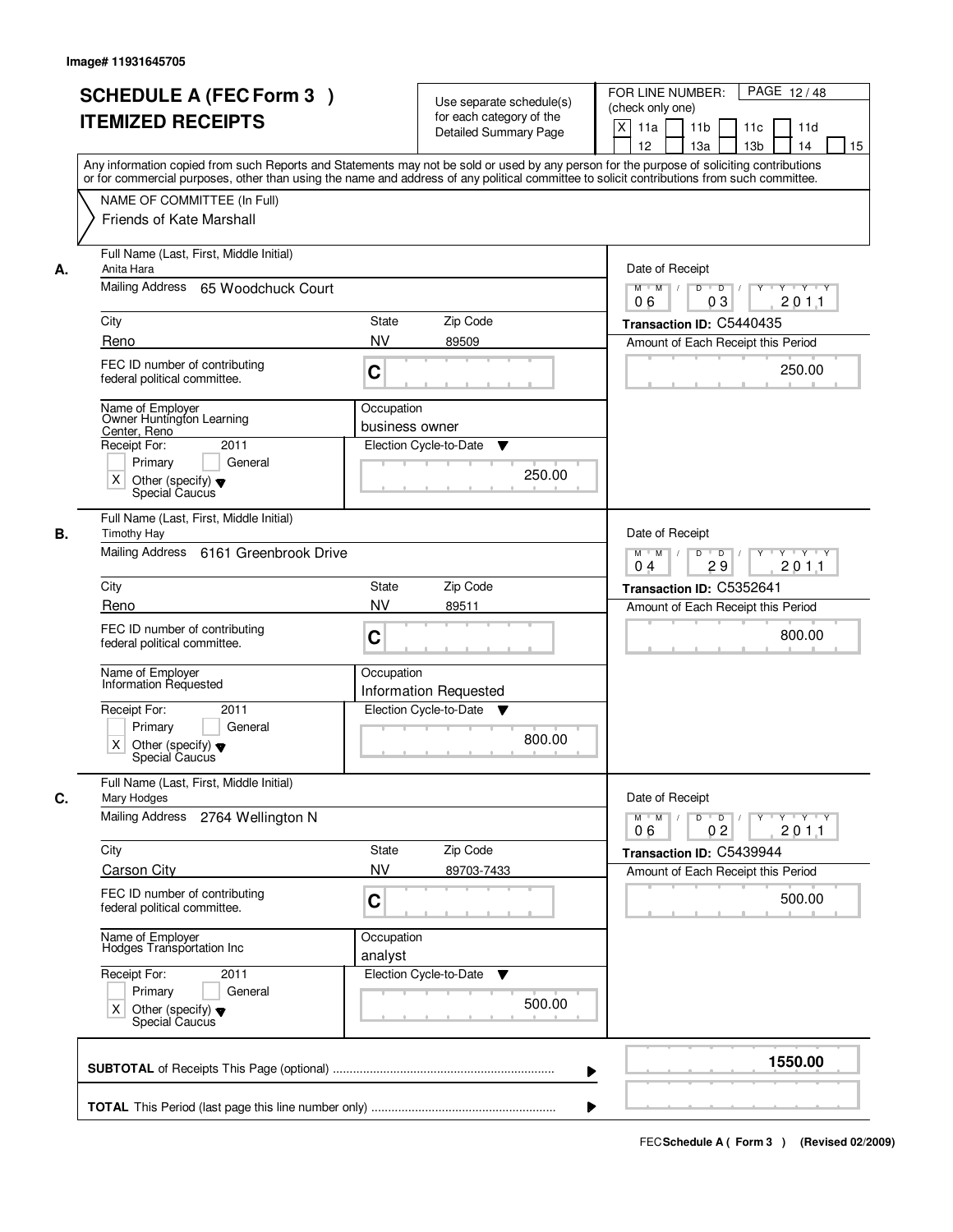| <b>SCHEDULE A (FEC Form 3)</b><br><b>ITEMIZED RECEIPTS</b>                                                       | Use separate schedule(s)<br>for each category of the<br><b>Detailed Summary Page</b><br>Any information copied from such Reports and Statements may not be sold or used by any person for the purpose of soliciting contributions | PAGE 13/48<br>FOR LINE NUMBER:<br>(check only one)<br>$\boldsymbol{\mathsf{X}}$<br>11 <sub>b</sub><br>11a<br>11 <sub>c</sub><br>11d<br>12<br>13 <sub>b</sub><br>14<br>13a<br>15 |
|------------------------------------------------------------------------------------------------------------------|-----------------------------------------------------------------------------------------------------------------------------------------------------------------------------------------------------------------------------------|---------------------------------------------------------------------------------------------------------------------------------------------------------------------------------|
| NAME OF COMMITTEE (In Full)<br>Friends of Kate Marshall                                                          | or for commercial purposes, other than using the name and address of any political committee to solicit contributions from such committee.                                                                                        |                                                                                                                                                                                 |
| Full Name (Last, First, Middle Initial)<br>Constance K Howard<br>А.<br>Mailing Address 12380 Creek Crest Dr      |                                                                                                                                                                                                                                   | Date of Receipt<br>$D$ $D$ $I$<br>Y<br>$Y - Y - Y - Y$<br>$M$ $M$ /<br>03<br>201.1<br>06                                                                                        |
| City                                                                                                             | <b>State</b><br>Zip Code                                                                                                                                                                                                          | Transaction ID: C5440443                                                                                                                                                        |
| Reno                                                                                                             | <b>NV</b><br>89511-7725                                                                                                                                                                                                           | Amount of Each Receipt this Period                                                                                                                                              |
| FEC ID number of contributing<br>federal political committee.                                                    | C                                                                                                                                                                                                                                 | 500.00                                                                                                                                                                          |
| Name of Employer<br>NV Museum of Art                                                                             | Occupation<br>Univ of NV Reno/Staff                                                                                                                                                                                               |                                                                                                                                                                                 |
| Receipt For:<br>2011<br>Primary<br>General<br>$\times$<br>Other (specify) $\blacktriangledown$<br>Special Caucus | Election Cycle-to-Date<br>v<br>500.00                                                                                                                                                                                             |                                                                                                                                                                                 |
| Full Name (Last, First, Middle Initial)<br>Susan Huber<br>В.<br>Mailing Address 7212 Central Ave                 |                                                                                                                                                                                                                                   | Date of Receipt<br>$M$ $M$ /<br>D<br>$\overline{D}$ /<br>$Y$ <sup><math>\top</math></sup><br>Y Y Y Y                                                                            |
|                                                                                                                  |                                                                                                                                                                                                                                   | 0 <sub>5</sub><br>21<br>201.1                                                                                                                                                   |
| City                                                                                                             | Zip Code<br>State<br><b>MD</b>                                                                                                                                                                                                    | Transaction ID: C5414824                                                                                                                                                        |
| Takoma Park<br>FEC ID number of contributing<br>federal political committee.                                     | 20912-6451<br>C                                                                                                                                                                                                                   | Amount of Each Receipt this Period<br>200.00                                                                                                                                    |
| Name of Employer<br>Federal Trade Commission                                                                     | Occupation<br>Attorney                                                                                                                                                                                                            |                                                                                                                                                                                 |
| Receipt For:<br>2011                                                                                             | Election Cycle-to-Date<br>▼                                                                                                                                                                                                       |                                                                                                                                                                                 |
| Primary<br>General<br>Χ<br>Other (specify) $\blacktriangledown$<br>Special Caucus                                | 300.00                                                                                                                                                                                                                            |                                                                                                                                                                                 |
| Full Name (Last, First, Middle Initial)<br>C.<br>Susan Huber                                                     |                                                                                                                                                                                                                                   | Date of Receipt                                                                                                                                                                 |
| <b>Mailing Address</b><br>7212 Central Ave                                                                       |                                                                                                                                                                                                                                   | $M$ $M$ $M$<br>$D$ $D$ $I$<br>y y y y y y<br>2011<br>06<br>05                                                                                                                   |
| City<br>Takoma Park                                                                                              | Zip Code<br>State<br><b>MD</b>                                                                                                                                                                                                    | Transaction ID: C5440537                                                                                                                                                        |
| FEC ID number of contributing<br>federal political committee.                                                    | 20912-6451<br>C                                                                                                                                                                                                                   | Amount of Each Receipt this Period<br>100.00                                                                                                                                    |
| Name of Employer<br>Federal Trade Commission                                                                     | Occupation<br>Attorney                                                                                                                                                                                                            |                                                                                                                                                                                 |
| Receipt For:<br>2011<br>Primary<br>General<br>Other (specify) v<br>Special Caucus<br>X                           | Election Cycle-to-Date<br>v<br>300.00                                                                                                                                                                                             |                                                                                                                                                                                 |
|                                                                                                                  |                                                                                                                                                                                                                                   |                                                                                                                                                                                 |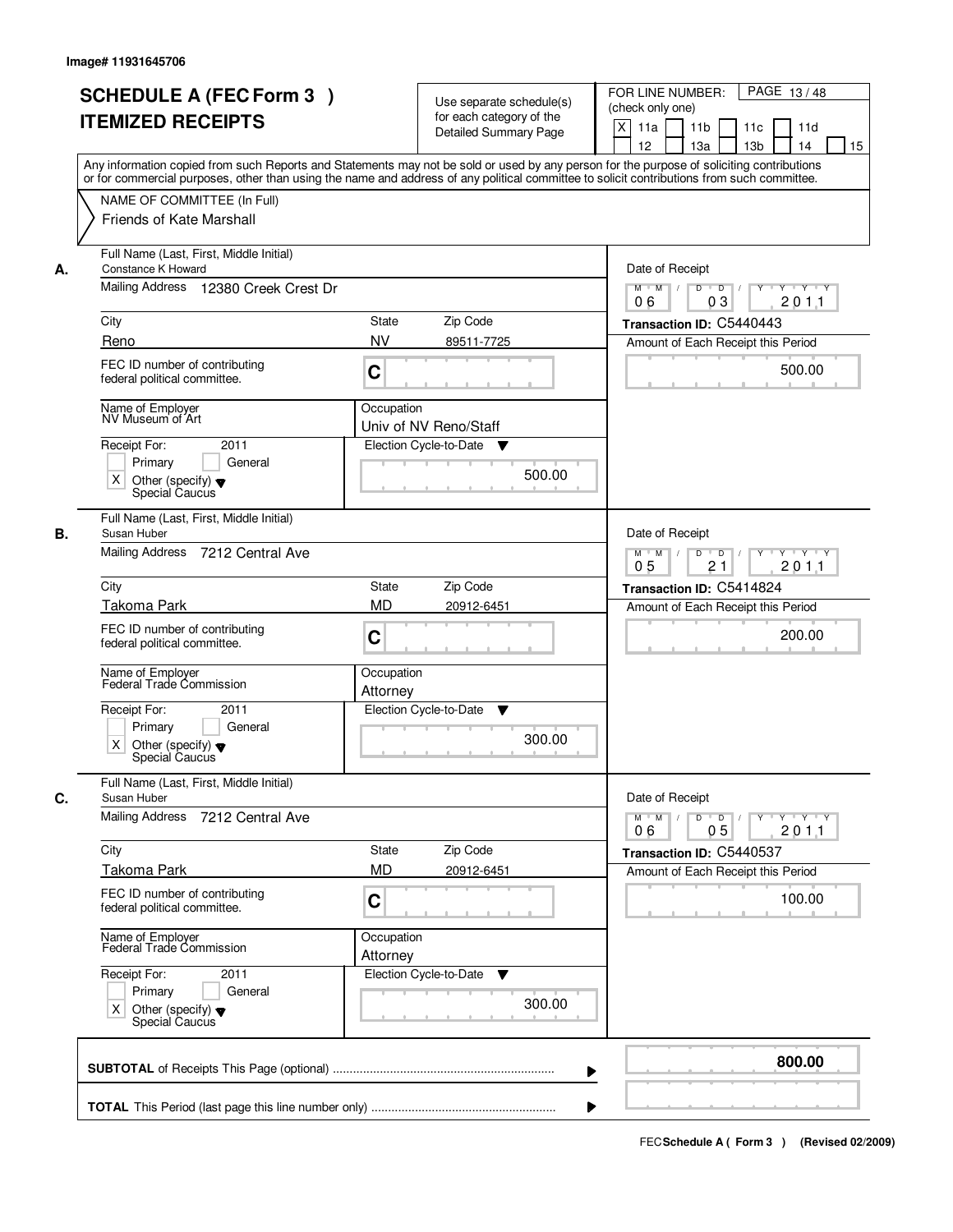|    | <b>SCHEDULE A (FEC Form 3)</b><br><b>ITEMIZED RECEIPTS</b>                                                                                                                                                                                                                              |                        | Use separate schedule(s)<br>for each category of the<br><b>Detailed Summary Page</b> | PAGE 14/48<br>FOR LINE NUMBER:<br>(check only one)<br>X<br>11 <sub>b</sub><br>11a<br>11c<br>11d |
|----|-----------------------------------------------------------------------------------------------------------------------------------------------------------------------------------------------------------------------------------------------------------------------------------------|------------------------|--------------------------------------------------------------------------------------|-------------------------------------------------------------------------------------------------|
|    | Any information copied from such Reports and Statements may not be sold or used by any person for the purpose of soliciting contributions<br>or for commercial purposes, other than using the name and address of any political committee to solicit contributions from such committee. |                        |                                                                                      | 12<br>13 <sub>b</sub><br>13a<br>14<br>15                                                        |
|    | NAME OF COMMITTEE (In Full)<br>Friends of Kate Marshall                                                                                                                                                                                                                                 |                        |                                                                                      |                                                                                                 |
| А. | Full Name (Last, First, Middle Initial)<br>Stephen H Jenkins                                                                                                                                                                                                                            |                        |                                                                                      | Date of Receipt                                                                                 |
|    | Mailing Address 3245 Sierra Crest Way                                                                                                                                                                                                                                                   |                        |                                                                                      | $M$ $M$<br>$D$ $D$ $/$<br>$Y$ <sup><math>\top</math></sup><br>Y Y Y Y<br>05<br>201.1<br>06      |
|    | City                                                                                                                                                                                                                                                                                    | State                  | Zip Code                                                                             | Transaction ID: C5454697                                                                        |
|    | Reno                                                                                                                                                                                                                                                                                    | <b>NV</b>              | 89519-8041                                                                           | Amount of Each Receipt this Period                                                              |
|    | FEC ID number of contributing<br>federal political committee.                                                                                                                                                                                                                           | C                      |                                                                                      | 350.00                                                                                          |
|    | Name of Employer<br>Information Requested                                                                                                                                                                                                                                               | Occupation             | University of Nevada Reno/Professor                                                  |                                                                                                 |
|    | Receipt For:<br>2011                                                                                                                                                                                                                                                                    | Election Cycle-to-Date | ▼                                                                                    |                                                                                                 |
|    | Primary<br>General<br>$\times$<br>Other (specify) $\blacktriangledown$<br>Special Caucus                                                                                                                                                                                                |                        | 350.00                                                                               |                                                                                                 |
| В. | Full Name (Last, First, Middle Initial)<br>Christopher Kaempfer                                                                                                                                                                                                                         |                        |                                                                                      | Date of Receipt                                                                                 |
|    | Mailing Address 9409 Fontainbleu Dr                                                                                                                                                                                                                                                     |                        |                                                                                      | Ÿ<br>$M$ $M$ /<br>D<br>$\overline{D}$ /<br>Y Y Y Y<br>03<br>201.1<br>06                         |
|    | City                                                                                                                                                                                                                                                                                    | <b>State</b>           | Zip Code                                                                             | Transaction ID: C5440436                                                                        |
|    | Las Vegas                                                                                                                                                                                                                                                                               | <b>NV</b>              | 89145-8655                                                                           | Amount of Each Receipt this Period                                                              |
|    | FEC ID number of contributing<br>federal political committee.                                                                                                                                                                                                                           | C                      |                                                                                      | 500.00                                                                                          |
|    | Name of Employer<br>Kaempfer Crowell                                                                                                                                                                                                                                                    | Occupation<br>Attorney |                                                                                      |                                                                                                 |
|    | Receipt For:<br>2011<br>General<br>Primary                                                                                                                                                                                                                                              | Election Cycle-to-Date | v                                                                                    |                                                                                                 |
|    | X<br>Other (specify) $\blacktriangledown$<br>Special Caucus                                                                                                                                                                                                                             |                        | 500.00                                                                               |                                                                                                 |
| C. | Full Name (Last, First, Middle Initial)<br>Michael A. Kerr                                                                                                                                                                                                                              |                        |                                                                                      | Date of Receipt                                                                                 |
|    | <b>Mailing Address</b><br>59 Damonte Ranch Pkwy<br>Ste B                                                                                                                                                                                                                                |                        |                                                                                      | $D$ $D$ $/$<br>$M$ $M$ /<br>$Y$ <sup>U</sup><br>Y 'Y 'Y<br>201.1<br>05<br>06                    |
|    | City<br>Reno                                                                                                                                                                                                                                                                            | State<br><b>NV</b>     | Zip Code<br>89521-2989                                                               | Transaction ID: C5372704                                                                        |
|    | FEC ID number of contributing<br>federal political committee.                                                                                                                                                                                                                           | C                      |                                                                                      | Amount of Each Receipt this Period<br>500.00                                                    |
|    |                                                                                                                                                                                                                                                                                         |                        |                                                                                      |                                                                                                 |
|    | Name of Employer<br>Virtual Legal                                                                                                                                                                                                                                                       | Occupation<br>Attorney |                                                                                      |                                                                                                 |
|    | Receipt For:<br>2011                                                                                                                                                                                                                                                                    | Election Cycle-to-Date | v                                                                                    |                                                                                                 |
|    | Primary<br>General<br>Other (specify) v<br>Special Caucus<br>X.                                                                                                                                                                                                                         |                        | 500.00                                                                               |                                                                                                 |
|    |                                                                                                                                                                                                                                                                                         |                        |                                                                                      | 1350.00                                                                                         |
|    |                                                                                                                                                                                                                                                                                         |                        |                                                                                      |                                                                                                 |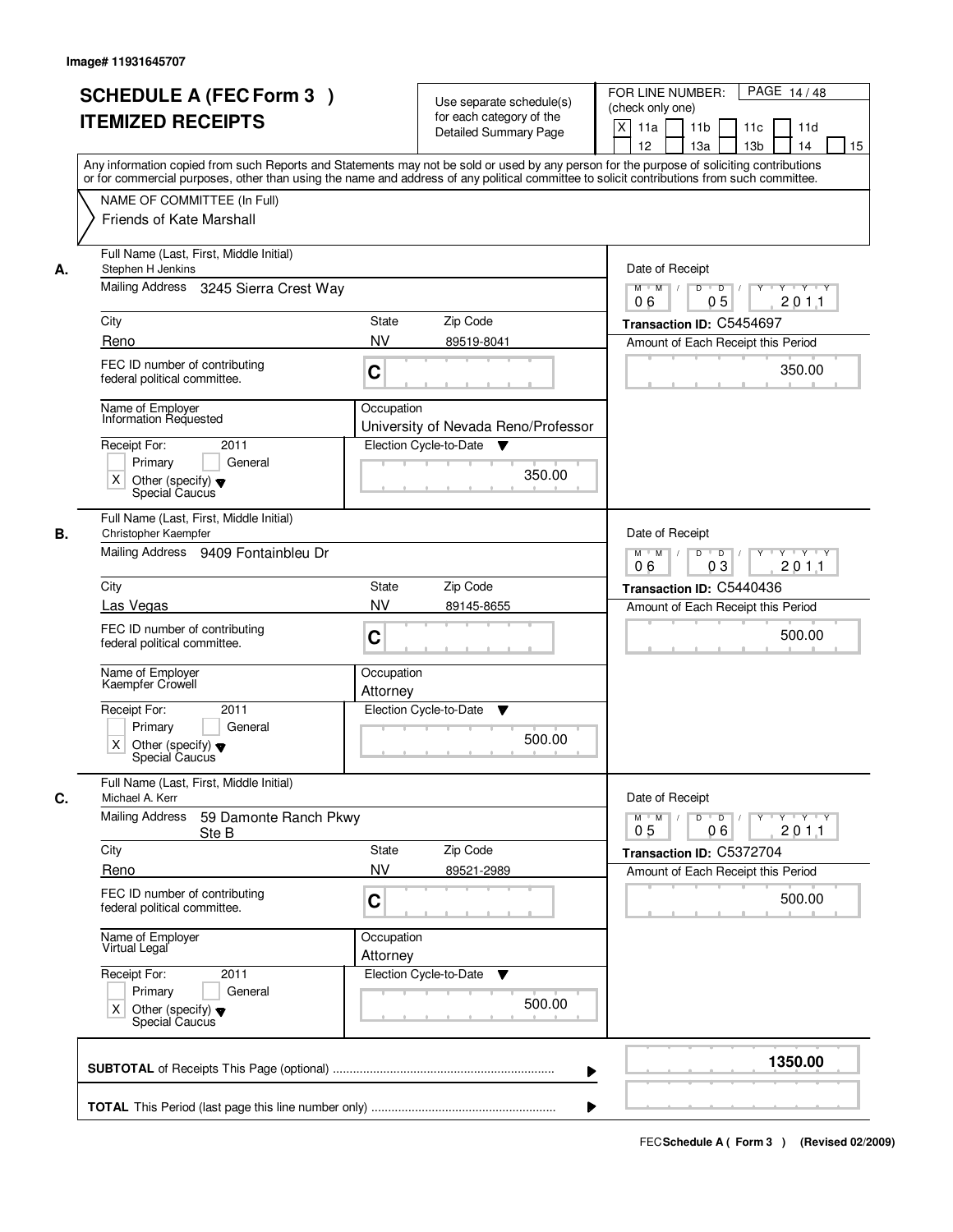| <b>ITEMIZED RECEIPTS</b>                                                                                                                        | <b>SCHEDULE A (FEC Form 3)</b>                                               |                                     | Use separate schedule(s)<br>for each category of the<br><b>Detailed Summary Page</b> | FOR LINE NUMBER:<br>(check only one)<br>$\boldsymbol{\mathsf{X}}$<br>11 <sub>b</sub><br>11a<br>11 <sub>c</sub><br>12<br>13 <sub>b</sub><br>13a<br>Any information copied from such Reports and Statements may not be sold or used by any person for the purpose of soliciting contributions | PAGE 15/48<br>11d<br>14<br>15 |
|-------------------------------------------------------------------------------------------------------------------------------------------------|------------------------------------------------------------------------------|-------------------------------------|--------------------------------------------------------------------------------------|---------------------------------------------------------------------------------------------------------------------------------------------------------------------------------------------------------------------------------------------------------------------------------------------|-------------------------------|
| Friends of Kate Marshall                                                                                                                        | NAME OF COMMITTEE (In Full)                                                  |                                     |                                                                                      | or for commercial purposes, other than using the name and address of any political committee to solicit contributions from such committee.                                                                                                                                                  |                               |
| Thomas R Kozel<br>А.                                                                                                                            | Full Name (Last, First, Middle Initial)<br>Mailing Address 4110 Longknife Rd |                                     |                                                                                      | Date of Receipt<br>$D$ $D$ $1$<br>Y<br>$M$ $M$ /<br>02<br>06                                                                                                                                                                                                                                | $Y - Y - Y - Y$<br>201.1      |
| City<br>Reno                                                                                                                                    |                                                                              | <b>State</b><br><b>NV</b>           | Zip Code<br>89519-2975                                                               | Transaction ID: C5439994<br>Amount of Each Receipt this Period                                                                                                                                                                                                                              |                               |
| FEC ID number of contributing<br>federal political committee.                                                                                   |                                                                              | C                                   |                                                                                      |                                                                                                                                                                                                                                                                                             | 250.00                        |
| Name of Employer<br>University of Nevada, Reno<br>Receipt For:<br>Primary<br>$\times$<br>Other (specify) $\blacktriangledown$<br>Special Caucus | 2011<br>General                                                              | Occupation<br>Professor             | Election Cycle-to-Date<br>▼<br>250.00                                                |                                                                                                                                                                                                                                                                                             |                               |
| John E Lambert<br>В.<br>Mailing Address                                                                                                         | Full Name (Last, First, Middle Initial)<br>603 Pine St                       |                                     |                                                                                      | Date of Receipt<br>$M$ $M$ /<br>D<br>$\overline{D}$<br>Y<br>03<br>06                                                                                                                                                                                                                        | Y Y Y Y<br>201.1              |
| City<br>Elko                                                                                                                                    |                                                                              | State<br><b>NV</b>                  | Zip Code<br>89801-3543                                                               | Transaction ID: C5440441                                                                                                                                                                                                                                                                    |                               |
| FEC ID number of contributing<br>federal political committee.                                                                                   |                                                                              | C                                   |                                                                                      | Amount of Each Receipt this Period                                                                                                                                                                                                                                                          | 500.00                        |
| Name of Employer<br>Self-employed                                                                                                               |                                                                              | Occupation<br>attorney              |                                                                                      |                                                                                                                                                                                                                                                                                             |                               |
| Receipt For:<br>Primary<br>Χ<br>Other (specify) $\blacktriangledown$<br>Special Caucus                                                          | 2011<br>General                                                              |                                     | Election Cycle-to-Date<br>▼<br>500.00                                                |                                                                                                                                                                                                                                                                                             |                               |
| C.<br>Kathryn E. Landreth                                                                                                                       | Full Name (Last, First, Middle Initial)<br>Mailing Address P.O. Box 8253     |                                     |                                                                                      | Date of Receipt                                                                                                                                                                                                                                                                             |                               |
| City                                                                                                                                            |                                                                              | State                               | Zip Code                                                                             | $M$ $M$<br>$D$ $D$ $l$<br>0 <sub>5</sub><br>24                                                                                                                                                                                                                                              | y y y y y y<br>2011           |
| Reno                                                                                                                                            |                                                                              | <b>NV</b>                           | 89507                                                                                | Transaction ID: C5415485<br>Amount of Each Receipt this Period                                                                                                                                                                                                                              |                               |
| FEC ID number of contributing<br>federal political committee.                                                                                   |                                                                              | C                                   |                                                                                      |                                                                                                                                                                                                                                                                                             | 250.00                        |
| Name of Employer<br>The Nature Conservancy                                                                                                      |                                                                              | Occupation<br><b>State Director</b> |                                                                                      |                                                                                                                                                                                                                                                                                             |                               |
| Receipt For:<br>Primary<br>Other (specify) v<br>Special Caucus<br>X                                                                             | 2011<br>General                                                              |                                     | Election Cycle-to-Date<br>v<br>250.00                                                |                                                                                                                                                                                                                                                                                             |                               |
|                                                                                                                                                 |                                                                              |                                     |                                                                                      |                                                                                                                                                                                                                                                                                             | 1000.00                       |
|                                                                                                                                                 |                                                                              |                                     |                                                                                      |                                                                                                                                                                                                                                                                                             |                               |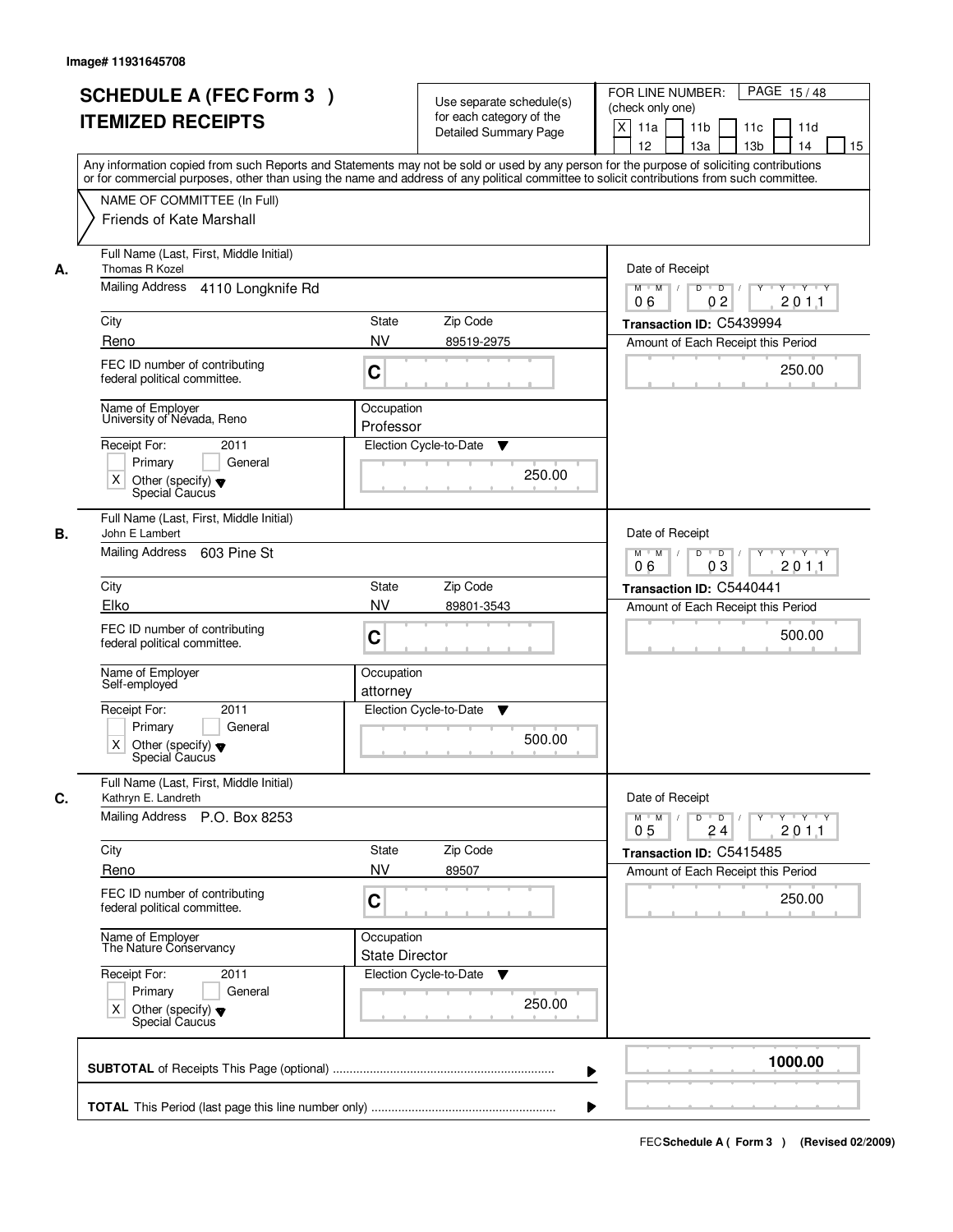|    | <b>SCHEDULE A (FEC Form 3)</b><br><b>ITEMIZED RECEIPTS</b>                               | Use separate schedule(s)<br>for each category of the<br><b>Detailed Summary Page</b>                                                       | PAGE 16/48<br>FOR LINE NUMBER:<br>(check only one)<br>X<br>11 <sub>b</sub><br>11a<br>11 <sub>c</sub><br>11d<br>12<br>13 <sub>b</sub><br>14<br>13a<br>15<br>Any information copied from such Reports and Statements may not be sold or used by any person for the purpose of soliciting contributions |
|----|------------------------------------------------------------------------------------------|--------------------------------------------------------------------------------------------------------------------------------------------|------------------------------------------------------------------------------------------------------------------------------------------------------------------------------------------------------------------------------------------------------------------------------------------------------|
|    | NAME OF COMMITTEE (In Full)<br>Friends of Kate Marshall                                  | or for commercial purposes, other than using the name and address of any political committee to solicit contributions from such committee. |                                                                                                                                                                                                                                                                                                      |
| А. | Full Name (Last, First, Middle Initial)<br>Jessica L. Ledbetter                          |                                                                                                                                            | Date of Receipt                                                                                                                                                                                                                                                                                      |
|    | Mailing Address 575 State Route 88                                                       |                                                                                                                                            | $M$ $M$<br>$D$ $D$<br>Y Y Y Y<br>Y<br>05<br>201.1<br>06                                                                                                                                                                                                                                              |
|    | City                                                                                     | <b>State</b><br>Zip Code                                                                                                                   | Transaction ID: C5440592                                                                                                                                                                                                                                                                             |
|    | Gardnerville                                                                             | <b>NV</b><br>89460-7521                                                                                                                    | Amount of Each Receipt this Period                                                                                                                                                                                                                                                                   |
|    | FEC ID number of contributing<br>federal political committee.                            | C                                                                                                                                          | 1000.00                                                                                                                                                                                                                                                                                              |
|    | Name of Employer<br>Self                                                                 | Occupation<br>Rancher                                                                                                                      |                                                                                                                                                                                                                                                                                                      |
|    | Receipt For:<br>2011                                                                     | Election Cycle-to-Date<br>▼                                                                                                                |                                                                                                                                                                                                                                                                                                      |
|    | Primary<br>General<br>$\times$<br>Other (specify) $\blacktriangledown$<br>Special Caucus | 1000.00                                                                                                                                    |                                                                                                                                                                                                                                                                                                      |
| В. | Full Name (Last, First, Middle Initial)<br>David Lieberman                               |                                                                                                                                            | Date of Receipt                                                                                                                                                                                                                                                                                      |
|    | Mailing Address 7459 E Cactus Wren Rd                                                    | $M$ $M$ /<br>D<br>$\Box$ D $\Box$ /<br>$Y + Y + Y$<br>16<br>0 <sub>5</sub><br>201.1                                                        |                                                                                                                                                                                                                                                                                                      |
|    | City                                                                                     | Zip Code<br><b>State</b>                                                                                                                   | Transaction ID: C5410590                                                                                                                                                                                                                                                                             |
|    | Scottsdale                                                                               | AZ<br>85250-4603                                                                                                                           | Amount of Each Receipt this Period                                                                                                                                                                                                                                                                   |
|    | FEC ID number of contributing<br>federal political committee.                            | C                                                                                                                                          | 300.00                                                                                                                                                                                                                                                                                               |
|    | Name of Employer<br><b>Information Requested</b>                                         | Occupation<br>Information Requested                                                                                                        |                                                                                                                                                                                                                                                                                                      |
|    | Receipt For:<br>2011<br>Primary<br>General                                               | Election Cycle-to-Date<br>v                                                                                                                |                                                                                                                                                                                                                                                                                                      |
|    | Χ<br>Other (specify) $\blacktriangledown$<br>Special Caucus                              | 300.00                                                                                                                                     |                                                                                                                                                                                                                                                                                                      |
|    | Full Name (Last, First, Middle Initial)<br>Samuel L. Lieberman                           |                                                                                                                                            | Date of Receipt                                                                                                                                                                                                                                                                                      |
|    | <b>Mailing Address</b><br>2877 Paradise Rd<br><b>Unit 705</b>                            |                                                                                                                                            | $M = M$<br>$D$ $D$ $I$<br>үшүшүшү<br>2011<br>06<br>05                                                                                                                                                                                                                                                |
|    | City                                                                                     | Zip Code<br><b>State</b>                                                                                                                   | Transaction ID: C5440588                                                                                                                                                                                                                                                                             |
|    | Las Vegas                                                                                | <b>NV</b><br>89109-5243                                                                                                                    | Amount of Each Receipt this Period                                                                                                                                                                                                                                                                   |
|    | FEC ID number of contributing<br>federal political committee.                            | C                                                                                                                                          | 200.00                                                                                                                                                                                                                                                                                               |
|    | Name of Employer<br>NA                                                                   | Occupation<br><b>Political Consultant</b>                                                                                                  |                                                                                                                                                                                                                                                                                                      |
|    | Receipt For:<br>2011                                                                     | Election Cycle-to-Date<br>v                                                                                                                |                                                                                                                                                                                                                                                                                                      |
|    | Primary<br>General<br>Other (specify) v<br>Special Caucus<br>Χ                           | 500.00                                                                                                                                     |                                                                                                                                                                                                                                                                                                      |
|    |                                                                                          |                                                                                                                                            | 1500.00                                                                                                                                                                                                                                                                                              |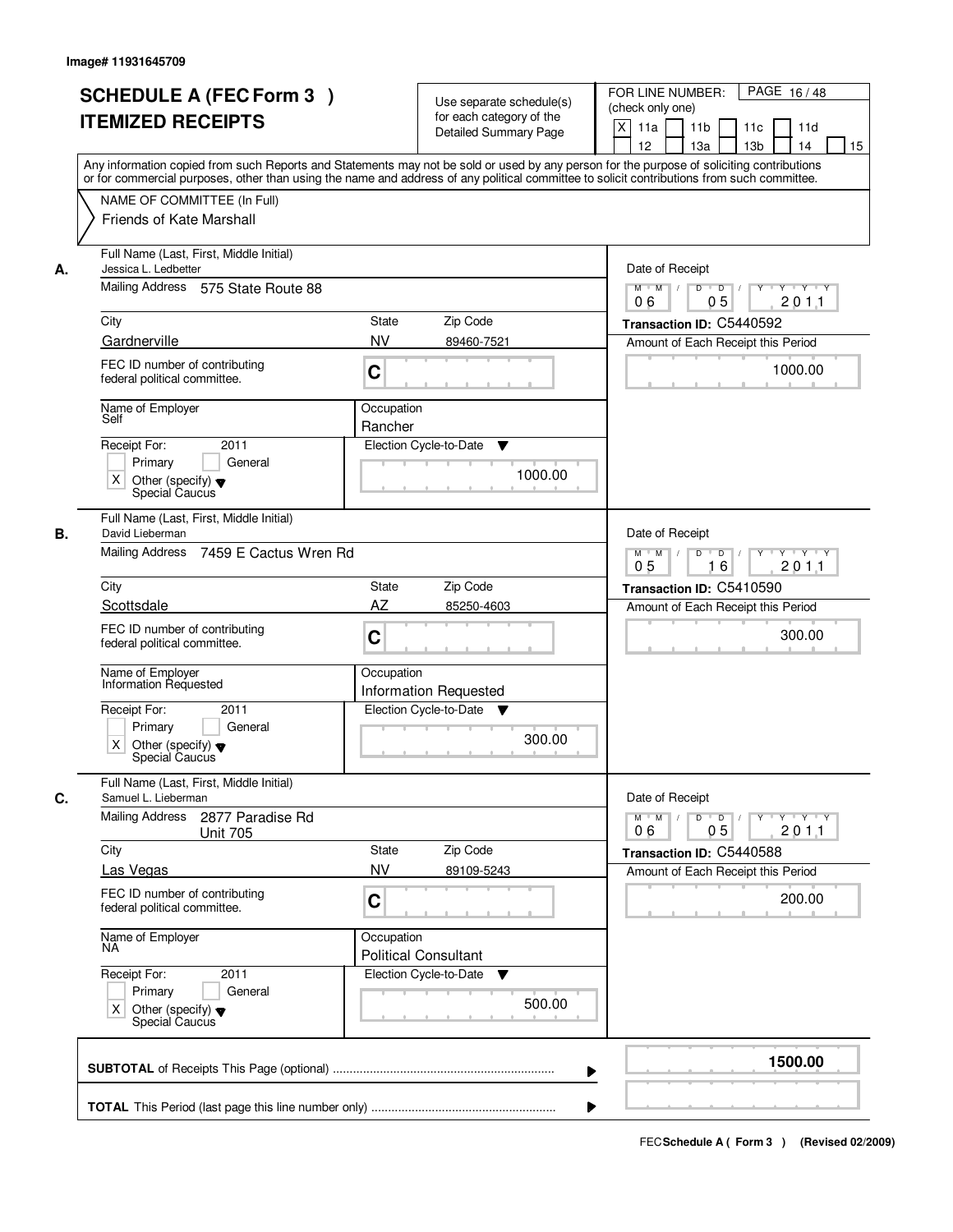| <b>SCHEDULE A (FEC Form 3)</b><br><b>ITEMIZED RECEIPTS</b>                                                        | Use separate schedule(s)<br>for each category of the<br><b>Detailed Summary Page</b><br>Any information copied from such Reports and Statements may not be sold or used by any person for the purpose of soliciting contributions | PAGE 17/48<br>FOR LINE NUMBER:<br>(check only one)<br>X<br>11 <sub>b</sub><br>11a<br>11 <sub>c</sub><br>11d<br>12<br>13 <sub>b</sub><br>13a<br>14<br>15 |
|-------------------------------------------------------------------------------------------------------------------|-----------------------------------------------------------------------------------------------------------------------------------------------------------------------------------------------------------------------------------|---------------------------------------------------------------------------------------------------------------------------------------------------------|
| NAME OF COMMITTEE (In Full)<br>Friends of Kate Marshall                                                           | or for commercial purposes, other than using the name and address of any political committee to solicit contributions from such committee.                                                                                        |                                                                                                                                                         |
| Full Name (Last, First, Middle Initial)<br><b>Andrew Martin</b><br>А.<br>Mailing Address<br>3317 Daylight Moss St |                                                                                                                                                                                                                                   | Date of Receipt<br>$D$ $D$ $1$<br>Y<br>$Y - Y - Y - Y$<br>$M$ $M$ /<br>03<br>201.1<br>06                                                                |
| City                                                                                                              | <b>State</b><br>Zip Code                                                                                                                                                                                                          | Transaction ID: C5440417                                                                                                                                |
| Las Vegas                                                                                                         | <b>NV</b><br>89135-2843                                                                                                                                                                                                           | Amount of Each Receipt this Period                                                                                                                      |
| FEC ID number of contributing<br>federal political committee.                                                     | C                                                                                                                                                                                                                                 | 300.00                                                                                                                                                  |
| Name of Employer<br>Martin & Wall, PC                                                                             | Occupation<br><b>Certified Public Accountant</b>                                                                                                                                                                                  |                                                                                                                                                         |
| Receipt For:<br>2011<br>Primary<br>General<br>$\times$<br>Other (specify) $\blacktriangledown$<br>Special Caucus  | Election Cycle-to-Date<br>v<br>300.00                                                                                                                                                                                             |                                                                                                                                                         |
| Full Name (Last, First, Middle Initial)<br>James C McIntire<br>В.                                                 |                                                                                                                                                                                                                                   | Date of Receipt                                                                                                                                         |
| Mailing Address 4616 25th Ave NE                                                                                  |                                                                                                                                                                                                                                   | $M$ $M$ /<br>D<br>$\overline{D}$ /<br>Y<br>Y Y Y Y<br>0 <sub>2</sub><br>201.1<br>06                                                                     |
| City                                                                                                              | Zip Code<br>State                                                                                                                                                                                                                 | Transaction ID: C5439925                                                                                                                                |
| Seattle                                                                                                           | <b>WA</b><br>98105-4183                                                                                                                                                                                                           | Amount of Each Receipt this Period                                                                                                                      |
| FEC ID number of contributing<br>federal political committee.                                                     | C                                                                                                                                                                                                                                 | 250.00                                                                                                                                                  |
| Name of Employer<br>Washington State Treasurer                                                                    | Occupation<br><b>State Treasurer</b>                                                                                                                                                                                              |                                                                                                                                                         |
| Receipt For:<br>2011                                                                                              | Election Cycle-to-Date<br>v                                                                                                                                                                                                       |                                                                                                                                                         |
| General<br>Primary<br>Χ<br>Other (specify) $\blacktriangledown$<br>Special Caucus                                 | 250.00                                                                                                                                                                                                                            |                                                                                                                                                         |
| Full Name (Last, First, Middle Initial)<br>C.<br>Ronald S Nelsen                                                  |                                                                                                                                                                                                                                   | Date of Receipt                                                                                                                                         |
| Mailing Address<br>4046 Ponderosa Way                                                                             |                                                                                                                                                                                                                                   | $M$ $M$ $M$<br>$D$ $D$ $/$<br>yuryuryury<br>2011<br>06<br>03                                                                                            |
| City                                                                                                              | Zip Code<br>State                                                                                                                                                                                                                 | Transaction ID: C5440466                                                                                                                                |
| Las Vegas                                                                                                         | <b>NV</b><br>89118-3013                                                                                                                                                                                                           | Amount of Each Receipt this Period                                                                                                                      |
| FEC ID number of contributing<br>federal political committee.                                                     | C                                                                                                                                                                                                                                 | 250.00                                                                                                                                                  |
| Name of Employer<br>Pioneer Overhead Door                                                                         | Occupation<br>Owner/manager                                                                                                                                                                                                       |                                                                                                                                                         |
| Receipt For:<br>2011                                                                                              | Election Cycle-to-Date<br>v                                                                                                                                                                                                       |                                                                                                                                                         |
| Primary<br>General<br>Other (specify) v<br>Special Caucus<br>X                                                    | 250.00                                                                                                                                                                                                                            |                                                                                                                                                         |
|                                                                                                                   |                                                                                                                                                                                                                                   | 800.00                                                                                                                                                  |
|                                                                                                                   |                                                                                                                                                                                                                                   |                                                                                                                                                         |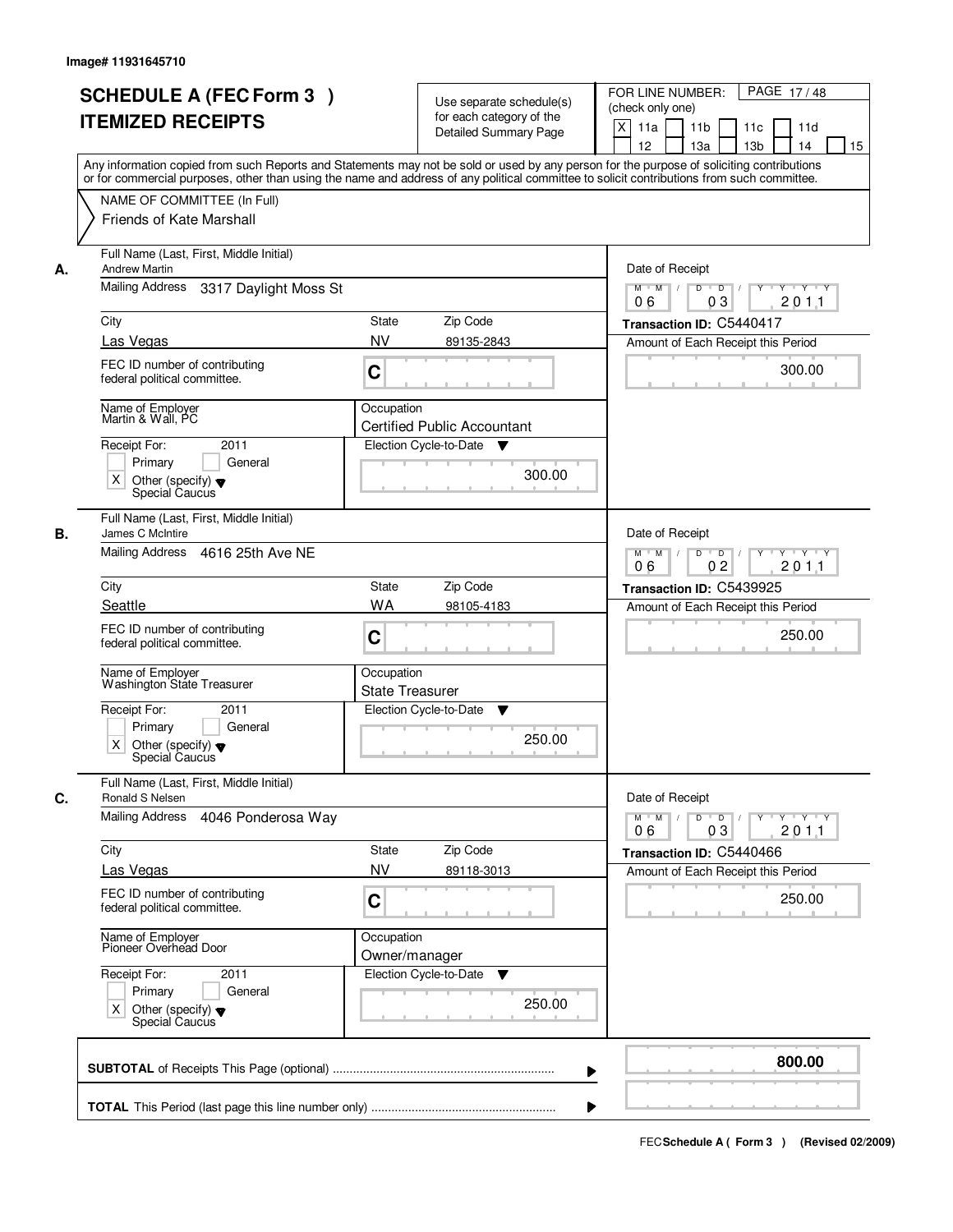| <b>ITEMIZED RECEIPTS</b>                                                           | <b>SCHEDULE A (FEC Form 3)</b>                               |                           | Use separate schedule(s)<br>for each category of the<br><b>Detailed Summary Page</b> | PAGE 18/48<br>FOR LINE NUMBER:<br>(check only one)<br>X<br>11 <sub>b</sub><br>11a<br>11 <sub>c</sub><br>11d<br>12<br>13 <sub>b</sub><br>14<br>13a<br>15<br>Any information copied from such Reports and Statements may not be sold or used by any person for the purpose of soliciting contributions |
|------------------------------------------------------------------------------------|--------------------------------------------------------------|---------------------------|--------------------------------------------------------------------------------------|------------------------------------------------------------------------------------------------------------------------------------------------------------------------------------------------------------------------------------------------------------------------------------------------------|
|                                                                                    | NAME OF COMMITTEE (In Full)<br>Friends of Kate Marshall      |                           |                                                                                      | or for commercial purposes, other than using the name and address of any political committee to solicit contributions from such committee.                                                                                                                                                           |
| <b>Edward Nigro</b><br>А.<br><b>Mailing Address</b>                                | Full Name (Last, First, Middle Initial)<br>9115 W Russell Rd |                           |                                                                                      | Date of Receipt<br>$D$ $D$<br>Y Y Y Y<br>$M$ $M$ /<br>Y                                                                                                                                                                                                                                              |
|                                                                                    | Ste 210                                                      |                           |                                                                                      | 20<br>201.1<br>0 <sub>5</sub>                                                                                                                                                                                                                                                                        |
| City<br>Las Vegas                                                                  |                                                              | <b>State</b><br><b>NV</b> | Zip Code<br>89148-1235                                                               | Transaction ID: C5413426<br>Amount of Each Receipt this Period                                                                                                                                                                                                                                       |
| federal political committee.                                                       | FEC ID number of contributing                                | C                         |                                                                                      | 1000.00                                                                                                                                                                                                                                                                                              |
| Name of Employer<br>Information Requested<br>Receipt For:<br>Primary               | 2011<br>General                                              | Occupation                | <b>Information Requested</b><br>Election Cycle-to-Date<br>v                          |                                                                                                                                                                                                                                                                                                      |
| $\times$<br>Special Caucus                                                         | Other (specify) $\blacktriangledown$                         |                           | 1000.00                                                                              |                                                                                                                                                                                                                                                                                                      |
|                                                                                    | Full Name (Last, First, Middle Initial)                      |                           |                                                                                      |                                                                                                                                                                                                                                                                                                      |
| Steven J. Parsons<br>В.<br><b>Mailing Address</b>                                  | 7201 W. Lake Mead Blvd.<br>Suite 108                         |                           |                                                                                      | Date of Receipt<br>$M$ $M$ /<br>D<br>$\overline{D}$ /<br>$Y + Y + Y$<br>06<br>0 <sub>2</sub><br>201.1                                                                                                                                                                                                |
| City                                                                               | Zip Code<br><b>State</b>                                     |                           |                                                                                      | Transaction ID: C5440078                                                                                                                                                                                                                                                                             |
| Las Vegas                                                                          |                                                              | <b>NV</b>                 | 89128                                                                                | Amount of Each Receipt this Period                                                                                                                                                                                                                                                                   |
| federal political committee.                                                       | FEC ID number of contributing                                | C                         |                                                                                      | 250.00                                                                                                                                                                                                                                                                                               |
| Name of Employer<br>Law Offices of Steven J.<br>Parsons<br>Receipt For:<br>Primary | 2011<br>General                                              | Occupation<br>Attorney    | Election Cycle-to-Date<br>▼                                                          |                                                                                                                                                                                                                                                                                                      |
| X<br>Special Caucus                                                                | Other (specify) $\blacktriangledown$                         |                           | 250.00                                                                               |                                                                                                                                                                                                                                                                                                      |
| C.<br>Pat Pascarella                                                               | Full Name (Last, First, Middle Initial)                      |                           |                                                                                      | Date of Receipt                                                                                                                                                                                                                                                                                      |
| Mailing Address                                                                    | 416 La Jara Blvd                                             |                           |                                                                                      | $M = M$<br>$D$ $D$ $/$<br>ץ ייץ יידץ י<br>2011<br>0 <sub>5</sub><br>27                                                                                                                                                                                                                               |
| City                                                                               |                                                              | <b>State</b>              | Zip Code                                                                             | Transaction ID: C5417355                                                                                                                                                                                                                                                                             |
| <b>San Antonio</b><br>federal political committee.                                 | FEC ID number of contributing                                | ТX<br>C                   | 78209-3638                                                                           | Amount of Each Receipt this Period<br>500.00                                                                                                                                                                                                                                                         |
| Name of Employer<br>Tucker Ellis & West llp                                        |                                                              | Occupation<br>attorney    |                                                                                      |                                                                                                                                                                                                                                                                                                      |
| Receipt For:<br>Primary<br>Χ<br>Special Caucus                                     | 2011<br>General<br>Other (specify) $\blacktriangledown$      |                           | Election Cycle-to-Date<br>v<br>500.00                                                |                                                                                                                                                                                                                                                                                                      |
|                                                                                    |                                                              |                           |                                                                                      | 1750.00                                                                                                                                                                                                                                                                                              |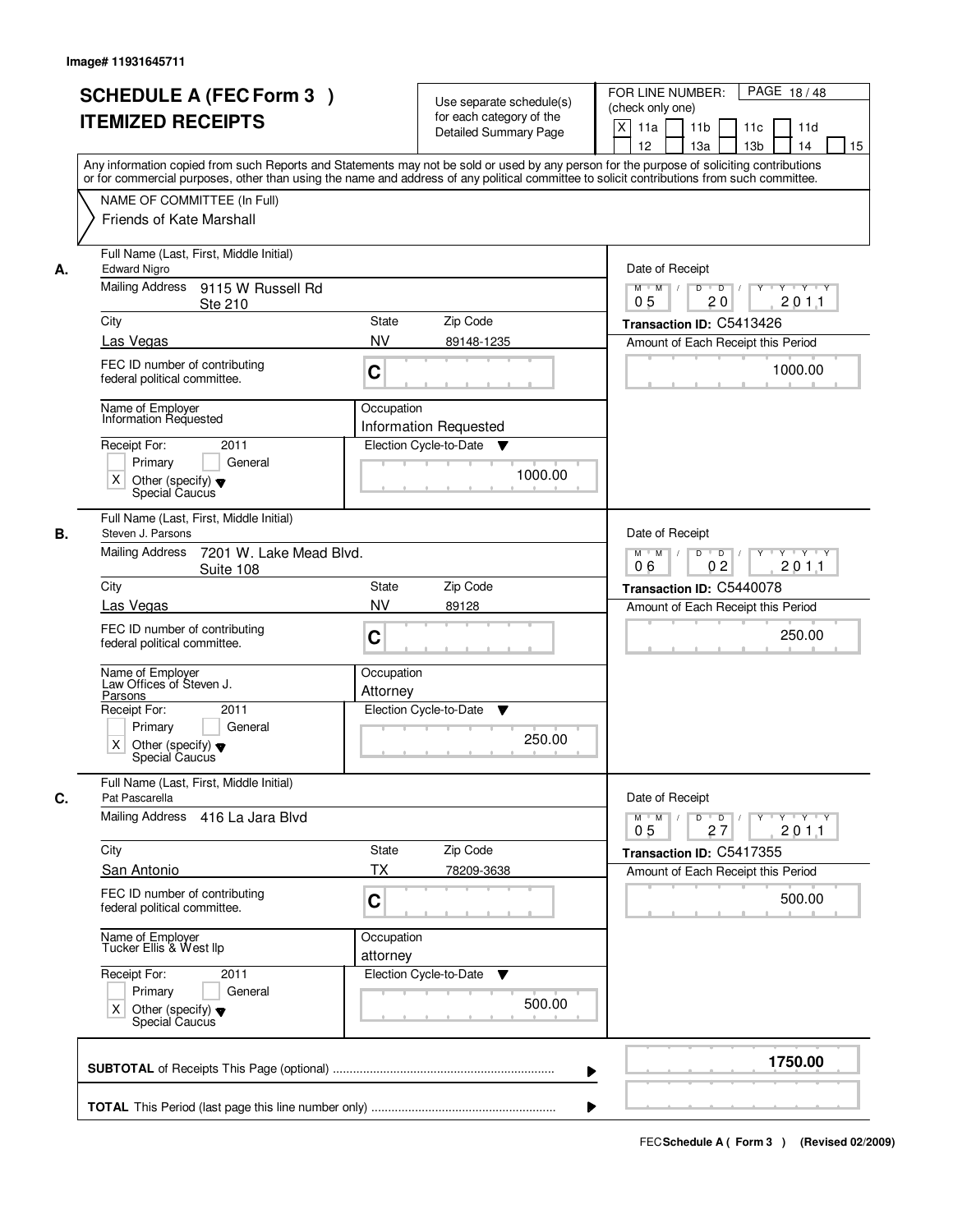|    | <b>SCHEDULE A (FEC Form 3)</b><br><b>ITEMIZED RECEIPTS</b><br>Any information copied from such Reports and Statements may not be sold or used by any person for the purpose of soliciting contributions<br>or for commercial purposes, other than using the name and address of any political committee to solicit contributions from such committee. |                             | Use separate schedule(s)<br>for each category of the<br><b>Detailed Summary Page</b> | PAGE 19/48<br>FOR LINE NUMBER:<br>(check only one)<br>X<br>11 <sub>b</sub><br>11a<br>11c<br>11d<br>12<br>13 <sub>b</sub><br>13a<br>14<br>15 |
|----|-------------------------------------------------------------------------------------------------------------------------------------------------------------------------------------------------------------------------------------------------------------------------------------------------------------------------------------------------------|-----------------------------|--------------------------------------------------------------------------------------|---------------------------------------------------------------------------------------------------------------------------------------------|
|    | NAME OF COMMITTEE (In Full)<br>Friends of Kate Marshall                                                                                                                                                                                                                                                                                               |                             |                                                                                      |                                                                                                                                             |
| А. | Full Name (Last, First, Middle Initial)<br>Carol E Payne<br>Mailing Address<br>605 Westview Ave                                                                                                                                                                                                                                                       |                             |                                                                                      | Date of Receipt<br>$D$ $D$ $/$<br>$Y$ <sup><math>\top</math></sup><br>Y Y Y Y<br>$M$ $M$ /                                                  |
|    | City                                                                                                                                                                                                                                                                                                                                                  | State                       | Zip Code                                                                             | 0 <sub>5</sub><br>201.1<br>03<br>Transaction ID: C5354169                                                                                   |
|    | <b>Carson City</b>                                                                                                                                                                                                                                                                                                                                    | <b>NV</b>                   | 89703                                                                                | Amount of Each Receipt this Period                                                                                                          |
|    | FEC ID number of contributing<br>federal political committee.                                                                                                                                                                                                                                                                                         | C                           |                                                                                      | 500.00                                                                                                                                      |
|    | Name of Employer<br>Information Requested                                                                                                                                                                                                                                                                                                             | Occupation                  | <b>Information Requested</b>                                                         |                                                                                                                                             |
|    | Receipt For:<br>2011<br>Primary<br>General<br>$\times$<br>Other (specify) $\blacktriangledown$<br>Special Caucus                                                                                                                                                                                                                                      |                             | Election Cycle-to-Date<br>▼<br>500.00                                                |                                                                                                                                             |
| В. | Full Name (Last, First, Middle Initial)<br><b>Charles Price</b><br>Mailing Address 1775 Fairfield Ave                                                                                                                                                                                                                                                 |                             |                                                                                      | Date of Receipt<br>Y<br>$M$ $M$ /<br>D<br>$\overline{D}$ /<br>Y Y Y Y                                                                       |
|    |                                                                                                                                                                                                                                                                                                                                                       |                             |                                                                                      | 201.1<br>03<br>06                                                                                                                           |
|    | City                                                                                                                                                                                                                                                                                                                                                  | <b>State</b><br><b>NV</b>   | Zip Code                                                                             | Transaction ID: C5440480                                                                                                                    |
|    | Reno<br>FEC ID number of contributing<br>federal political committee.                                                                                                                                                                                                                                                                                 | C                           | 89509-3221                                                                           | Amount of Each Receipt this Period<br>250.00                                                                                                |
|    | Name of Employer<br>Charles S Price, MD. Ltd.                                                                                                                                                                                                                                                                                                         | Occupation<br>Physician     |                                                                                      |                                                                                                                                             |
|    | Receipt For:<br>2011                                                                                                                                                                                                                                                                                                                                  |                             | Election Cycle-to-Date<br>v                                                          |                                                                                                                                             |
|    | Primary<br>General<br>X<br>Other (specify) $\blacktriangledown$<br>Special Caucus                                                                                                                                                                                                                                                                     |                             | 250.00                                                                               |                                                                                                                                             |
| C. | Full Name (Last, First, Middle Initial)<br><b>Ester Quilici</b>                                                                                                                                                                                                                                                                                       |                             |                                                                                      | Date of Receipt                                                                                                                             |
|    | Mailing Address<br>PO Box 2566                                                                                                                                                                                                                                                                                                                        |                             |                                                                                      | $D$ $D$ $/$<br>$M$ $M$ /<br>$Y$ <sup>-1</sup><br>$Y + Y + Y$<br>201.1<br>06<br>05                                                           |
|    | City                                                                                                                                                                                                                                                                                                                                                  | State                       | Zip Code                                                                             | Transaction ID: C5440813                                                                                                                    |
|    | Elko                                                                                                                                                                                                                                                                                                                                                  | <b>NV</b>                   | 89803-2566                                                                           | Amount of Each Receipt this Period                                                                                                          |
|    | FEC ID number of contributing<br>federal political committee.                                                                                                                                                                                                                                                                                         | C                           |                                                                                      | 500.00                                                                                                                                      |
|    | Name of Employer<br>Administration                                                                                                                                                                                                                                                                                                                    | Occupation<br>Self Employed |                                                                                      |                                                                                                                                             |
|    | Receipt For:<br>2011<br>Primary<br>General<br>Other (specify) v<br>Special Caucus<br>X                                                                                                                                                                                                                                                                |                             | Election Cycle-to-Date<br>v<br>500.00                                                |                                                                                                                                             |
|    |                                                                                                                                                                                                                                                                                                                                                       |                             | ▶                                                                                    | 1250.00                                                                                                                                     |
|    |                                                                                                                                                                                                                                                                                                                                                       |                             |                                                                                      |                                                                                                                                             |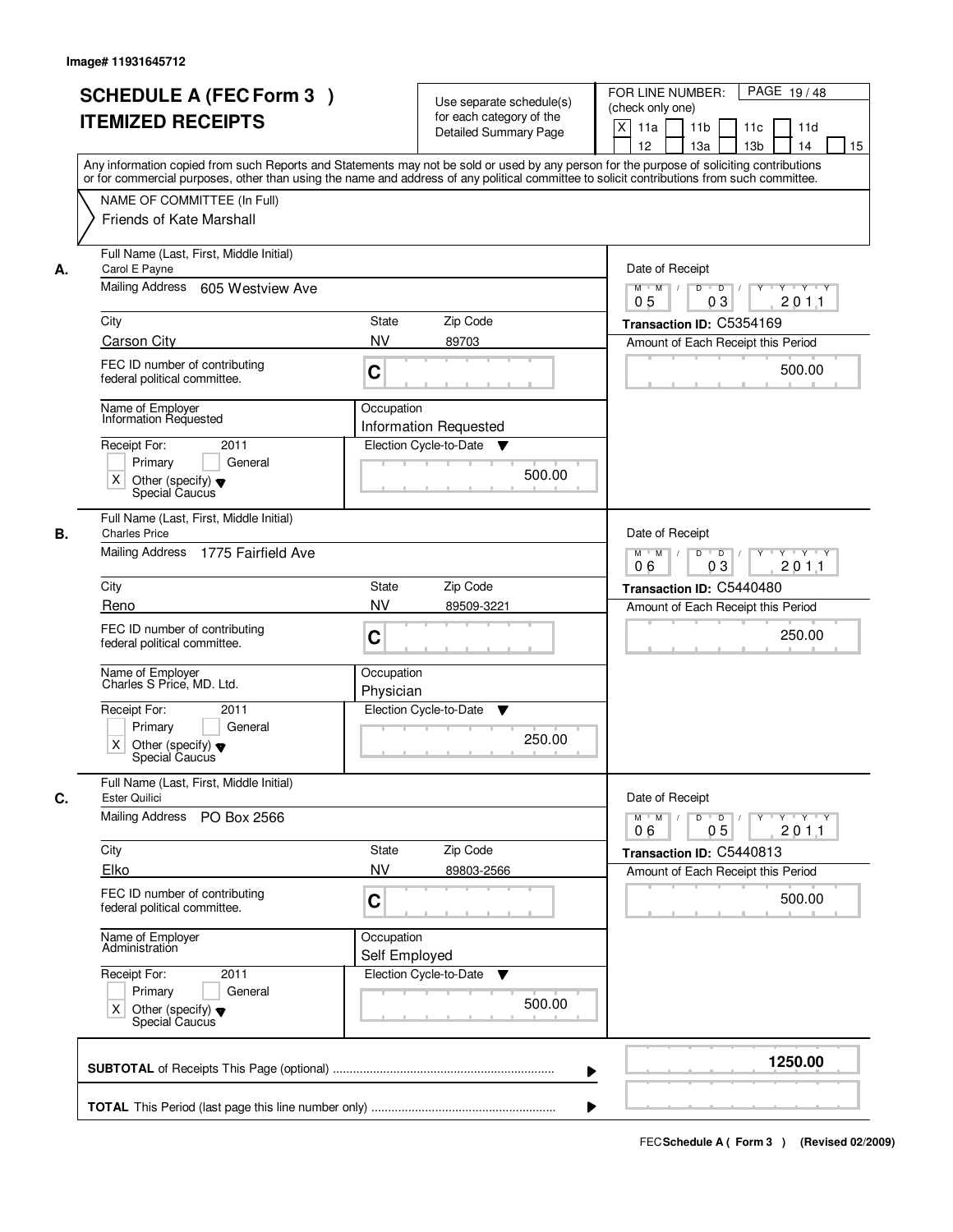|    | <b>SCHEDULE A (FEC Form 3)</b><br><b>ITEMIZED RECEIPTS</b>                               | Use separate schedule(s)<br>for each category of the<br><b>Detailed Summary Page</b><br>Any information copied from such Reports and Statements may not be sold or used by any person for the purpose of soliciting contributions | PAGE 20 / 48<br>FOR LINE NUMBER:<br>(check only one)<br>$\boldsymbol{\mathsf{X}}$<br>11 <sub>b</sub><br>11a<br>11 <sub>c</sub><br>11d<br>12<br>13 <sub>b</sub><br>13a<br>14<br>15 |
|----|------------------------------------------------------------------------------------------|-----------------------------------------------------------------------------------------------------------------------------------------------------------------------------------------------------------------------------------|-----------------------------------------------------------------------------------------------------------------------------------------------------------------------------------|
|    | NAME OF COMMITTEE (In Full)<br>Friends of Kate Marshall                                  | or for commercial purposes, other than using the name and address of any political committee to solicit contributions from such committee.                                                                                        |                                                                                                                                                                                   |
| А. | Full Name (Last, First, Middle Initial)<br>Julia Ratti<br>Mailing Address 256 G St       |                                                                                                                                                                                                                                   | Date of Receipt<br>$D$ $D$ $I$<br>Y<br>$Y - Y - Y - Y$<br>$M$ $M$ /<br>03<br>201.1<br>06                                                                                          |
|    | City                                                                                     | <b>State</b><br>Zip Code                                                                                                                                                                                                          | Transaction ID: C5440419                                                                                                                                                          |
|    | Sparks                                                                                   | <b>NV</b><br>89431-4515                                                                                                                                                                                                           | Amount of Each Receipt this Period                                                                                                                                                |
|    | FEC ID number of contributing<br>federal political committee.                            | C                                                                                                                                                                                                                                 | 250.00                                                                                                                                                                            |
|    | Name of Employer<br>Girl scouts Sierra nevada                                            | Occupation<br>CEO                                                                                                                                                                                                                 |                                                                                                                                                                                   |
|    | Receipt For:<br>2011                                                                     | Election Cycle-to-Date<br>▼                                                                                                                                                                                                       |                                                                                                                                                                                   |
|    | Primary<br>General<br>$\times$<br>Other (specify) $\blacktriangledown$<br>Special Caucus | 250.00                                                                                                                                                                                                                            |                                                                                                                                                                                   |
| В. | Full Name (Last, First, Middle Initial)<br>Kelsi Reeves                                  |                                                                                                                                                                                                                                   | Date of Receipt                                                                                                                                                                   |
|    | Mailing Address 803 Meriden Ln                                                           |                                                                                                                                                                                                                                   | $M$ $M$ /<br>D<br>$\overline{D}$<br>$Y$ <sup><math>\top</math></sup><br>Y Y Y Y<br>03<br>201.1<br>06                                                                              |
|    | City                                                                                     | Zip Code<br>State                                                                                                                                                                                                                 | Transaction ID: C5440401                                                                                                                                                          |
|    | Austin                                                                                   | <b>TX</b><br>89012                                                                                                                                                                                                                | Amount of Each Receipt this Period                                                                                                                                                |
|    | FEC ID number of contributing<br>federal political committee.                            | C                                                                                                                                                                                                                                 | 250.00                                                                                                                                                                            |
|    | Name of Employer<br>Time Warner (TWT)                                                    | Occupation<br>Government Relations                                                                                                                                                                                                |                                                                                                                                                                                   |
|    | Receipt For:<br>2011                                                                     | Election Cycle-to-Date<br>v                                                                                                                                                                                                       |                                                                                                                                                                                   |
|    | Primary<br>General<br>Χ<br>Other (specify) $\blacktriangledown$<br>Special Caucus        | 250.00                                                                                                                                                                                                                            |                                                                                                                                                                                   |
| C. | Full Name (Last, First, Middle Initial)<br>Uwe Rockenfeller                              |                                                                                                                                                                                                                                   | Date of Receipt                                                                                                                                                                   |
|    | <b>Mailing Address</b><br>1501 Lynn Drive                                                |                                                                                                                                                                                                                                   | $M$ $M$<br>$D$ $D$ $l$<br><u> Y LY LY LY</u><br>2011<br>0 <sub>5</sub><br>16                                                                                                      |
|    | City                                                                                     | Zip Code<br>State                                                                                                                                                                                                                 | Transaction ID: C5410589                                                                                                                                                          |
|    | <b>Boulder City</b>                                                                      | <b>NV</b><br>89005                                                                                                                                                                                                                | Amount of Each Receipt this Period                                                                                                                                                |
|    | FEC ID number of contributing<br>federal political committee.                            | C                                                                                                                                                                                                                                 | 1000.00                                                                                                                                                                           |
|    | Name of Employer<br>Rocky Mountain Research                                              | Occupation<br>President & CEO                                                                                                                                                                                                     |                                                                                                                                                                                   |
|    | Receipt For:<br>2011                                                                     | Election Cycle-to-Date<br>▼                                                                                                                                                                                                       |                                                                                                                                                                                   |
|    | Primary<br>General<br>Other (specify) $\blacktriangledown$<br>X<br>Special Caucus        | 1000.00                                                                                                                                                                                                                           |                                                                                                                                                                                   |
|    |                                                                                          |                                                                                                                                                                                                                                   | 1500.00                                                                                                                                                                           |
|    |                                                                                          |                                                                                                                                                                                                                                   |                                                                                                                                                                                   |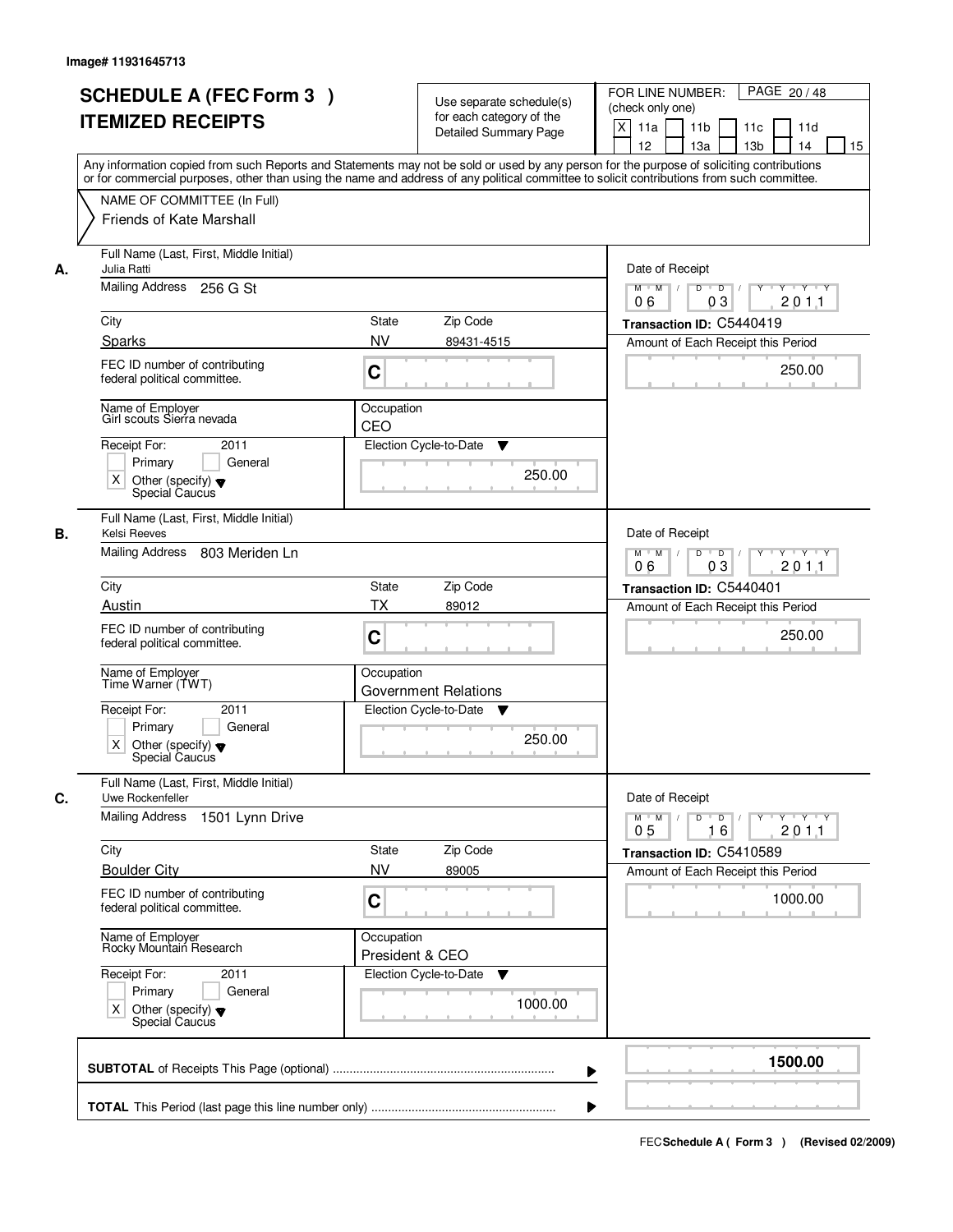| <b>SCHEDULE A (FEC Form 3)</b><br><b>ITEMIZED RECEIPTS</b>                                                       | Use separate schedule(s)<br>for each category of the<br><b>Detailed Summary Page</b><br>Any information copied from such Reports and Statements may not be sold or used by any person for the purpose of soliciting contributions | PAGE 21/48<br>FOR LINE NUMBER:<br>(check only one)<br>$\boldsymbol{\mathsf{X}}$<br>11 <sub>b</sub><br>11a<br>11 <sub>c</sub><br>11d<br>12<br>13 <sub>b</sub><br>14<br>13a<br>15 |
|------------------------------------------------------------------------------------------------------------------|-----------------------------------------------------------------------------------------------------------------------------------------------------------------------------------------------------------------------------------|---------------------------------------------------------------------------------------------------------------------------------------------------------------------------------|
| NAME OF COMMITTEE (In Full)<br>Friends of Kate Marshall                                                          | or for commercial purposes, other than using the name and address of any political committee to solicit contributions from such committee.                                                                                        |                                                                                                                                                                                 |
| Full Name (Last, First, Middle Initial)<br>Jacqueline Rombardo<br>А.<br>Mailing Address 2167 Court Side Circle   |                                                                                                                                                                                                                                   | Date of Receipt<br>$D$ $D$<br>Y<br>$Y - Y - Y - Y$<br>$M$ $M$ /                                                                                                                 |
| City                                                                                                             | <b>State</b><br>Zip Code                                                                                                                                                                                                          | 0 <sub>5</sub><br>05<br>201.1<br>Transaction ID: C5358016                                                                                                                       |
| <b>Carson City</b>                                                                                               | <b>NV</b><br>89703                                                                                                                                                                                                                | Amount of Each Receipt this Period                                                                                                                                              |
| FEC ID number of contributing<br>federal political committee.                                                    | C                                                                                                                                                                                                                                 | 500.00                                                                                                                                                                          |
| Name of Employer<br>Information Requested                                                                        | Occupation<br><b>Information Requested</b>                                                                                                                                                                                        |                                                                                                                                                                                 |
| Receipt For:<br>2011<br>Primary<br>General<br>$\times$<br>Other (specify) $\blacktriangledown$<br>Special Caucus | Election Cycle-to-Date<br>v<br>500.00                                                                                                                                                                                             |                                                                                                                                                                                 |
| Full Name (Last, First, Middle Initial)<br>Oma L Rose<br>В.<br>Mailing Address<br>3631 Skyline Blvd              |                                                                                                                                                                                                                                   | Date of Receipt<br>$M$ $M$ /<br>D<br>$\overline{D}$ /<br>$Y$ <sup><math>\top</math></sup><br>Y Y Y Y                                                                            |
|                                                                                                                  |                                                                                                                                                                                                                                   | 0 <sub>5</sub><br>201.1<br>06                                                                                                                                                   |
| City<br>Reno                                                                                                     | Zip Code<br>State<br><b>NV</b>                                                                                                                                                                                                    | Transaction ID: C5454698                                                                                                                                                        |
| FEC ID number of contributing<br>federal political committee.                                                    | 89509-5681<br>C                                                                                                                                                                                                                   | Amount of Each Receipt this Period<br>250.00                                                                                                                                    |
| Name of Employer<br>None                                                                                         | Occupation<br>Retired                                                                                                                                                                                                             |                                                                                                                                                                                 |
| Receipt For:<br>2011<br>Primary<br>General<br>Χ<br>Other (specify) $\blacktriangledown$<br>Special Caucus        | Election Cycle-to-Date<br>v<br>250.00                                                                                                                                                                                             |                                                                                                                                                                                 |
| Full Name (Last, First, Middle Initial)<br>C.<br>David A Schooley                                                |                                                                                                                                                                                                                                   | Date of Receipt                                                                                                                                                                 |
| <b>Mailing Address</b><br>10 Irving Park Cir                                                                     |                                                                                                                                                                                                                                   | $M$ $M$ /<br>$D$ $D$ $I$<br><u> Y LY LY LY</u><br>2011<br>06<br>0 <sub>1</sub>                                                                                                  |
| City                                                                                                             | Zip Code<br>State                                                                                                                                                                                                                 | Transaction ID: C5439179                                                                                                                                                        |
| Reno<br>FEC ID number of contributing<br>federal political committee.                                            | <b>NV</b><br>89503-3502<br>C                                                                                                                                                                                                      | Amount of Each Receipt this Period<br>250.00                                                                                                                                    |
| Name of Employer<br>University of Nevada                                                                         | Occupation<br>Professor                                                                                                                                                                                                           |                                                                                                                                                                                 |
| Receipt For:<br>2011<br>Primary<br>General<br>Other (specify) $\blacktriangledown$<br>X<br>Special Caucus        | Election Cycle-to-Date<br>▼<br>250.00                                                                                                                                                                                             |                                                                                                                                                                                 |
|                                                                                                                  |                                                                                                                                                                                                                                   | 1000.00                                                                                                                                                                         |
|                                                                                                                  |                                                                                                                                                                                                                                   |                                                                                                                                                                                 |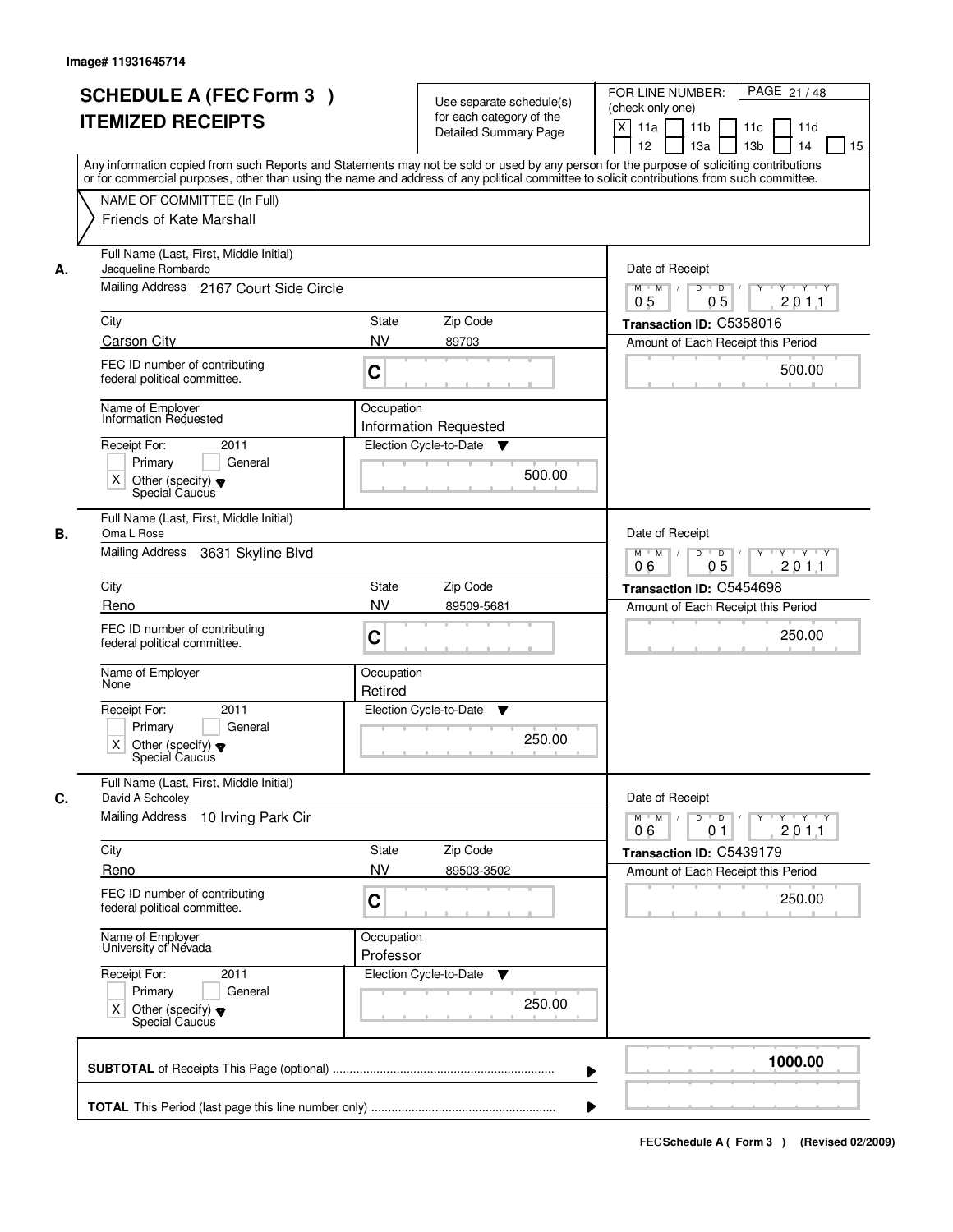|    | <b>SCHEDULE A (FEC Form 3)</b>                                                                                                             | Use separate schedule(s)                   | PAGE 22 / 48<br>FOR LINE NUMBER:<br>(check only one)                                                                                      |  |  |
|----|--------------------------------------------------------------------------------------------------------------------------------------------|--------------------------------------------|-------------------------------------------------------------------------------------------------------------------------------------------|--|--|
|    | <b>ITEMIZED RECEIPTS</b>                                                                                                                   | for each category of the                   | $\boldsymbol{\mathsf{X}}$<br>11a<br>11 <sub>b</sub><br>11c<br>11d                                                                         |  |  |
|    |                                                                                                                                            | <b>Detailed Summary Page</b>               | 12<br>13a<br>13 <sub>b</sub><br>14<br>15                                                                                                  |  |  |
|    |                                                                                                                                            |                                            | Any information copied from such Reports and Statements may not be sold or used by any person for the purpose of soliciting contributions |  |  |
|    | or for commercial purposes, other than using the name and address of any political committee to solicit contributions from such committee. |                                            |                                                                                                                                           |  |  |
|    | NAME OF COMMITTEE (In Full)                                                                                                                |                                            |                                                                                                                                           |  |  |
|    | Friends of Kate Marshall                                                                                                                   |                                            |                                                                                                                                           |  |  |
|    |                                                                                                                                            |                                            |                                                                                                                                           |  |  |
|    | Full Name (Last, First, Middle Initial)                                                                                                    | Date of Receipt                            |                                                                                                                                           |  |  |
| А. | Mailing Address                                                                                                                            | Jeffrey Silver                             |                                                                                                                                           |  |  |
|    | 3960 Howard Hughes Pkwy<br>FI <sub>9</sub>                                                                                                 |                                            | $\overline{D}$<br>$M$ $M$ /<br>D<br><u>TYTY</u><br>Y<br>201.1<br>06<br>01                                                                 |  |  |
|    | City                                                                                                                                       | <b>State</b><br>Zip Code                   | Transaction ID: C5439868                                                                                                                  |  |  |
|    | Las Vegas                                                                                                                                  | <b>NV</b><br>89169-5972                    | Amount of Each Receipt this Period                                                                                                        |  |  |
|    | FEC ID number of contributing                                                                                                              |                                            |                                                                                                                                           |  |  |
|    | federal political committee.                                                                                                               | C                                          | 250.00                                                                                                                                    |  |  |
|    |                                                                                                                                            |                                            |                                                                                                                                           |  |  |
|    | Name of Employer<br>Gordon & Silver                                                                                                        | Occupation<br>Attorney                     |                                                                                                                                           |  |  |
|    | Receipt For:<br>2011                                                                                                                       | Election Cycle-to-Date<br>v                |                                                                                                                                           |  |  |
|    | Primary<br>General                                                                                                                         |                                            |                                                                                                                                           |  |  |
|    | $\times$<br>Other (specify) $\blacktriangledown$                                                                                           | 250.00                                     |                                                                                                                                           |  |  |
|    | Special Caucus                                                                                                                             |                                            |                                                                                                                                           |  |  |
|    | Full Name (Last, First, Middle Initial)                                                                                                    |                                            |                                                                                                                                           |  |  |
| В. | Alan Sklar                                                                                                                                 |                                            | Date of Receipt                                                                                                                           |  |  |
|    | <b>Mailing Address</b><br>8363 W. Sunset Road<br>Suite 300                                                                                 |                                            | D<br>$\overline{D}$ $\overline{I}$<br>$M$ $M$ /<br>Y<br>$Y \dashv Y \dashv Y$<br>0 <sub>5</sub><br>26<br>201.1                            |  |  |
|    | City                                                                                                                                       | Zip Code<br><b>State</b>                   | Transaction ID: C5416913                                                                                                                  |  |  |
|    | Las Vegas                                                                                                                                  | <b>NV</b><br>89113                         | Amount of Each Receipt this Period                                                                                                        |  |  |
|    | FEC ID number of contributing                                                                                                              |                                            |                                                                                                                                           |  |  |
|    | federal political committee.                                                                                                               | C                                          | 500.00                                                                                                                                    |  |  |
|    |                                                                                                                                            |                                            |                                                                                                                                           |  |  |
|    | Name of Employer<br>Sklar Warren & Williams                                                                                                | Occupation<br><b>Information Requested</b> |                                                                                                                                           |  |  |
|    | Receipt For:<br>2011                                                                                                                       | Election Cycle-to-Date ▼                   |                                                                                                                                           |  |  |
|    | Primary<br>General                                                                                                                         |                                            |                                                                                                                                           |  |  |
|    | $\times$<br>Other (specify) $\blacktriangledown$                                                                                           | 500.00                                     |                                                                                                                                           |  |  |
|    | Special Caucus                                                                                                                             |                                            |                                                                                                                                           |  |  |
|    | Full Name (Last, First, Middle Initial)                                                                                                    |                                            |                                                                                                                                           |  |  |
| C. | Mateo Soltero<br>Mailing Address<br>7435 Fairmount Ave                                                                                     |                                            | Date of Receipt<br>$M^+M^-$ /<br>$D$ $D$ $I$<br>$Y$ <sup>-1</sup>                                                                         |  |  |
|    |                                                                                                                                            |                                            | $Y \rightarrow Y \rightarrow Y$<br>2011<br>06<br>05                                                                                       |  |  |
|    | City                                                                                                                                       | Zip Code<br>State                          | Transaction ID: C5440530                                                                                                                  |  |  |
|    | El Cerrito                                                                                                                                 | CA<br>94530-3743                           | Amount of Each Receipt this Period                                                                                                        |  |  |
|    | FEC ID number of contributing                                                                                                              |                                            | 250.00                                                                                                                                    |  |  |
|    | federal political committee.                                                                                                               | C                                          |                                                                                                                                           |  |  |
|    | Name of Employer<br>Kaiser Permanente                                                                                                      | Occupation                                 |                                                                                                                                           |  |  |
|    |                                                                                                                                            | <b>Financial Analyst</b>                   |                                                                                                                                           |  |  |
|    | Receipt For:<br>2011                                                                                                                       | Election Cycle-to-Date<br>v                |                                                                                                                                           |  |  |
|    | Primary<br>General                                                                                                                         |                                            |                                                                                                                                           |  |  |
|    | Other (specify) $\blacktriangledown$<br>Χ<br>Special Caucus                                                                                | 250.00                                     |                                                                                                                                           |  |  |
|    |                                                                                                                                            |                                            |                                                                                                                                           |  |  |
|    |                                                                                                                                            |                                            | 1000.00                                                                                                                                   |  |  |
|    |                                                                                                                                            |                                            |                                                                                                                                           |  |  |
|    |                                                                                                                                            |                                            |                                                                                                                                           |  |  |
|    |                                                                                                                                            |                                            |                                                                                                                                           |  |  |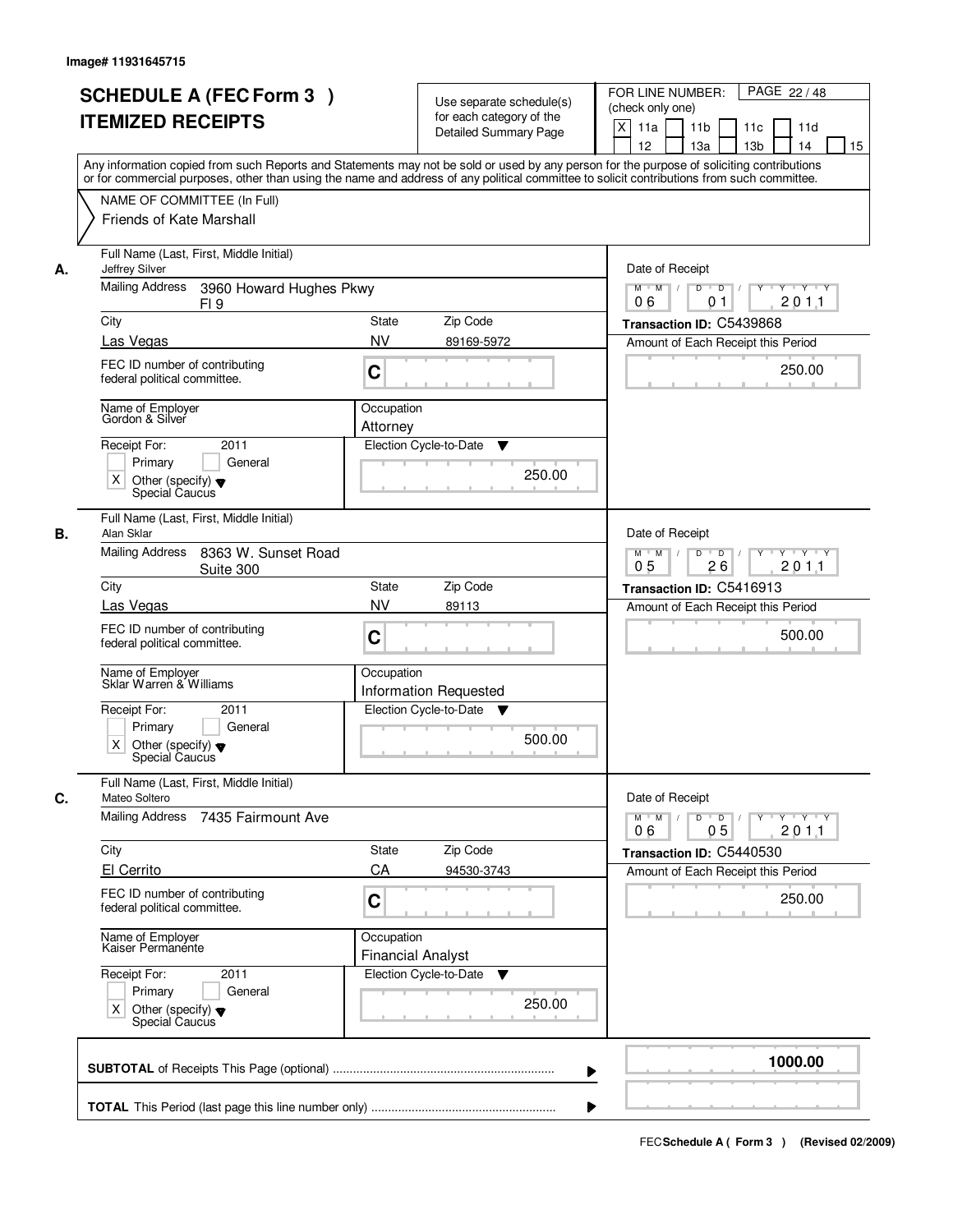| <b>SCHEDULE A (FEC Form 3)</b><br><b>ITEMIZED RECEIPTS</b>                                           |                        | Use separate schedule(s)<br>for each category of the<br><b>Detailed Summary Page</b> | PAGE 23/48<br>FOR LINE NUMBER:<br>(check only one)<br>X<br>11 <sub>b</sub><br>11a<br>11 <sub>c</sub><br>11d<br>12<br>13 <sub>b</sub><br>14<br>13a<br>15<br>Any information copied from such Reports and Statements may not be sold or used by any person for the purpose of soliciting contributions |
|------------------------------------------------------------------------------------------------------|------------------------|--------------------------------------------------------------------------------------|------------------------------------------------------------------------------------------------------------------------------------------------------------------------------------------------------------------------------------------------------------------------------------------------------|
| NAME OF COMMITTEE (In Full)<br>Friends of Kate Marshall                                              |                        |                                                                                      | or for commercial purposes, other than using the name and address of any political committee to solicit contributions from such committee.                                                                                                                                                           |
| Full Name (Last, First, Middle Initial)<br>Michael J. Stratton<br>А.<br>Mailing Address 6 Bald Eagle |                        |                                                                                      | Date of Receipt<br>$M$ $M$<br>$D$ $D$<br>Y Y Y Y<br>Y                                                                                                                                                                                                                                                |
|                                                                                                      |                        |                                                                                      | 05<br>201.1<br>06                                                                                                                                                                                                                                                                                    |
| City<br>Littleton                                                                                    | <b>State</b><br>CO     | Zip Code<br>80127-5766                                                               | Transaction ID: C5454701<br>Amount of Each Receipt this Period                                                                                                                                                                                                                                       |
| FEC ID number of contributing<br>federal political committee.                                        | C                      |                                                                                      | 1000.00                                                                                                                                                                                                                                                                                              |
| Name of Employer<br><b>Stratton Carpenter</b>                                                        |                        | Occupation<br>Attorneys/Law Firms                                                    |                                                                                                                                                                                                                                                                                                      |
| Receipt For:<br>Primary<br>$\times$<br>Other (specify) $\blacktriangledown$<br>Special Caucus        | 2011<br>General        | Election Cycle-to-Date<br>▼<br>1000.00                                               |                                                                                                                                                                                                                                                                                                      |
| Full Name (Last, First, Middle Initial)<br>kevin sullivan<br>В.<br><b>Mailing Address</b>            | 1845 Massachusetts Ave |                                                                                      | Date of Receipt<br>$M$ $M$ /<br>D<br>$\overline{D}$<br>$Y + Y + Y$                                                                                                                                                                                                                                   |
|                                                                                                      |                        |                                                                                      | 201.1<br>06<br>01                                                                                                                                                                                                                                                                                    |
| City<br>McLean                                                                                       | <b>State</b><br>VA     | Zip Code<br>22101-4906                                                               | Transaction ID: C5439465<br>Amount of Each Receipt this Period                                                                                                                                                                                                                                       |
| FEC ID number of contributing<br>federal political committee.                                        | C                      |                                                                                      | 500.00                                                                                                                                                                                                                                                                                               |
| Name of Employer<br>King & Spalding LLP                                                              |                        | Occupation<br>attorney                                                               |                                                                                                                                                                                                                                                                                                      |
| Receipt For:<br>Primary<br>Χ<br>Other (specify) $\blacktriangledown$<br>Special Caucus               | 2011<br>General        | Election Cycle-to-Date<br>▼<br>500.00                                                |                                                                                                                                                                                                                                                                                                      |
| Full Name (Last, First, Middle Initial)<br>C.<br><b>Charles Swezey</b>                               |                        |                                                                                      | Date of Receipt                                                                                                                                                                                                                                                                                      |
| Mailing Address                                                                                      | 5401 Brittania Dr      |                                                                                      | $M = M$<br>$D$ $D$ $I$<br>yuryuryury<br>2011<br>06<br>04                                                                                                                                                                                                                                             |
| City                                                                                                 | <b>State</b>           | Zip Code                                                                             | Transaction ID: C5440522                                                                                                                                                                                                                                                                             |
| Reno                                                                                                 | <b>NV</b>              | 89523-2233                                                                           | Amount of Each Receipt this Period                                                                                                                                                                                                                                                                   |
| FEC ID number of contributing<br>federal political committee.                                        | C                      |                                                                                      | 250.00                                                                                                                                                                                                                                                                                               |
| Name of Employer<br>N/A                                                                              | Retired                | Occupation                                                                           |                                                                                                                                                                                                                                                                                                      |
| Receipt For:<br>Primary<br>Other (specify) v<br>Special Caucus<br>X                                  | 2011<br>General        | Election Cycle-to-Date<br>$\blacktriangledown$<br>250.00                             |                                                                                                                                                                                                                                                                                                      |
|                                                                                                      |                        |                                                                                      | 1750.00                                                                                                                                                                                                                                                                                              |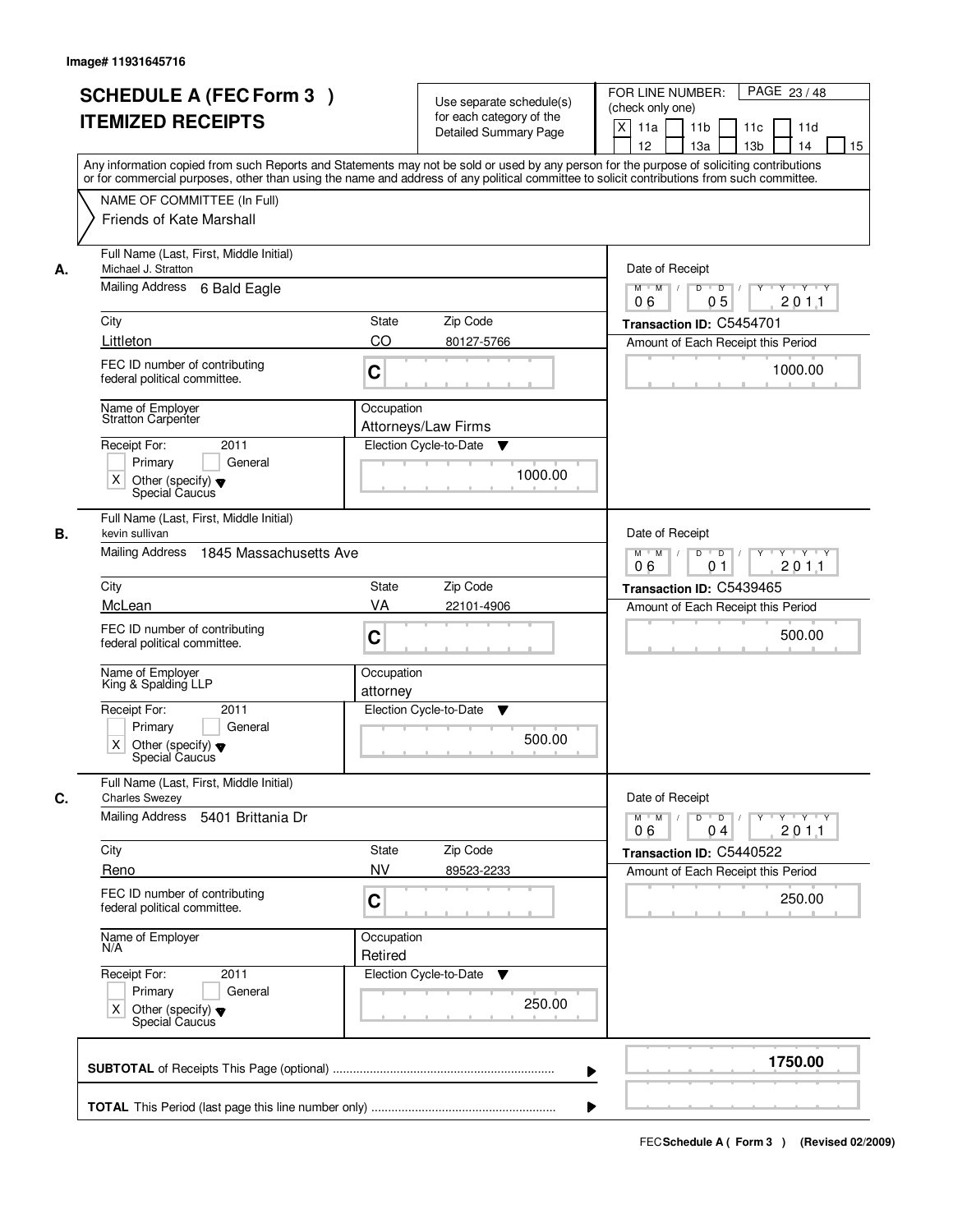|    | <b>SCHEDULE A (FEC Form 3)</b><br><b>ITEMIZED RECEIPTS</b>                               | Use separate schedule(s)<br>for each category of the<br><b>Detailed Summary Page</b>                                                                                                                                                                                                    | PAGE 24 / 48<br>FOR LINE NUMBER:<br>(check only one)<br>$\boldsymbol{\mathsf{X}}$<br>11a<br>11 <sub>b</sub><br>11c<br>11d |
|----|------------------------------------------------------------------------------------------|-----------------------------------------------------------------------------------------------------------------------------------------------------------------------------------------------------------------------------------------------------------------------------------------|---------------------------------------------------------------------------------------------------------------------------|
|    |                                                                                          | Any information copied from such Reports and Statements may not be sold or used by any person for the purpose of soliciting contributions<br>or for commercial purposes, other than using the name and address of any political committee to solicit contributions from such committee. | 12<br>13a<br>13 <sub>b</sub><br>14<br>15                                                                                  |
|    | NAME OF COMMITTEE (In Full)<br>Friends of Kate Marshall                                  |                                                                                                                                                                                                                                                                                         |                                                                                                                           |
| А. | Full Name (Last, First, Middle Initial)<br>Meryl Tuchin                                  | Date of Receipt                                                                                                                                                                                                                                                                         |                                                                                                                           |
|    | <b>Mailing Address</b><br>1999 Avenue of the Stars<br>FI 39                              |                                                                                                                                                                                                                                                                                         | $\overline{D}$<br>$M$ $M$ /<br>D<br>$Y \cup Y \cup Y$<br>201.1<br>06<br>02                                                |
|    | City                                                                                     | State<br>Zip Code                                                                                                                                                                                                                                                                       | Transaction ID: C5440028                                                                                                  |
|    | Los Angeles                                                                              | CA<br>90067-6049                                                                                                                                                                                                                                                                        | Amount of Each Receipt this Period                                                                                        |
|    | FEC ID number of contributing<br>federal political committee.                            | C                                                                                                                                                                                                                                                                                       | 2500.00                                                                                                                   |
|    | Name of Employer<br>N/A                                                                  | Occupation<br><b>CPA</b>                                                                                                                                                                                                                                                                |                                                                                                                           |
|    | Receipt For:<br>2011                                                                     | Election Cycle-to-Date<br>▼                                                                                                                                                                                                                                                             |                                                                                                                           |
|    | Primary<br>General<br>$\times$<br>Other (specify) $\blacktriangledown$<br>Special Caucus | 2500.00                                                                                                                                                                                                                                                                                 |                                                                                                                           |
| В. | Full Name (Last, First, Middle Initial)<br>Michael Tuchin                                |                                                                                                                                                                                                                                                                                         | Date of Receipt                                                                                                           |
|    | <b>Mailing Address</b><br>1999 Avenue of the Stars<br>FI 39                              |                                                                                                                                                                                                                                                                                         | $D$ $D$ $1$<br>$M$ $M$ /<br>$Y$ <sup>U</sup><br>$Y \dashv Y \dashv Y$<br>0 <sub>2</sub><br>201.1<br>06                    |
|    | City<br>Los Angeles                                                                      | Zip Code<br>State<br>CA                                                                                                                                                                                                                                                                 | Transaction ID: C5440025                                                                                                  |
|    | FEC ID number of contributing<br>federal political committee.                            | 90067-6049<br>C                                                                                                                                                                                                                                                                         | Amount of Each Receipt this Period<br>2500.00                                                                             |
|    | Name of Employer<br>Klee, Tuchin, Bogdanoff<br>& Stern                                   | Occupation<br>Attorney                                                                                                                                                                                                                                                                  |                                                                                                                           |
|    | Receipt For:<br>2011                                                                     | Election Cycle-to-Date<br>v                                                                                                                                                                                                                                                             |                                                                                                                           |
|    | Primary<br>General<br>$\times$<br>Other (specify) $\blacktriangledown$<br>Special Caucus | 2500.00                                                                                                                                                                                                                                                                                 |                                                                                                                           |
| C. | Full Name (Last, First, Middle Initial)<br>David S. Turetsky                             |                                                                                                                                                                                                                                                                                         | Date of Receipt                                                                                                           |
|    | Mailing Address<br>6958 Duncraig Ct                                                      |                                                                                                                                                                                                                                                                                         | $M$ $M$<br>$D$ $D$ $I$<br>$Y - Y - Y - Y$<br>$Y$ <sup>U</sup><br>2011<br>06<br>0 <sub>2</sub>                             |
|    | City                                                                                     | Zip Code<br>State                                                                                                                                                                                                                                                                       | Transaction ID: C5440071                                                                                                  |
|    | McLean                                                                                   | VA<br>22101-1568                                                                                                                                                                                                                                                                        | Amount of Each Receipt this Period                                                                                        |
|    | FEC ID number of contributing<br>federal political committee.                            | C                                                                                                                                                                                                                                                                                       | 2500.00                                                                                                                   |
|    | Name of Employer<br>Partner, Dewey & LeBoeuf<br><b>LLP</b>                               | Occupation<br>Attorney                                                                                                                                                                                                                                                                  |                                                                                                                           |
|    | Receipt For:<br>2011<br>Primary                                                          | Election Cycle-to-Date<br>v                                                                                                                                                                                                                                                             |                                                                                                                           |
|    | General<br>Other (specify) $\blacktriangledown$<br>Χ<br>Special Caucus                   | 2500.00                                                                                                                                                                                                                                                                                 |                                                                                                                           |
|    |                                                                                          | ▶                                                                                                                                                                                                                                                                                       | 7500.00                                                                                                                   |
|    |                                                                                          |                                                                                                                                                                                                                                                                                         |                                                                                                                           |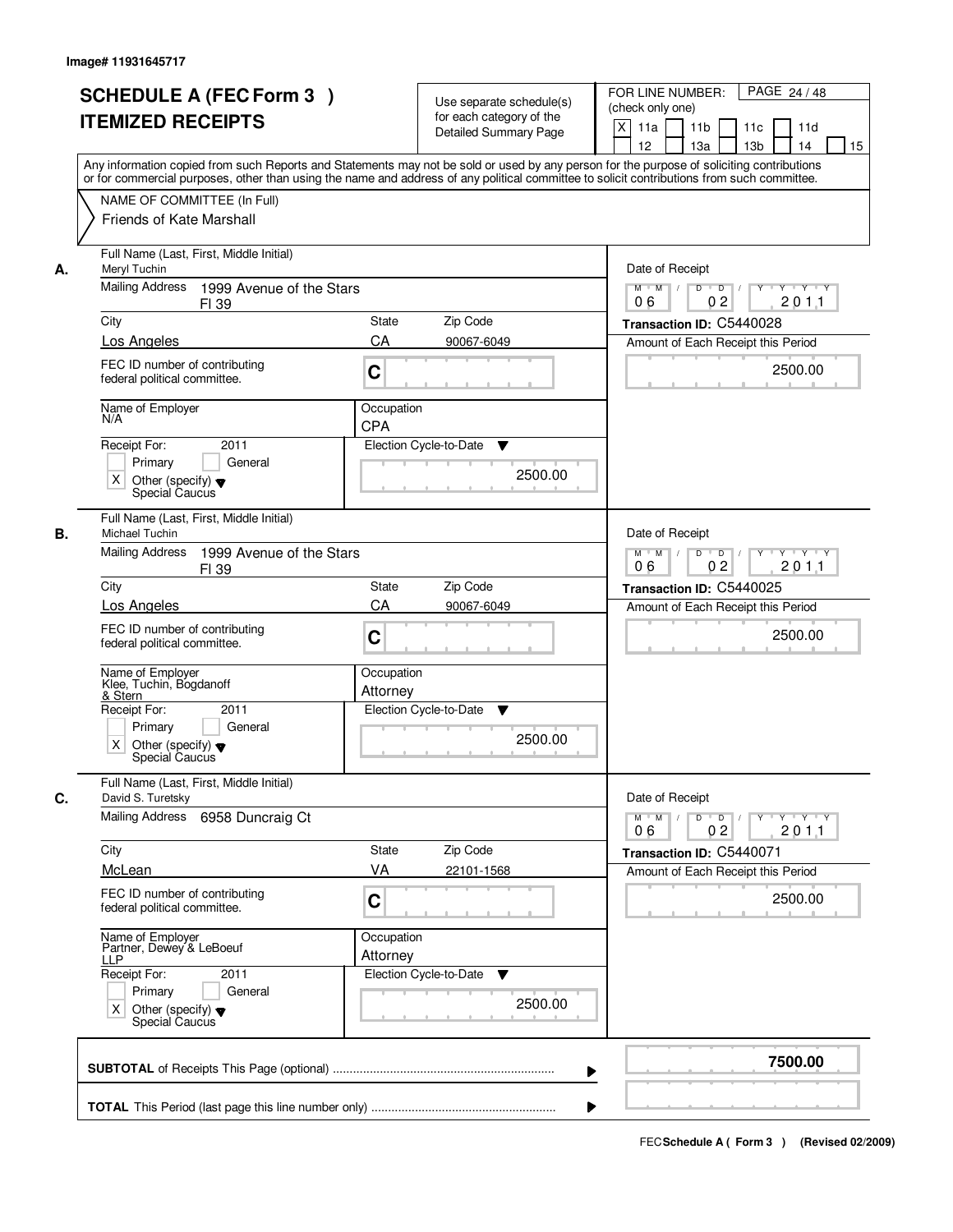| Flora Walker<br>А.<br>City<br>Henderson<br><b>AFSCME</b><br>Receipt For: | NAME OF COMMITTEE (In Full)<br>Friends of Kate Marshall<br>Full Name (Last, First, Middle Initial)<br>Mailing Address 2492 Ram Crossing Way<br>FEC ID number of contributing<br>federal political committee.<br>Name of Employer<br>2011<br>Primary<br>General | <b>State</b><br><b>NV</b><br>C<br>Occupation<br><b>Regional Director</b><br>Election Cycle-to-Date | Zip Code<br>89074-8308 | or for commercial purposes, other than using the name and address of any political committee to solicit contributions from such committee.<br>Date of Receipt<br>$D$ $D$ $I$<br>$Y$ <sup>U</sup><br>$Y - Y - Y - Y$<br>$M$ $M$ /<br>201.1<br>06<br>01<br>Transaction ID: C5439489<br>Amount of Each Receipt this Period<br>230.00 |
|--------------------------------------------------------------------------|----------------------------------------------------------------------------------------------------------------------------------------------------------------------------------------------------------------------------------------------------------------|----------------------------------------------------------------------------------------------------|------------------------|-----------------------------------------------------------------------------------------------------------------------------------------------------------------------------------------------------------------------------------------------------------------------------------------------------------------------------------|
|                                                                          |                                                                                                                                                                                                                                                                |                                                                                                    |                        |                                                                                                                                                                                                                                                                                                                                   |
|                                                                          |                                                                                                                                                                                                                                                                |                                                                                                    |                        |                                                                                                                                                                                                                                                                                                                                   |
|                                                                          |                                                                                                                                                                                                                                                                |                                                                                                    |                        |                                                                                                                                                                                                                                                                                                                                   |
|                                                                          |                                                                                                                                                                                                                                                                |                                                                                                    |                        |                                                                                                                                                                                                                                                                                                                                   |
|                                                                          |                                                                                                                                                                                                                                                                |                                                                                                    |                        |                                                                                                                                                                                                                                                                                                                                   |
|                                                                          |                                                                                                                                                                                                                                                                |                                                                                                    |                        |                                                                                                                                                                                                                                                                                                                                   |
|                                                                          |                                                                                                                                                                                                                                                                |                                                                                                    |                        |                                                                                                                                                                                                                                                                                                                                   |
|                                                                          |                                                                                                                                                                                                                                                                |                                                                                                    | ▼                      |                                                                                                                                                                                                                                                                                                                                   |
|                                                                          |                                                                                                                                                                                                                                                                |                                                                                                    |                        |                                                                                                                                                                                                                                                                                                                                   |
| $\times$                                                                 | Other (specify) $\blacktriangledown$<br>Special Caucus                                                                                                                                                                                                         |                                                                                                    | 230.00                 |                                                                                                                                                                                                                                                                                                                                   |
|                                                                          | Full Name (Last, First, Middle Initial)                                                                                                                                                                                                                        |                                                                                                    |                        |                                                                                                                                                                                                                                                                                                                                   |
| John Wanderer<br>В.                                                      | Mailing Address<br>1711 S 15th St                                                                                                                                                                                                                              |                                                                                                    |                        | Date of Receipt<br>$M$ $M$ /<br>D<br>$\overline{\phantom{0}}$ D<br>Y<br>$Y \dashv Y \dashv Y$<br>201.1<br>06<br>01                                                                                                                                                                                                                |
| City                                                                     |                                                                                                                                                                                                                                                                | State                                                                                              | Zip Code               | Transaction ID: C5439472                                                                                                                                                                                                                                                                                                          |
| Las Vegas                                                                |                                                                                                                                                                                                                                                                | <b>NV</b>                                                                                          | 89104-3102             | Amount of Each Receipt this Period                                                                                                                                                                                                                                                                                                |
|                                                                          | FEC ID number of contributing<br>federal political committee.                                                                                                                                                                                                  | C                                                                                                  |                        | 500.00                                                                                                                                                                                                                                                                                                                            |
| self employed                                                            | Name of Employer                                                                                                                                                                                                                                               | Occupation<br>attorney                                                                             |                        |                                                                                                                                                                                                                                                                                                                                   |
| Receipt For:                                                             | 2011                                                                                                                                                                                                                                                           | Election Cycle-to-Date                                                                             | ▼                      |                                                                                                                                                                                                                                                                                                                                   |
| Χ                                                                        | General<br>Primary<br>Other (specify) $\blacktriangledown$<br>Special Caucus                                                                                                                                                                                   |                                                                                                    | 500.00                 |                                                                                                                                                                                                                                                                                                                                   |
| C.                                                                       | Full Name (Last, First, Middle Initial)<br>Roland Westergard                                                                                                                                                                                                   |                                                                                                    |                        | Date of Receipt                                                                                                                                                                                                                                                                                                                   |
|                                                                          | Mailing Address 207 Carville Circle                                                                                                                                                                                                                            |                                                                                                    |                        | $M$ $M$<br>$D$ $D$ $l$<br><u> Y LY LY LY</u><br>2011<br>0 <sub>5</sub><br>16                                                                                                                                                                                                                                                      |
| City                                                                     |                                                                                                                                                                                                                                                                | State                                                                                              | Zip Code               | Transaction ID: C5410584                                                                                                                                                                                                                                                                                                          |
| <b>Carson City</b>                                                       |                                                                                                                                                                                                                                                                | <b>NV</b>                                                                                          | 89703                  | Amount of Each Receipt this Period                                                                                                                                                                                                                                                                                                |
|                                                                          | FEC ID number of contributing<br>federal political committee.                                                                                                                                                                                                  | C                                                                                                  |                        | 250.00                                                                                                                                                                                                                                                                                                                            |
|                                                                          | Name of Employer<br>Information Requested                                                                                                                                                                                                                      | Occupation<br><b>Information Requested</b>                                                         |                        |                                                                                                                                                                                                                                                                                                                                   |
| Receipt For:                                                             | 2011                                                                                                                                                                                                                                                           | Election Cycle-to-Date ▼                                                                           |                        |                                                                                                                                                                                                                                                                                                                                   |
| X                                                                        | Primary<br>General<br>Other (specify) v<br>Special Caucus                                                                                                                                                                                                      |                                                                                                    | 250.00                 |                                                                                                                                                                                                                                                                                                                                   |
|                                                                          |                                                                                                                                                                                                                                                                |                                                                                                    |                        | 980.00                                                                                                                                                                                                                                                                                                                            |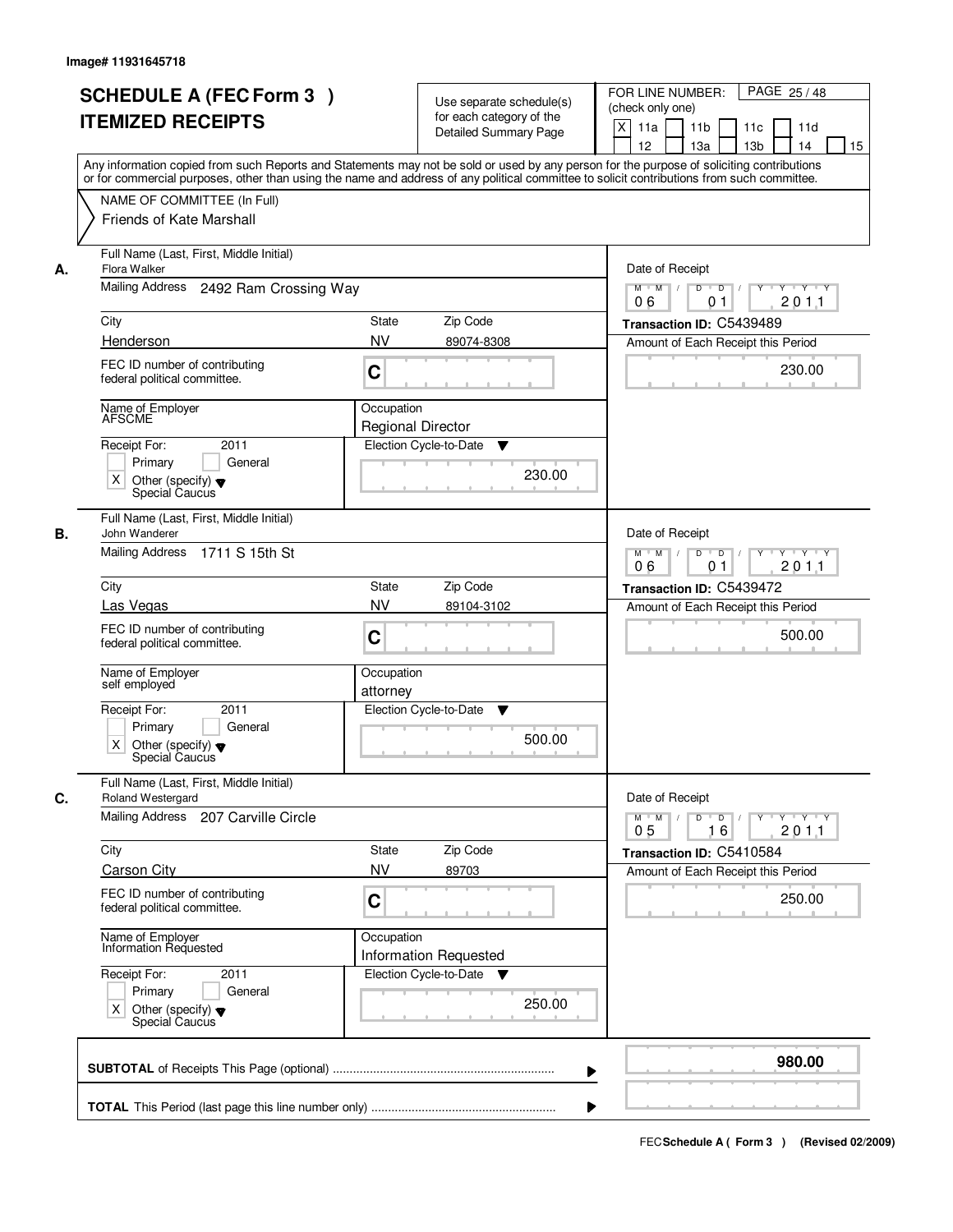|    | <b>SCHEDULE A (FEC Form 3)</b><br><b>ITEMIZED RECEIPTS</b>                                                                                          | Use separate schedule(s)<br>for each category of the<br><b>Detailed Summary Page</b><br>Any information copied from such Reports and Statements may not be sold or used by any person for the purpose of soliciting contributions | PAGE 26/48<br>FOR LINE NUMBER:<br>(check only one)<br>X<br>11 <sub>b</sub><br>11a<br>11c<br>11d<br>12<br>13 <sub>b</sub><br>14<br>13a<br>15                   |
|----|-----------------------------------------------------------------------------------------------------------------------------------------------------|-----------------------------------------------------------------------------------------------------------------------------------------------------------------------------------------------------------------------------------|---------------------------------------------------------------------------------------------------------------------------------------------------------------|
|    | NAME OF COMMITTEE (In Full)<br>Friends of Kate Marshall                                                                                             | or for commercial purposes, other than using the name and address of any political committee to solicit contributions from such committee.                                                                                        |                                                                                                                                                               |
| А. | Full Name (Last, First, Middle Initial)<br>Robin Williamson<br>Mailing Address 3752 Meadow Wood Road                                                |                                                                                                                                                                                                                                   | Date of Receipt<br>$D$ $D$ $/$<br>$Y$ <sup>U</sup><br>Y 'Y 'Y<br>$M$ $M$ /                                                                                    |
|    | City                                                                                                                                                | <b>State</b><br>Zip Code                                                                                                                                                                                                          | 0 <sub>5</sub><br>19<br>201.1<br>Transaction ID: C5413173                                                                                                     |
|    | <b>Carson City</b><br>FEC ID number of contributing<br>federal political committee.                                                                 | <b>NV</b><br>89703<br>C                                                                                                                                                                                                           | Amount of Each Receipt this Period<br>250.00                                                                                                                  |
|    | Name of Employer<br>Carson City<br>2011<br>Receipt For:<br>Primary<br>General<br>$\times$<br>Other (specify) $\blacktriangledown$<br>Special Caucus | Occupation<br>Candidate for Assembly 40<br>Election Cycle-to-Date<br>v<br>250.00                                                                                                                                                  |                                                                                                                                                               |
| В. | Full Name (Last, First, Middle Initial)<br><b>Thornton Enterprises</b><br>Mailing Address<br>1 E 1st St<br>Ste 1405<br>City                         | Zip Code<br>State                                                                                                                                                                                                                 | Date of Receipt<br>$M$ $M$ /<br>D<br>$\overline{D}$<br>$Y$ <sup>U</sup><br>$Y \dashv Y \dashv Y$<br>0 <sub>5</sub><br>13<br>201.1<br>Transaction ID: C5454722 |
|    | Reno<br>FEC ID number of contributing<br>federal political committee.                                                                               | <b>NV</b><br>89501-1614<br>C                                                                                                                                                                                                      | Amount of Each Receipt this Period<br>500.00                                                                                                                  |
|    | Name of Employer<br>Receipt For:<br>2011<br>Primary<br>General<br>X<br>Other (specify) $\blacktriangledown$<br>Special Caucus                       | Occupation<br>Election Cycle-to-Date<br>v<br>500.00                                                                                                                                                                               | PARTNERSHIP--partners bel-<br>ow if itemized                                                                                                                  |
| C. | Full Name (Last, First, Middle Initial)<br>William C. Thornton<br><b>Mailing Address</b><br>1 E 1st St                                              |                                                                                                                                                                                                                                   | Date of Receipt<br>$M$ $M$<br>$D$ $D$ $l$<br><u> Y FY FY FY </u>                                                                                              |
|    | Ste 1405<br>City                                                                                                                                    | Zip Code<br>State<br><b>NV</b>                                                                                                                                                                                                    | 2011<br>0 <sub>5</sub><br>13<br>Transaction ID: C5460484                                                                                                      |
|    | Reno<br>FEC ID number of contributing<br>federal political committee.                                                                               | 89501-1614<br>C                                                                                                                                                                                                                   | Amount of Each Receipt this Period<br>500.00                                                                                                                  |
|    | Name of Employer<br>Thorton Enterprises                                                                                                             | Occupation<br>President                                                                                                                                                                                                           |                                                                                                                                                               |
|    | Receipt For:<br>2011<br>Primary<br>General<br>Other (specify) $\blacktriangledown$<br>X<br>Special Caucus                                           | Election Cycle-to-Date<br>v<br>500.00                                                                                                                                                                                             | [MEMO ITEM]                                                                                                                                                   |
|    |                                                                                                                                                     |                                                                                                                                                                                                                                   | 750.00                                                                                                                                                        |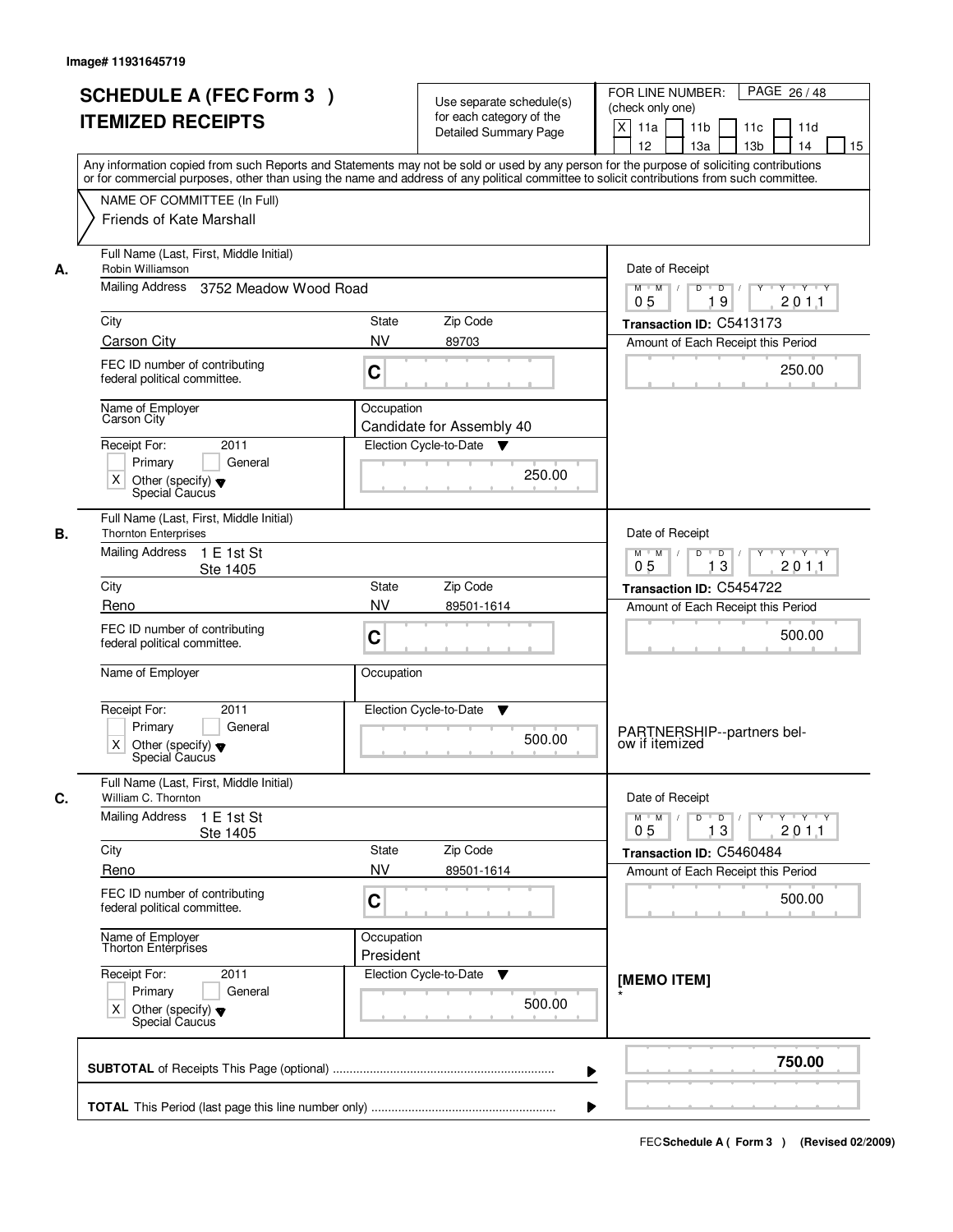|    | <b>SCHEDULE A (FEC Form 3)</b><br><b>ITEMIZED RECEIPTS</b><br>Any information copied from such Reports and Statements may not be sold or used by any person for the purpose of soliciting contributions<br>or for commercial purposes, other than using the name and address of any political committee to solicit contributions from such committee. |                        | Use separate schedule(s)<br>for each category of the<br><b>Detailed Summary Page</b> | PAGE 27/48<br>FOR LINE NUMBER:<br>(check only one)<br>$\mathsf{X}$<br>11 <sub>b</sub><br>11a<br>11c<br>11d<br>13 <sub>b</sub><br>12<br>13a<br>14<br>15                                                                                                                                                                                                                                                                                                                               |
|----|-------------------------------------------------------------------------------------------------------------------------------------------------------------------------------------------------------------------------------------------------------------------------------------------------------------------------------------------------------|------------------------|--------------------------------------------------------------------------------------|--------------------------------------------------------------------------------------------------------------------------------------------------------------------------------------------------------------------------------------------------------------------------------------------------------------------------------------------------------------------------------------------------------------------------------------------------------------------------------------|
|    | NAME OF COMMITTEE (In Full)<br>Friends of Kate Marshall                                                                                                                                                                                                                                                                                               |                        |                                                                                      |                                                                                                                                                                                                                                                                                                                                                                                                                                                                                      |
| А. | Full Name (Last, First, Middle Initial)<br>R&S Investment Properties<br>Mailing Address 979 Camelia Drive                                                                                                                                                                                                                                             |                        |                                                                                      | Date of Receipt<br>$\begin{array}{c c c c c c c c} \hline \textbf{0} & \textbf{0} & \textbf{0} & \textbf{0} & \textbf{0} & \textbf{0} & \textbf{0} & \textbf{0} & \textbf{0} & \textbf{0} & \textbf{0} & \textbf{0} & \textbf{0} & \textbf{0} & \textbf{0} & \textbf{0} & \textbf{0} & \textbf{0} & \textbf{0} & \textbf{0} & \textbf{0} & \textbf{0} & \textbf{0} & \textbf{0} & \textbf{0} & \textbf{0} & \textbf{0} & \textbf{0} &$<br>$M$ $M$ /<br>201.1<br>0 <sub>5</sub><br>13 |
|    | City                                                                                                                                                                                                                                                                                                                                                  | State                  | Zip Code                                                                             | Transaction ID: C5454724                                                                                                                                                                                                                                                                                                                                                                                                                                                             |
|    | Henderson                                                                                                                                                                                                                                                                                                                                             | <b>NV</b>              | 89015                                                                                | Amount of Each Receipt this Period                                                                                                                                                                                                                                                                                                                                                                                                                                                   |
|    | FEC ID number of contributing<br>federal political committee.                                                                                                                                                                                                                                                                                         | C                      |                                                                                      | 500.00                                                                                                                                                                                                                                                                                                                                                                                                                                                                               |
|    | Name of Employer                                                                                                                                                                                                                                                                                                                                      | Occupation             |                                                                                      |                                                                                                                                                                                                                                                                                                                                                                                                                                                                                      |
|    | Receipt For:<br>2011<br>Primary<br>General<br>$\times$<br>Other (specify) $\blacktriangledown$<br>Special Caucus                                                                                                                                                                                                                                      |                        | Election Cycle-to-Date<br>▼<br>500.00                                                | PARTNERSHIP--partners bel-<br>ow if itemized                                                                                                                                                                                                                                                                                                                                                                                                                                         |
| В. | Full Name (Last, First, Middle Initial)<br><b>Robert Ellis</b>                                                                                                                                                                                                                                                                                        |                        |                                                                                      | Date of Receipt                                                                                                                                                                                                                                                                                                                                                                                                                                                                      |
|    | Mailing Address 979 Camelia Drive                                                                                                                                                                                                                                                                                                                     |                        |                                                                                      | Y 'Y 'Y<br>$M$ $M$ /<br>D<br>$\overline{D}$<br>13<br>0 <sub>5</sub><br>201.1                                                                                                                                                                                                                                                                                                                                                                                                         |
|    | City                                                                                                                                                                                                                                                                                                                                                  | <b>State</b>           | Zip Code                                                                             | Transaction ID: C5408842                                                                                                                                                                                                                                                                                                                                                                                                                                                             |
|    | Henderson                                                                                                                                                                                                                                                                                                                                             | <b>NV</b>              | 89015                                                                                | Amount of Each Receipt this Period                                                                                                                                                                                                                                                                                                                                                                                                                                                   |
|    | FEC ID number of contributing<br>federal political committee.                                                                                                                                                                                                                                                                                         | C                      |                                                                                      | 500.00                                                                                                                                                                                                                                                                                                                                                                                                                                                                               |
|    | Name of Employer<br>R & S Investments Ltd.                                                                                                                                                                                                                                                                                                            | Occupation             | <b>Information Requested</b>                                                         |                                                                                                                                                                                                                                                                                                                                                                                                                                                                                      |
|    | Receipt For:<br>2011<br>Primary<br>General<br>X<br>Other (specify) $\blacktriangledown$<br>Special Caucus                                                                                                                                                                                                                                             |                        | Election Cycle-to-Date ▼<br>500.00                                                   | [MEMO ITEM]                                                                                                                                                                                                                                                                                                                                                                                                                                                                          |
| C. | Full Name (Last, First, Middle Initial)<br>Kai Anderson                                                                                                                                                                                                                                                                                               |                        |                                                                                      | Date of Receipt                                                                                                                                                                                                                                                                                                                                                                                                                                                                      |
|    | <b>Mailing Address</b><br>4622 Asbury Place, NW                                                                                                                                                                                                                                                                                                       |                        |                                                                                      | $D$ $D$ $/$<br>$M$ $M$ /<br>$Y$ <sup>-1</sup><br>$Y + Y + Y$<br>05<br>05<br>2011                                                                                                                                                                                                                                                                                                                                                                                                     |
|    | City                                                                                                                                                                                                                                                                                                                                                  | State                  | Zip Code                                                                             | Transaction ID: C5372525A                                                                                                                                                                                                                                                                                                                                                                                                                                                            |
|    | <b>Washington</b>                                                                                                                                                                                                                                                                                                                                     | DC                     | 20016                                                                                | Amount of Each Receipt this Period                                                                                                                                                                                                                                                                                                                                                                                                                                                   |
|    | FEC ID number of contributing<br>federal political committee.                                                                                                                                                                                                                                                                                         | C                      |                                                                                      | 2500.00                                                                                                                                                                                                                                                                                                                                                                                                                                                                              |
|    | Name of Employer<br>Cassidy & Associates                                                                                                                                                                                                                                                                                                              | Occupation<br>Lobbyist |                                                                                      |                                                                                                                                                                                                                                                                                                                                                                                                                                                                                      |
|    | Receipt For:<br>2011<br>Primary<br>General<br>Other (specify) v<br>Special Caucus<br>X.                                                                                                                                                                                                                                                               |                        | Election Cycle-to-Date<br>v<br>2500.00                                               | <b>Earmarked Contribution:</b><br>See Below                                                                                                                                                                                                                                                                                                                                                                                                                                          |
|    |                                                                                                                                                                                                                                                                                                                                                       |                        | ▶                                                                                    | 3000.00                                                                                                                                                                                                                                                                                                                                                                                                                                                                              |
|    |                                                                                                                                                                                                                                                                                                                                                       |                        |                                                                                      |                                                                                                                                                                                                                                                                                                                                                                                                                                                                                      |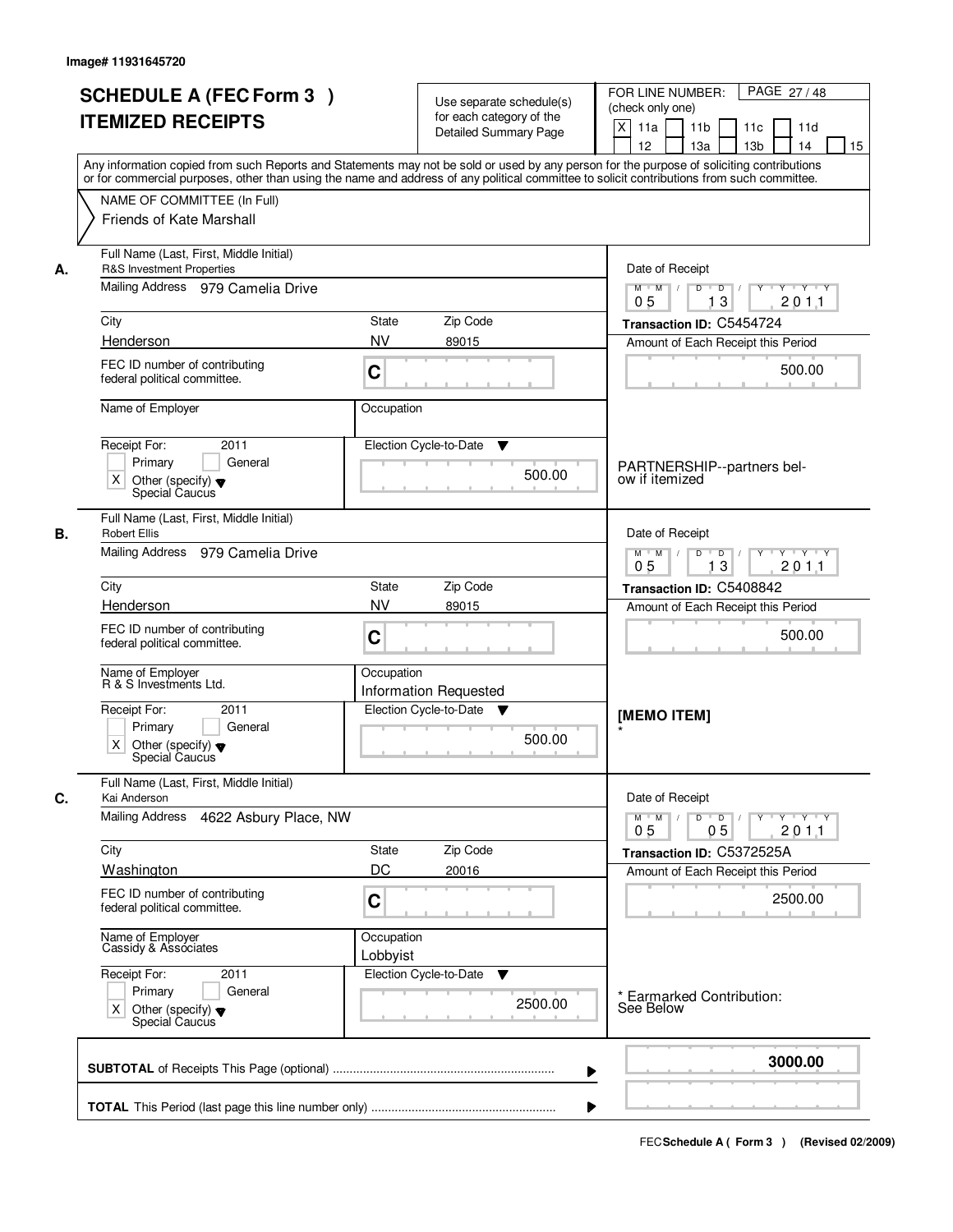| City | <b>SCHEDULE A (FEC Form 3)</b><br><b>ITEMIZED RECEIPTS</b><br>Any information copied from such Reports and Statements may not be sold or used by any person for the purpose of soliciting contributions<br>or for commercial purposes, other than using the name and address of any political committee to solicit contributions from such committee.<br>NAME OF COMMITTEE (In Full)<br>Friends of Kate Marshall<br>Full Name (Last, First, Middle Initial)<br>ActBlue<br>Mailing Address PO Box 382110<br>Cambridge |                         | Use separate schedule(s)<br>for each category of the<br>Detailed Summary Page | FOR LINE NUMBER:<br>PAGE 28/48<br>(check only one)<br>X<br>11a<br>11 <sub>b</sub><br>11c<br>11d<br>12<br>13a<br>13 <sub>b</sub><br>14<br>15<br>Date of Receipt |
|------|----------------------------------------------------------------------------------------------------------------------------------------------------------------------------------------------------------------------------------------------------------------------------------------------------------------------------------------------------------------------------------------------------------------------------------------------------------------------------------------------------------------------|-------------------------|-------------------------------------------------------------------------------|----------------------------------------------------------------------------------------------------------------------------------------------------------------|
| А.   |                                                                                                                                                                                                                                                                                                                                                                                                                                                                                                                      |                         |                                                                               |                                                                                                                                                                |
|      |                                                                                                                                                                                                                                                                                                                                                                                                                                                                                                                      |                         |                                                                               |                                                                                                                                                                |
|      |                                                                                                                                                                                                                                                                                                                                                                                                                                                                                                                      |                         |                                                                               |                                                                                                                                                                |
|      |                                                                                                                                                                                                                                                                                                                                                                                                                                                                                                                      |                         |                                                                               |                                                                                                                                                                |
|      |                                                                                                                                                                                                                                                                                                                                                                                                                                                                                                                      |                         |                                                                               |                                                                                                                                                                |
|      |                                                                                                                                                                                                                                                                                                                                                                                                                                                                                                                      |                         |                                                                               |                                                                                                                                                                |
|      |                                                                                                                                                                                                                                                                                                                                                                                                                                                                                                                      |                         |                                                                               |                                                                                                                                                                |
|      |                                                                                                                                                                                                                                                                                                                                                                                                                                                                                                                      |                         |                                                                               | $M$ $M$ /<br>$D$ $D$ $/$<br>Y Y Y Y Y Y<br>08<br>201.1<br>0 <sub>5</sub>                                                                                       |
|      |                                                                                                                                                                                                                                                                                                                                                                                                                                                                                                                      | State                   | Zip Code                                                                      | Transaction ID: C5372525AB                                                                                                                                     |
|      |                                                                                                                                                                                                                                                                                                                                                                                                                                                                                                                      | MA                      | 02238-2110                                                                    | Amount of Each Receipt this Period                                                                                                                             |
|      | FEC ID number of contributing<br>federal political committee.                                                                                                                                                                                                                                                                                                                                                                                                                                                        | C                       | C00401224                                                                     | 2500.00                                                                                                                                                        |
|      | Name of Employer                                                                                                                                                                                                                                                                                                                                                                                                                                                                                                     | Occupation              |                                                                               |                                                                                                                                                                |
|      |                                                                                                                                                                                                                                                                                                                                                                                                                                                                                                                      |                         | Conduit total listed in Agg. field                                            |                                                                                                                                                                |
|      | Receipt For:<br>2011<br>Primary<br>General                                                                                                                                                                                                                                                                                                                                                                                                                                                                           |                         | Election Cycle-to-Date ▼                                                      | [MEMO ITEM]                                                                                                                                                    |
|      | $\times$<br>Other (specify) $\blacktriangledown$                                                                                                                                                                                                                                                                                                                                                                                                                                                                     |                         | 10195.00                                                                      | Note: Above Contribution<br>earmarked through this or-                                                                                                         |
|      | Special Caucus                                                                                                                                                                                                                                                                                                                                                                                                                                                                                                       |                         |                                                                               | ganization.                                                                                                                                                    |
| В.   | Full Name (Last, First, Middle Initial)<br>Diana L. Bennett                                                                                                                                                                                                                                                                                                                                                                                                                                                          |                         |                                                                               | Date of Receipt                                                                                                                                                |
|      | Mailing Address 9 Chenal Pass                                                                                                                                                                                                                                                                                                                                                                                                                                                                                        |                         |                                                                               | D<br>$M$ $M$<br>$\overline{D}$<br>Y 'Y 'Y<br>0 <sub>5</sub><br>2011<br>04                                                                                      |
| City |                                                                                                                                                                                                                                                                                                                                                                                                                                                                                                                      | <b>State</b>            | Zip Code                                                                      | Transaction ID: C5372521A                                                                                                                                      |
|      | Henderson                                                                                                                                                                                                                                                                                                                                                                                                                                                                                                            | <b>NV</b>               | 89052-6698                                                                    | Amount of Each Receipt this Period                                                                                                                             |
|      | FEC ID number of contributing<br>federal political committee.                                                                                                                                                                                                                                                                                                                                                                                                                                                        | C                       |                                                                               | 1000.00                                                                                                                                                        |
|      | Name of Employer<br>Paragon Gaming                                                                                                                                                                                                                                                                                                                                                                                                                                                                                   | Occupation<br>President |                                                                               |                                                                                                                                                                |
|      | Receipt For:<br>2011                                                                                                                                                                                                                                                                                                                                                                                                                                                                                                 |                         | Election Cycle-to-Date<br>v                                                   |                                                                                                                                                                |
|      | General<br>Primary                                                                                                                                                                                                                                                                                                                                                                                                                                                                                                   |                         |                                                                               | * Earmarked Contribution:                                                                                                                                      |
|      | X<br>Other (specify) $\blacktriangledown$<br>Special Caucus                                                                                                                                                                                                                                                                                                                                                                                                                                                          |                         | 1000.00                                                                       | See Below                                                                                                                                                      |
| C.   | Full Name (Last, First, Middle Initial)<br>ActBlue                                                                                                                                                                                                                                                                                                                                                                                                                                                                   |                         |                                                                               | Date of Receipt                                                                                                                                                |
|      | Mailing Address PO Box 382110                                                                                                                                                                                                                                                                                                                                                                                                                                                                                        |                         |                                                                               | $Y + Y + Y$<br>$D$ $D$ $I$<br>$\Gamma Y$<br>$M$ M<br>201.1<br>05<br>08                                                                                         |
| City |                                                                                                                                                                                                                                                                                                                                                                                                                                                                                                                      | State                   | Zip Code                                                                      | Transaction ID: C5372521AB                                                                                                                                     |
|      | Cambridge                                                                                                                                                                                                                                                                                                                                                                                                                                                                                                            | МA                      | 02238-2110                                                                    | Amount of Each Receipt this Period                                                                                                                             |
|      | FEC ID number of contributing<br>federal political committee.                                                                                                                                                                                                                                                                                                                                                                                                                                                        | C                       | C00401224                                                                     | 1000.00                                                                                                                                                        |
|      | Name of Employer                                                                                                                                                                                                                                                                                                                                                                                                                                                                                                     | Occupation              | Conduit total listed in Agg. field                                            |                                                                                                                                                                |
|      | Receipt For:<br>2011                                                                                                                                                                                                                                                                                                                                                                                                                                                                                                 |                         | Election Cycle-to-Date<br>▼                                                   | [MEMO ITEM]                                                                                                                                                    |
|      | Primary<br>General                                                                                                                                                                                                                                                                                                                                                                                                                                                                                                   |                         | 10195.00                                                                      | Note: Above Contribution                                                                                                                                       |
|      | X<br>Other (specify) $\blacktriangledown$<br>Special Caucus                                                                                                                                                                                                                                                                                                                                                                                                                                                          |                         |                                                                               | earmarked through this or-<br>ganization.                                                                                                                      |
|      |                                                                                                                                                                                                                                                                                                                                                                                                                                                                                                                      |                         |                                                                               | 1000.00                                                                                                                                                        |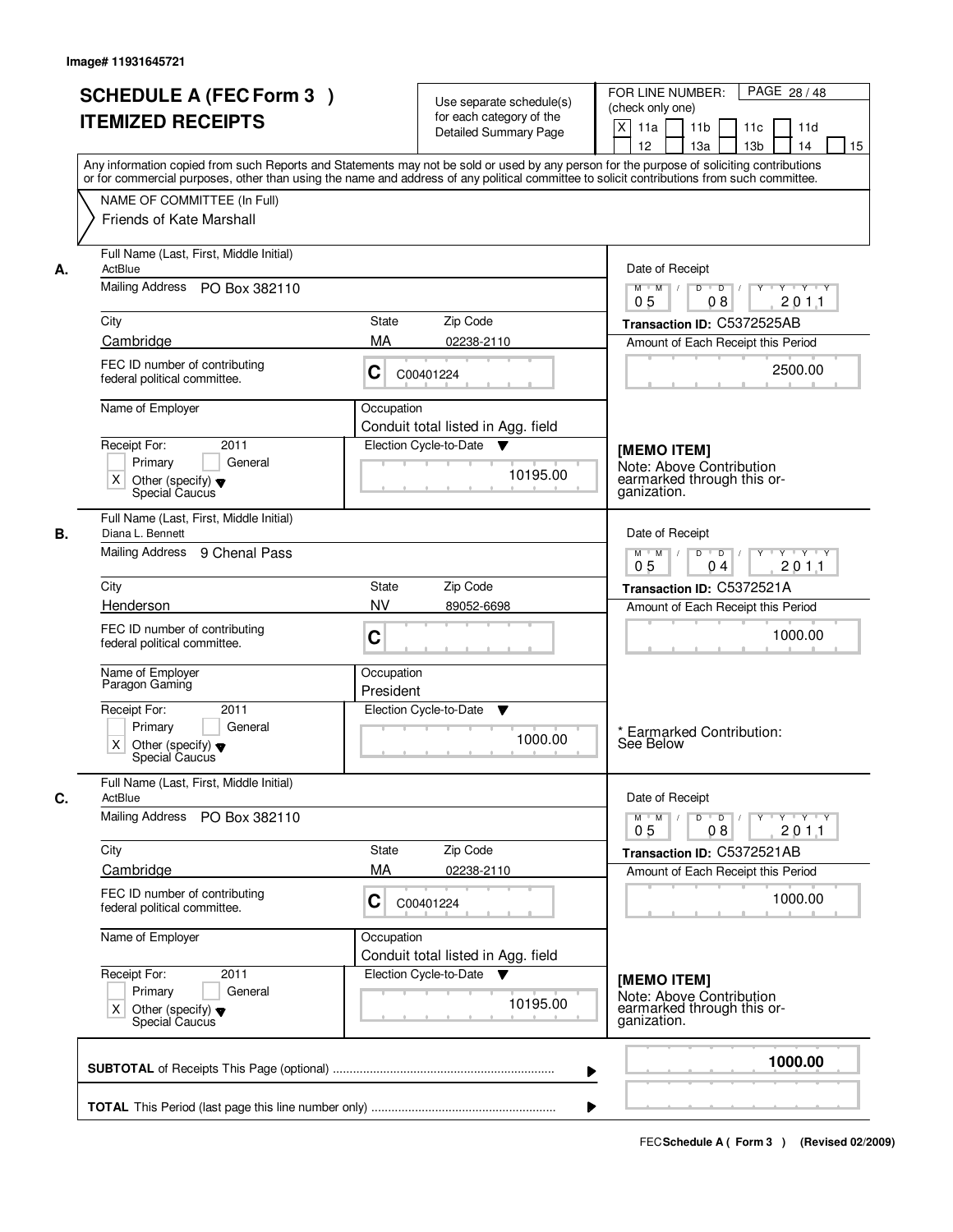|    | <b>SCHEDULE A (FEC Form 3)</b><br><b>ITEMIZED RECEIPTS</b><br>Any information copied from such Reports and Statements may not be sold or used by any person for the purpose of soliciting contributions |                                                              | Use separate schedule(s)<br>for each category of the<br><b>Detailed Summary Page</b> | PAGE 29 / 48<br>FOR LINE NUMBER:<br>(check only one)<br>$\mathsf{X}$<br>11 <sub>b</sub><br>11a<br>11c<br>11d<br>13 <sub>b</sub><br>12 <sup>2</sup><br>13a<br>14<br>15                                                                                                                                                                                                                                                                               |
|----|---------------------------------------------------------------------------------------------------------------------------------------------------------------------------------------------------------|--------------------------------------------------------------|--------------------------------------------------------------------------------------|-----------------------------------------------------------------------------------------------------------------------------------------------------------------------------------------------------------------------------------------------------------------------------------------------------------------------------------------------------------------------------------------------------------------------------------------------------|
|    | or for commercial purposes, other than using the name and address of any political committee to solicit contributions from such committee.<br>NAME OF COMMITTEE (In Full)<br>Friends of Kate Marshall   |                                                              |                                                                                      |                                                                                                                                                                                                                                                                                                                                                                                                                                                     |
| А. | Full Name (Last, First, Middle Initial)<br>James H. Bilbray<br>Mailing Address 3128 beach view ct                                                                                                       |                                                              |                                                                                      | Date of Receipt<br>$\begin{array}{c c c c c c c c} \hline \textbf{0} & \textbf{0} & \textbf{0} & \textbf{0} & \textbf{0} & \textbf{0} & \textbf{0} & \textbf{0} & \textbf{0} & \textbf{0} & \textbf{0} & \textbf{0} & \textbf{0} & \textbf{0} & \textbf{0} & \textbf{0} & \textbf{0} & \textbf{0} & \textbf{0} & \textbf{0} & \textbf{0} & \textbf{0} & \textbf{0} & \textbf{0} & \textbf{0} & \textbf{0} & \textbf{0} & \textbf{0} &$<br>$M$ $M$ / |
|    |                                                                                                                                                                                                         |                                                              |                                                                                      | 201.1<br>0 <sub>5</sub><br>11                                                                                                                                                                                                                                                                                                                                                                                                                       |
|    | City<br>las vegas                                                                                                                                                                                       | State<br><b>NV</b>                                           | Zip Code<br>89117                                                                    | Transaction ID: C5412783A<br>Amount of Each Receipt this Period                                                                                                                                                                                                                                                                                                                                                                                     |
|    | FEC ID number of contributing<br>federal political committee.                                                                                                                                           | C                                                            |                                                                                      | 500.00                                                                                                                                                                                                                                                                                                                                                                                                                                              |
|    | Name of Employer<br>self                                                                                                                                                                                | Occupation<br>attorney                                       |                                                                                      |                                                                                                                                                                                                                                                                                                                                                                                                                                                     |
|    | 2011<br>Receipt For:<br>Primary<br>General<br>$\times$<br>Other (specify) $\bullet$<br>Special Caucus                                                                                                   | Election Cycle-to-Date                                       | ▼<br>500.00                                                                          | Earmarked Contribution:<br>See Below                                                                                                                                                                                                                                                                                                                                                                                                                |
| В. | Full Name (Last, First, Middle Initial)<br>ActBlue<br>Mailing Address PO Box 382110                                                                                                                     |                                                              |                                                                                      | Date of Receipt<br>$Y - Y - Y$<br>$M$ $M$ /<br>D<br>$\Box$<br>17<br>201.1<br>0 <sub>5</sub>                                                                                                                                                                                                                                                                                                                                                         |
|    | City                                                                                                                                                                                                    | <b>State</b>                                                 | Zip Code                                                                             | Transaction ID: C5412783AB                                                                                                                                                                                                                                                                                                                                                                                                                          |
|    | Cambridge                                                                                                                                                                                               | MA                                                           | 02238-2110                                                                           | Amount of Each Receipt this Period                                                                                                                                                                                                                                                                                                                                                                                                                  |
|    | FEC ID number of contributing<br>federal political committee.                                                                                                                                           | C<br>C00401224                                               |                                                                                      | 500.00                                                                                                                                                                                                                                                                                                                                                                                                                                              |
|    | Name of Employer                                                                                                                                                                                        | Occupation                                                   | Conduit total listed in Agg. field                                                   |                                                                                                                                                                                                                                                                                                                                                                                                                                                     |
|    | Receipt For:<br>2011<br>Primary<br>General<br>X<br>Other (specify) $\blacktriangledown$<br>Special Caucus                                                                                               |                                                              | Election Cycle-to-Date ▼<br>10195.00                                                 | [MEMO ITEM]<br>Note: Above Contribution<br>earmarked through this or-<br>ganization.                                                                                                                                                                                                                                                                                                                                                                |
| C. | Full Name (Last, First, Middle Initial)<br>James Currie                                                                                                                                                 |                                                              |                                                                                      | Date of Receipt                                                                                                                                                                                                                                                                                                                                                                                                                                     |
|    | <b>Mailing Address</b><br>7834 Midday Lane                                                                                                                                                              |                                                              |                                                                                      | $D$ $D$ $l$<br>$M$ $M$ /<br>Y Y Y Y Y<br>05<br>17<br>2011                                                                                                                                                                                                                                                                                                                                                                                           |
|    | City                                                                                                                                                                                                    | <b>State</b>                                                 | Zip Code                                                                             | Transaction ID: C5415476A                                                                                                                                                                                                                                                                                                                                                                                                                           |
|    | Alexandria<br>FEC ID number of contributing<br>federal political committee.                                                                                                                             | VA<br>C                                                      | 22306                                                                                | Amount of Each Receipt this Period<br>250.00                                                                                                                                                                                                                                                                                                                                                                                                        |
|    | Name of Employer<br>National marine Manufactu-<br>rers Associat<br>Receipt For:<br>2011<br>Primary<br>General<br>Other (specify) $\blacktriangledown$<br>X.<br>Special Caucus                           | Occupation<br>Government relations<br>Election Cycle-to-Date | v<br>250.00                                                                          | * Earmarked Contribution:<br>See Below                                                                                                                                                                                                                                                                                                                                                                                                              |
|    |                                                                                                                                                                                                         |                                                              |                                                                                      | 750.00<br>▶                                                                                                                                                                                                                                                                                                                                                                                                                                         |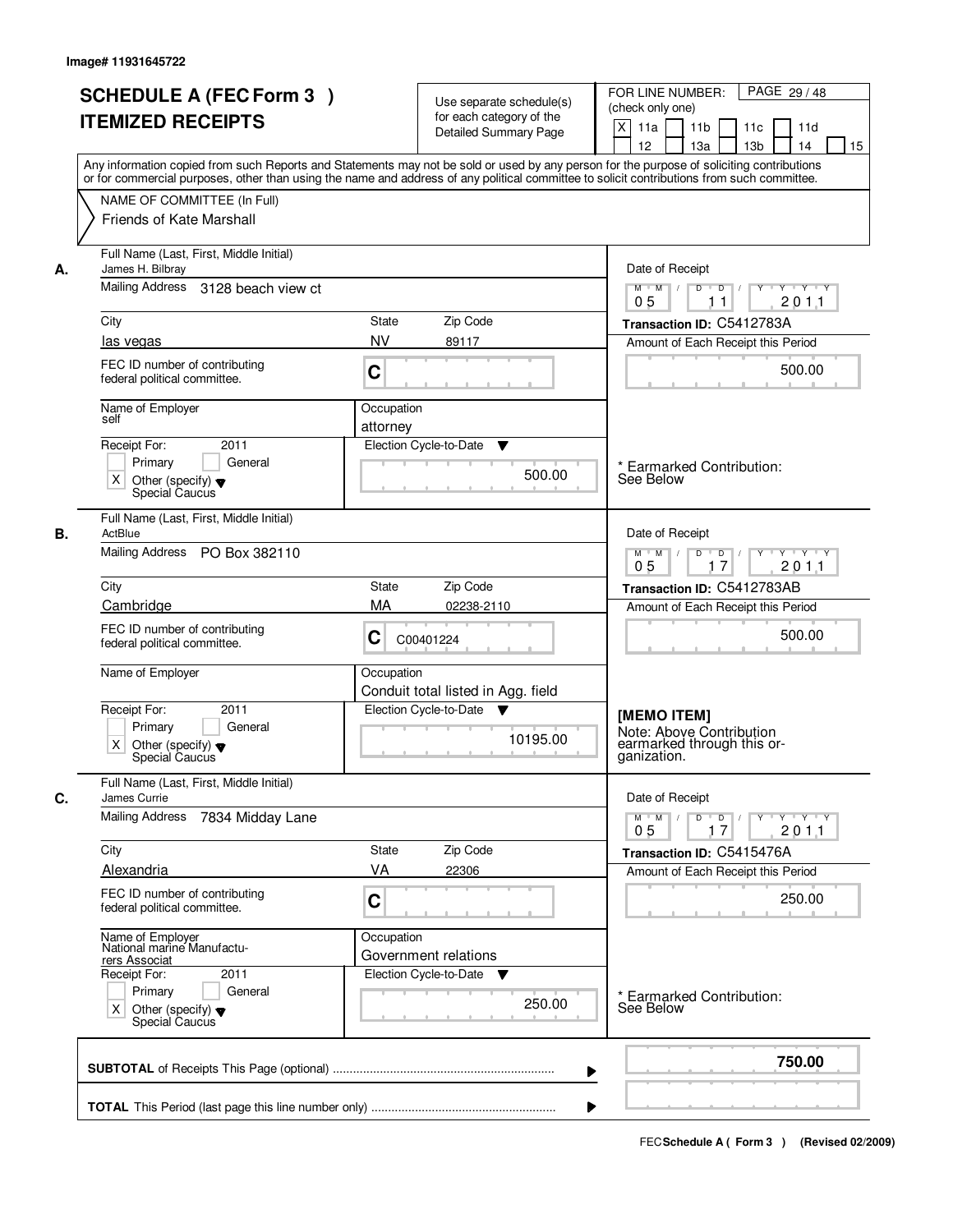|    | <b>SCHEDULE A (FEC Form 3)</b>                                                                                                             |                        |                                                      | PAGE 30/48<br>FOR LINE NUMBER:                                                               |  |  |
|----|--------------------------------------------------------------------------------------------------------------------------------------------|------------------------|------------------------------------------------------|----------------------------------------------------------------------------------------------|--|--|
|    |                                                                                                                                            |                        | Use separate schedule(s)<br>for each category of the | (check only one)                                                                             |  |  |
|    | <b>ITEMIZED RECEIPTS</b>                                                                                                                   |                        | <b>Detailed Summary Page</b>                         | $\boldsymbol{\mathsf{X}}$<br>11a<br>11 <sub>b</sub><br>11c<br>11d                            |  |  |
|    |                                                                                                                                            |                        |                                                      | 12<br>13a<br>13 <sub>b</sub><br>14<br>15                                                     |  |  |
|    | Any information copied from such Reports and Statements may not be sold or used by any person for the purpose of soliciting contributions  |                        |                                                      |                                                                                              |  |  |
|    | or for commercial purposes, other than using the name and address of any political committee to solicit contributions from such committee. |                        |                                                      |                                                                                              |  |  |
|    | NAME OF COMMITTEE (In Full)                                                                                                                |                        |                                                      |                                                                                              |  |  |
|    | Friends of Kate Marshall                                                                                                                   |                        |                                                      |                                                                                              |  |  |
|    |                                                                                                                                            |                        |                                                      |                                                                                              |  |  |
|    | Full Name (Last, First, Middle Initial)                                                                                                    |                        |                                                      |                                                                                              |  |  |
| А. | ActBlue                                                                                                                                    |                        |                                                      | Date of Receipt                                                                              |  |  |
|    | Mailing Address PO Box 382110                                                                                                              |                        |                                                      | $\overline{D}$<br>$Y - Y - Y$<br>$M$ $M$ /<br>D<br>Y                                         |  |  |
|    |                                                                                                                                            |                        |                                                      | 0 <sub>5</sub><br>22<br>201.1                                                                |  |  |
|    | City                                                                                                                                       | State                  | Zip Code                                             | Transaction ID: C5415476AB                                                                   |  |  |
|    | Cambridge                                                                                                                                  | MA                     | 02238-2110                                           | Amount of Each Receipt this Period                                                           |  |  |
|    | FEC ID number of contributing                                                                                                              |                        |                                                      | 250.00                                                                                       |  |  |
|    | federal political committee.                                                                                                               | C                      | C00401224                                            |                                                                                              |  |  |
|    |                                                                                                                                            |                        |                                                      |                                                                                              |  |  |
|    | Name of Employer                                                                                                                           | Occupation             |                                                      |                                                                                              |  |  |
|    |                                                                                                                                            |                        | Conduit total listed in Agg. field                   |                                                                                              |  |  |
|    | Receipt For:<br>2011                                                                                                                       |                        | Election Cycle-to-Date                               | [MEMO ITEM]                                                                                  |  |  |
|    | Primary<br>General                                                                                                                         |                        | 10195.00                                             | Note: Above Contribution                                                                     |  |  |
|    | $\times$<br>Other (specify) $\blacktriangledown$<br>Special Caucus                                                                         |                        |                                                      | earmarked through this or-<br>ganization.                                                    |  |  |
|    |                                                                                                                                            |                        |                                                      |                                                                                              |  |  |
|    | Full Name (Last, First, Middle Initial)                                                                                                    |                        |                                                      |                                                                                              |  |  |
| В. | <b>Kyle Davis</b>                                                                                                                          |                        |                                                      | Date of Receipt                                                                              |  |  |
|    | Mailing Address 699 Putnam Drive                                                                                                           |                        |                                                      | $D$ $D$ $/$<br>$Y$ <sup>U</sup><br>$M$ $M$ /<br>$Y + Y + Y$<br>0 <sub>5</sub><br>16<br>201.1 |  |  |
|    |                                                                                                                                            |                        |                                                      |                                                                                              |  |  |
|    | City                                                                                                                                       | State                  | Zip Code                                             | Transaction ID: C5415475A                                                                    |  |  |
|    | Reno                                                                                                                                       | <b>NV</b>              | 89503                                                | Amount of Each Receipt this Period                                                           |  |  |
|    | FEC ID number of contributing                                                                                                              | C                      |                                                      | 250.00                                                                                       |  |  |
|    | federal political committee.                                                                                                               |                        |                                                      |                                                                                              |  |  |
|    | Name of Employer                                                                                                                           | Occupation             |                                                      |                                                                                              |  |  |
|    | Nevada Conservation League                                                                                                                 | <b>Policy Director</b> |                                                      |                                                                                              |  |  |
|    | Receipt For:<br>2011                                                                                                                       |                        | Election Cycle-to-Date<br>v                          |                                                                                              |  |  |
|    | Primary<br>General                                                                                                                         |                        |                                                      |                                                                                              |  |  |
|    | $\times$<br>Other (specify) $\blacktriangledown$                                                                                           |                        | 250.00                                               | * Earmarked Contribution:<br>See Below                                                       |  |  |
|    | Special Caucus                                                                                                                             |                        |                                                      |                                                                                              |  |  |
|    | Full Name (Last, First, Middle Initial)                                                                                                    |                        |                                                      |                                                                                              |  |  |
| C. | ActBlue                                                                                                                                    |                        |                                                      | Date of Receipt                                                                              |  |  |
|    | Mailing Address PO Box 382110                                                                                                              |                        |                                                      | $M$ $M$<br>$D$ $D$ $/$<br>$Y$ <sup>U</sup><br>$Y - Y - Y - Y$<br>$\top$ /                    |  |  |
|    |                                                                                                                                            |                        |                                                      | 201.1<br>0 <sub>5</sub><br>22                                                                |  |  |
|    | City                                                                                                                                       | State                  | Zip Code                                             | Transaction ID: C5415475AB                                                                   |  |  |
|    | Cambridge                                                                                                                                  | MA                     | 02238-2110                                           | Amount of Each Receipt this Period                                                           |  |  |
|    | FEC ID number of contributing                                                                                                              |                        |                                                      |                                                                                              |  |  |
|    | federal political committee.                                                                                                               | C                      | C00401224                                            | 250.00                                                                                       |  |  |
|    |                                                                                                                                            |                        |                                                      |                                                                                              |  |  |
|    | Name of Employer                                                                                                                           | Occupation             |                                                      |                                                                                              |  |  |
|    |                                                                                                                                            |                        | Conduit total listed in Agg. field                   |                                                                                              |  |  |
|    | Receipt For:<br>2011                                                                                                                       |                        | Election Cycle-to-Date<br>v                          | [MEMO ITEM]                                                                                  |  |  |
|    | Primary<br>General                                                                                                                         |                        |                                                      | Note: Above Contribution                                                                     |  |  |
|    | Other (specify) $\blacktriangledown$<br>Χ                                                                                                  |                        | 10195.00                                             | earmarked through this or-                                                                   |  |  |
|    | Special Caucus                                                                                                                             |                        |                                                      | ganization.                                                                                  |  |  |
|    |                                                                                                                                            |                        |                                                      |                                                                                              |  |  |
|    |                                                                                                                                            |                        | ▶                                                    | 250.00                                                                                       |  |  |
|    |                                                                                                                                            |                        |                                                      |                                                                                              |  |  |
|    |                                                                                                                                            |                        |                                                      |                                                                                              |  |  |
|    |                                                                                                                                            |                        |                                                      |                                                                                              |  |  |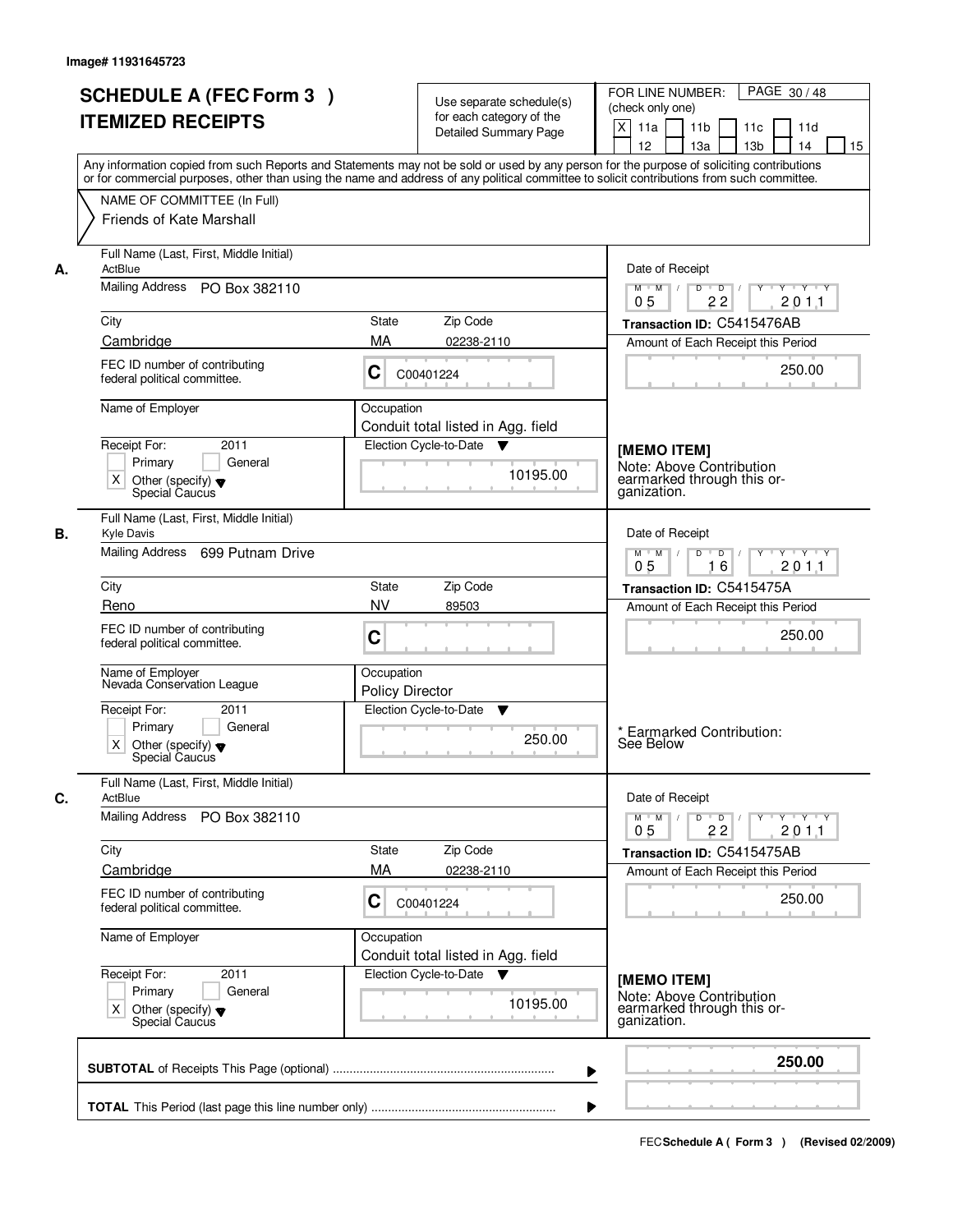|    | <b>SCHEDULE A (FEC Form 3)</b><br><b>ITEMIZED RECEIPTS</b><br>Any information copied from such Reports and Statements may not be sold or used by any person for the purpose of soliciting contributions |                            | Use separate schedule(s)<br>for each category of the<br><b>Detailed Summary Page</b> | PAGE 31/48<br>FOR LINE NUMBER:<br>(check only one)<br>$\mathsf{X}$<br>11 <sub>b</sub><br>11a<br>11c<br>11d<br>13 <sub>b</sub><br>12 <sup>2</sup><br>13a<br>14<br>15                                                                                                                                                                                                                                                                                 |
|----|---------------------------------------------------------------------------------------------------------------------------------------------------------------------------------------------------------|----------------------------|--------------------------------------------------------------------------------------|-----------------------------------------------------------------------------------------------------------------------------------------------------------------------------------------------------------------------------------------------------------------------------------------------------------------------------------------------------------------------------------------------------------------------------------------------------|
|    | or for commercial purposes, other than using the name and address of any political committee to solicit contributions from such committee.<br>NAME OF COMMITTEE (In Full)<br>Friends of Kate Marshall   |                            |                                                                                      |                                                                                                                                                                                                                                                                                                                                                                                                                                                     |
| А. | Full Name (Last, First, Middle Initial)<br>Laurie J. Haley<br>Mailing Address 45 Rimfire Circle                                                                                                         |                            |                                                                                      | Date of Receipt<br>$\begin{array}{c c c c c c c c} \hline \textbf{0} & \textbf{0} & \textbf{0} & \textbf{0} & \textbf{0} & \textbf{0} & \textbf{0} & \textbf{0} & \textbf{0} & \textbf{0} & \textbf{0} & \textbf{0} & \textbf{0} & \textbf{0} & \textbf{0} & \textbf{0} & \textbf{0} & \textbf{0} & \textbf{0} & \textbf{0} & \textbf{0} & \textbf{0} & \textbf{0} & \textbf{0} & \textbf{0} & \textbf{0} & \textbf{0} & \textbf{0} &$<br>$M$ $M$ / |
|    | City                                                                                                                                                                                                    | State                      | Zip Code                                                                             | 201.1<br>0 <sub>5</sub><br>13<br>Transaction ID: C5412788A                                                                                                                                                                                                                                                                                                                                                                                          |
|    | Reno                                                                                                                                                                                                    | <b>NV</b>                  | 89519                                                                                | Amount of Each Receipt this Period                                                                                                                                                                                                                                                                                                                                                                                                                  |
|    | FEC ID number of contributing<br>federal political committee.                                                                                                                                           | C                          |                                                                                      | 1000.00                                                                                                                                                                                                                                                                                                                                                                                                                                             |
|    | Name of Employer<br>none                                                                                                                                                                                | Occupation<br>not employed |                                                                                      |                                                                                                                                                                                                                                                                                                                                                                                                                                                     |
|    | 2011<br>Receipt For:<br>Primary<br>General<br>$\times$<br>Other (specify) $\bullet$<br>Special Caucus                                                                                                   |                            | Election Cycle-to-Date<br>▼<br>1000.00                                               | Earmarked Contribution:<br>See Below                                                                                                                                                                                                                                                                                                                                                                                                                |
| В. | Full Name (Last, First, Middle Initial)<br>ActBlue<br>Mailing Address PO Box 382110                                                                                                                     |                            |                                                                                      | Date of Receipt<br>$Y - Y - Y$<br>$M$ $M$ /<br>D<br>$\Box$                                                                                                                                                                                                                                                                                                                                                                                          |
|    |                                                                                                                                                                                                         |                            |                                                                                      | 17<br>201.1<br>0 <sub>5</sub>                                                                                                                                                                                                                                                                                                                                                                                                                       |
|    | City<br>Cambridge                                                                                                                                                                                       | <b>State</b><br>MA         | Zip Code<br>02238-2110                                                               | Transaction ID: C5412788AB<br>Amount of Each Receipt this Period                                                                                                                                                                                                                                                                                                                                                                                    |
|    | FEC ID number of contributing<br>federal political committee.                                                                                                                                           | C                          | C00401224                                                                            | 1000.00                                                                                                                                                                                                                                                                                                                                                                                                                                             |
|    | Name of Employer                                                                                                                                                                                        | Occupation                 | Conduit total listed in Agg. field                                                   |                                                                                                                                                                                                                                                                                                                                                                                                                                                     |
|    | Receipt For:<br>2011<br>Primary<br>General<br>X<br>Other (specify) $\blacktriangledown$<br>Special Caucus                                                                                               |                            | Election Cycle-to-Date<br>$\overline{\mathbf{v}}$<br>10195.00                        | [MEMO ITEM]<br>Note: Above Contribution<br>earmarked through this or-<br>ganization.                                                                                                                                                                                                                                                                                                                                                                |
| C. | Full Name (Last, First, Middle Initial)<br><b>Thomas Hall</b>                                                                                                                                           |                            |                                                                                      | Date of Receipt                                                                                                                                                                                                                                                                                                                                                                                                                                     |
|    | <b>Mailing Address</b><br>305 S Arlington Ave                                                                                                                                                           |                            |                                                                                      | $D$ $D$ $/$<br>$M$ $M$ /<br>Y * Y * Y * Y<br>0 <sub>5</sub><br>201.1<br>04                                                                                                                                                                                                                                                                                                                                                                          |
|    | City                                                                                                                                                                                                    | <b>State</b>               | Zip Code                                                                             | Transaction ID: C5372519A                                                                                                                                                                                                                                                                                                                                                                                                                           |
|    | Reno<br>FEC ID number of contributing<br>federal political committee.                                                                                                                                   | <b>NV</b><br>C             | 89501-2001                                                                           | Amount of Each Receipt this Period<br>250.00                                                                                                                                                                                                                                                                                                                                                                                                        |
|    | Name of Employer<br>None                                                                                                                                                                                | Occupation<br>Retired      |                                                                                      |                                                                                                                                                                                                                                                                                                                                                                                                                                                     |
|    | Receipt For:<br>2011<br>Primary<br>General<br>Other (specify) v<br>Special Caucus<br>X.                                                                                                                 |                            | Election Cycle-to-Date<br>v<br>250.00                                                | <b>Earmarked Contribution:</b><br>See Below                                                                                                                                                                                                                                                                                                                                                                                                         |
|    |                                                                                                                                                                                                         |                            |                                                                                      | 1250.00                                                                                                                                                                                                                                                                                                                                                                                                                                             |
|    |                                                                                                                                                                                                         |                            | ▶                                                                                    |                                                                                                                                                                                                                                                                                                                                                                                                                                                     |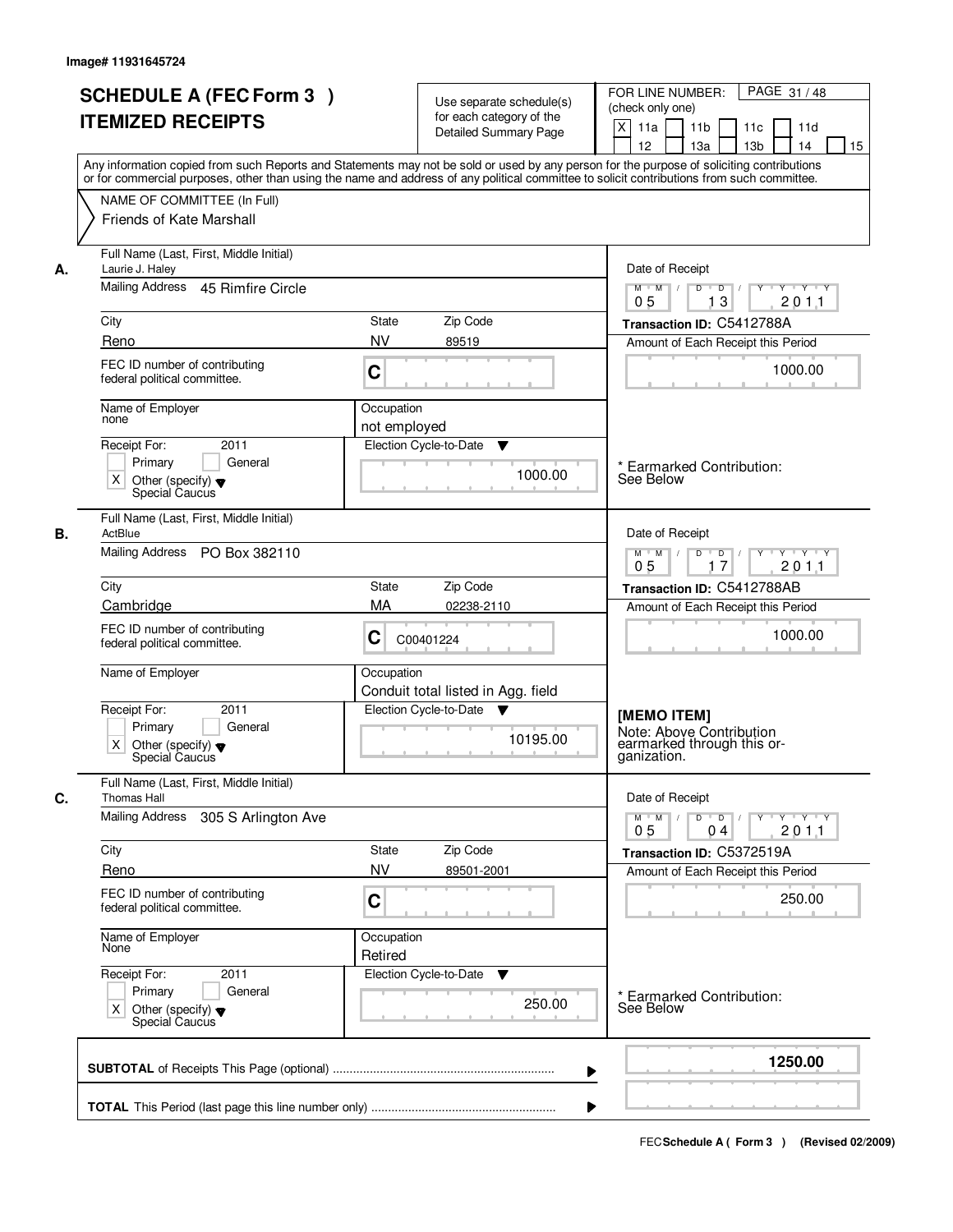| <b>SCHEDULE A (FEC Form 3)</b><br><b>ITEMIZED RECEIPTS</b><br>NAME OF COMMITTEE (In Full)<br>Friends of Kate Marshall<br>Full Name (Last, First, Middle Initial)<br>ActBlue<br>Mailing Address PO Box 382110<br>City<br>Cambridge | Use separate schedule(s)<br>for each category of the<br><b>Detailed Summary Page</b><br>Any information copied from such Reports and Statements may not be sold or used by any person for the purpose of soliciting contributions<br>or for commercial purposes, other than using the name and address of any political committee to solicit contributions from such committee. | PAGE 32/48<br>FOR LINE NUMBER:<br>(check only one)<br>$\boldsymbol{\mathsf{X}}$<br>11a<br>11 <sub>b</sub><br>11c<br>11d<br>12<br>13a<br>13 <sub>b</sub><br>14<br>15<br>Date of Receipt<br>Y |
|-----------------------------------------------------------------------------------------------------------------------------------------------------------------------------------------------------------------------------------|---------------------------------------------------------------------------------------------------------------------------------------------------------------------------------------------------------------------------------------------------------------------------------------------------------------------------------------------------------------------------------|---------------------------------------------------------------------------------------------------------------------------------------------------------------------------------------------|
|                                                                                                                                                                                                                                   |                                                                                                                                                                                                                                                                                                                                                                                 |                                                                                                                                                                                             |
|                                                                                                                                                                                                                                   |                                                                                                                                                                                                                                                                                                                                                                                 |                                                                                                                                                                                             |
|                                                                                                                                                                                                                                   |                                                                                                                                                                                                                                                                                                                                                                                 |                                                                                                                                                                                             |
|                                                                                                                                                                                                                                   |                                                                                                                                                                                                                                                                                                                                                                                 |                                                                                                                                                                                             |
|                                                                                                                                                                                                                                   |                                                                                                                                                                                                                                                                                                                                                                                 |                                                                                                                                                                                             |
|                                                                                                                                                                                                                                   |                                                                                                                                                                                                                                                                                                                                                                                 |                                                                                                                                                                                             |
|                                                                                                                                                                                                                                   |                                                                                                                                                                                                                                                                                                                                                                                 |                                                                                                                                                                                             |
|                                                                                                                                                                                                                                   |                                                                                                                                                                                                                                                                                                                                                                                 |                                                                                                                                                                                             |
|                                                                                                                                                                                                                                   |                                                                                                                                                                                                                                                                                                                                                                                 |                                                                                                                                                                                             |
|                                                                                                                                                                                                                                   |                                                                                                                                                                                                                                                                                                                                                                                 | $\overline{D}$ /<br>Y Y Y Y<br>$M$ $M$ /<br>D<br>0 <sub>5</sub><br>08<br>201.1                                                                                                              |
|                                                                                                                                                                                                                                   | State<br>Zip Code                                                                                                                                                                                                                                                                                                                                                               | Transaction ID: C5372519AB                                                                                                                                                                  |
|                                                                                                                                                                                                                                   | MA<br>02238-2110                                                                                                                                                                                                                                                                                                                                                                | Amount of Each Receipt this Period                                                                                                                                                          |
| FEC ID number of contributing                                                                                                                                                                                                     |                                                                                                                                                                                                                                                                                                                                                                                 |                                                                                                                                                                                             |
| federal political committee.                                                                                                                                                                                                      | C00401224                                                                                                                                                                                                                                                                                                                                                                       | 250.00                                                                                                                                                                                      |
| Name of Employer                                                                                                                                                                                                                  | Occupation                                                                                                                                                                                                                                                                                                                                                                      |                                                                                                                                                                                             |
|                                                                                                                                                                                                                                   | Conduit total listed in Agg. field                                                                                                                                                                                                                                                                                                                                              |                                                                                                                                                                                             |
|                                                                                                                                                                                                                                   |                                                                                                                                                                                                                                                                                                                                                                                 | [MEMO ITEM]                                                                                                                                                                                 |
|                                                                                                                                                                                                                                   |                                                                                                                                                                                                                                                                                                                                                                                 | Note: Above Contribution<br>earmarked through this or-                                                                                                                                      |
| Special Caucus                                                                                                                                                                                                                    |                                                                                                                                                                                                                                                                                                                                                                                 | ganization.                                                                                                                                                                                 |
| Full Name (Last, First, Middle Initial)<br>Robert G. Johnston                                                                                                                                                                     |                                                                                                                                                                                                                                                                                                                                                                                 | Date of Receipt                                                                                                                                                                             |
|                                                                                                                                                                                                                                   |                                                                                                                                                                                                                                                                                                                                                                                 | $D$ $D$ $/$<br>Y FY FY FY<br>$M$ $M$ /<br>12<br>0 <sub>5</sub><br>201.1                                                                                                                     |
| City                                                                                                                                                                                                                              | Zip Code<br>State                                                                                                                                                                                                                                                                                                                                                               | Transaction ID: C5412787A                                                                                                                                                                   |
| <b>Carson City</b>                                                                                                                                                                                                                | <b>NV</b><br>89703                                                                                                                                                                                                                                                                                                                                                              | Amount of Each Receipt this Period                                                                                                                                                          |
| FEC ID number of contributing<br>federal political committee.                                                                                                                                                                     | C                                                                                                                                                                                                                                                                                                                                                                               | 500.00                                                                                                                                                                                      |
| Name of Employer                                                                                                                                                                                                                  | Occupation                                                                                                                                                                                                                                                                                                                                                                      |                                                                                                                                                                                             |
|                                                                                                                                                                                                                                   | Attorney                                                                                                                                                                                                                                                                                                                                                                        |                                                                                                                                                                                             |
| Receipt For:<br>2011                                                                                                                                                                                                              | Election Cycle-to-Date<br>▼                                                                                                                                                                                                                                                                                                                                                     |                                                                                                                                                                                             |
| General                                                                                                                                                                                                                           |                                                                                                                                                                                                                                                                                                                                                                                 | * Earmarked Contribution:                                                                                                                                                                   |
| Special Caucus                                                                                                                                                                                                                    |                                                                                                                                                                                                                                                                                                                                                                                 | See Below                                                                                                                                                                                   |
| Full Name (Last, First, Middle Initial)                                                                                                                                                                                           |                                                                                                                                                                                                                                                                                                                                                                                 | Date of Receipt                                                                                                                                                                             |
| Mailing Address PO Box 382110                                                                                                                                                                                                     |                                                                                                                                                                                                                                                                                                                                                                                 | $M$ $M$<br>$D$ $D$ $/$<br>$\overline{Y}$<br>$Y - Y - Y - Y$                                                                                                                                 |
|                                                                                                                                                                                                                                   |                                                                                                                                                                                                                                                                                                                                                                                 | 201.1<br>05<br>17                                                                                                                                                                           |
| City                                                                                                                                                                                                                              | State                                                                                                                                                                                                                                                                                                                                                                           | Transaction ID: C5412787AB                                                                                                                                                                  |
|                                                                                                                                                                                                                                   | 02238-2110                                                                                                                                                                                                                                                                                                                                                                      | Amount of Each Receipt this Period                                                                                                                                                          |
| FEC ID number of contributing<br>federal political committee.                                                                                                                                                                     | C<br>C00401224                                                                                                                                                                                                                                                                                                                                                                  | 500.00                                                                                                                                                                                      |
| Name of Employer                                                                                                                                                                                                                  | Occupation<br>Conduit total listed in Agg. field                                                                                                                                                                                                                                                                                                                                |                                                                                                                                                                                             |
| Receipt For:<br>2011                                                                                                                                                                                                              | Election Cycle-to-Date<br>v                                                                                                                                                                                                                                                                                                                                                     | [MEMO ITEM]                                                                                                                                                                                 |
| Primary<br>General                                                                                                                                                                                                                |                                                                                                                                                                                                                                                                                                                                                                                 | Note: Above Contribution                                                                                                                                                                    |
| Other (specify) $\blacktriangledown$<br>Χ<br>Special Caucus                                                                                                                                                                       |                                                                                                                                                                                                                                                                                                                                                                                 | earmarked through this or-<br>ganization.                                                                                                                                                   |
|                                                                                                                                                                                                                                   |                                                                                                                                                                                                                                                                                                                                                                                 | 500.00                                                                                                                                                                                      |
|                                                                                                                                                                                                                                   | 2011<br>Receipt For:<br>Primary<br>General<br>$\times$<br>Other (specify) $\blacktriangledown$<br>Self<br>Primary<br>$\times$<br>Other (specify) $\blacktriangledown$<br>ActBlue<br>Cambridge                                                                                                                                                                                   | C<br>Election Cycle-to-Date<br>10195.00<br>Mailing Address 412 North Division Street<br>500.00<br>Zip Code<br>MA<br>10195.00<br>▶                                                           |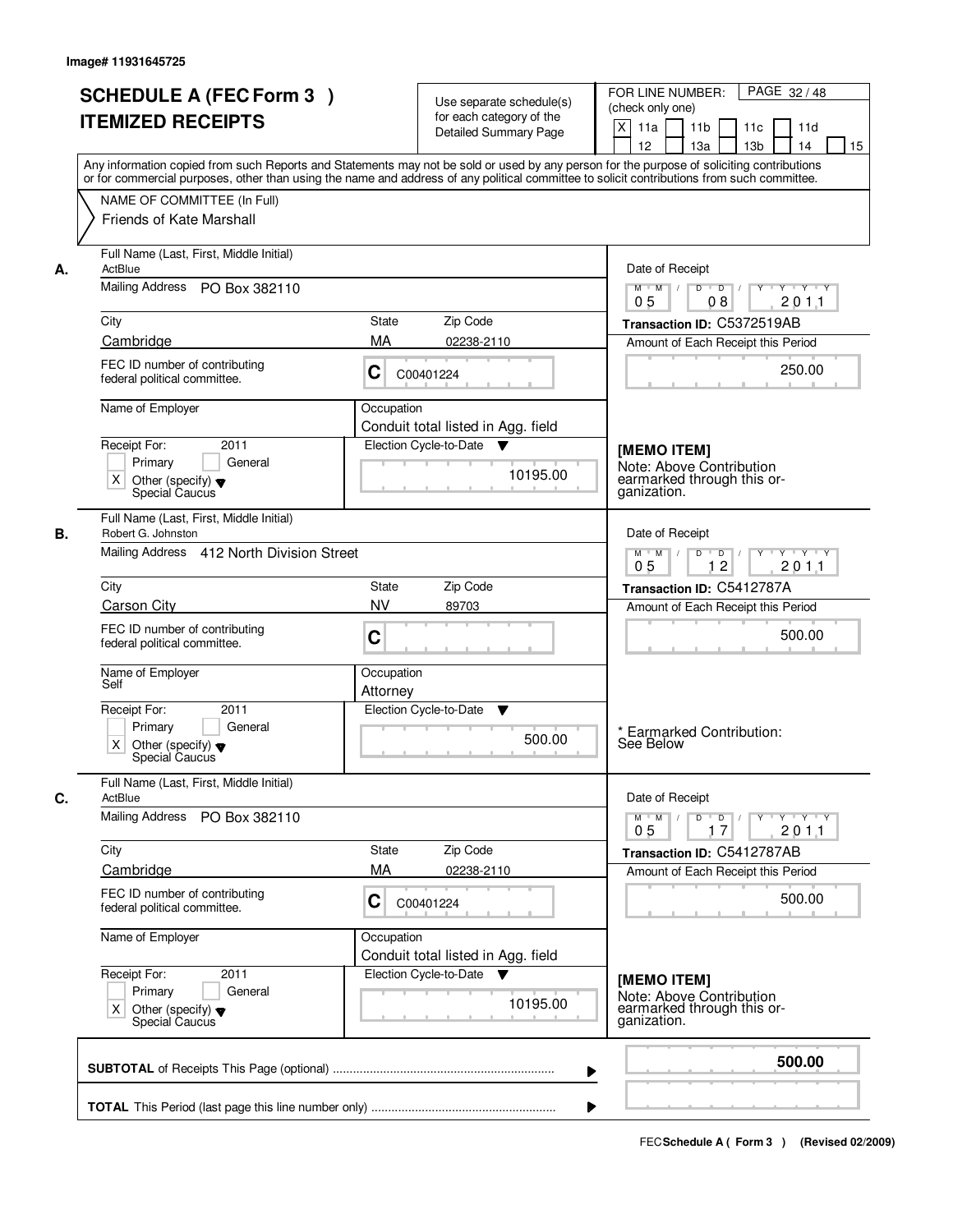|    | <b>SCHEDULE A (FEC Form 3)</b><br><b>ITEMIZED RECEIPTS</b>                                                               | Use separate schedule(s)<br>for each category of the<br><b>Detailed Summary Page</b><br>Any information copied from such Reports and Statements may not be sold or used by any person for the purpose of soliciting contributions | PAGE 33/48<br>FOR LINE NUMBER:<br>(check only one)<br>$\boldsymbol{\mathsf{X}}$<br>11 <sub>b</sub><br>11a<br>11c<br>11d<br>12<br>13 <sub>b</sub><br>14<br>13a<br>15 |
|----|--------------------------------------------------------------------------------------------------------------------------|-----------------------------------------------------------------------------------------------------------------------------------------------------------------------------------------------------------------------------------|---------------------------------------------------------------------------------------------------------------------------------------------------------------------|
|    | NAME OF COMMITTEE (In Full)<br>Friends of Kate Marshall                                                                  | or for commercial purposes, other than using the name and address of any political committee to solicit contributions from such committee.                                                                                        |                                                                                                                                                                     |
| А. | Full Name (Last, First, Middle Initial)<br>Samuel L. Lieberman<br>Mailing Address<br>2877 Paradise Rd<br><b>Unit 705</b> |                                                                                                                                                                                                                                   | Date of Receipt<br>$D$ $D$ $1$<br>$Y^+$<br>Y 'Y 'Y<br>$M$ $M$ /<br>0 <sub>5</sub><br>201.1<br>04                                                                    |
|    | City                                                                                                                     | <b>State</b><br>Zip Code                                                                                                                                                                                                          | Transaction ID: C5372522A                                                                                                                                           |
|    | Las Vegas                                                                                                                | <b>NV</b><br>89109-5243                                                                                                                                                                                                           | Amount of Each Receipt this Period                                                                                                                                  |
|    | FEC ID number of contributing<br>federal political committee.                                                            | C                                                                                                                                                                                                                                 | 300.00                                                                                                                                                              |
|    | Name of Employer<br>NA                                                                                                   | Occupation<br><b>Political Consultant</b>                                                                                                                                                                                         |                                                                                                                                                                     |
|    | 2011<br>Receipt For:<br>Primary<br>General<br>$\times$<br>Other (specify) $\blacktriangledown$<br>Special Caucus         | Election Cycle-to-Date<br>▼<br>500.00                                                                                                                                                                                             | Earmarked Contribution:<br>See Below                                                                                                                                |
| В. | Full Name (Last, First, Middle Initial)<br>ActBlue                                                                       |                                                                                                                                                                                                                                   | Date of Receipt                                                                                                                                                     |
|    | Mailing Address PO Box 382110                                                                                            |                                                                                                                                                                                                                                   | $Y$ <sup>U</sup><br>Y 'Y 'Y<br>$M$ $M$ /<br>D<br>$\overline{D}$<br>2011<br>08<br>05                                                                                 |
|    | City                                                                                                                     | Zip Code<br>State                                                                                                                                                                                                                 | Transaction ID: C5372522AB                                                                                                                                          |
|    | Cambridge<br>FEC ID number of contributing<br>federal political committee.                                               | МA<br>02238-2110<br>С<br>C00401224                                                                                                                                                                                                | Amount of Each Receipt this Period<br>300.00                                                                                                                        |
|    | Name of Employer                                                                                                         | Occupation<br>Conduit total listed in Agg. field                                                                                                                                                                                  |                                                                                                                                                                     |
|    | Receipt For:<br>2011<br>Primary<br>General<br>X<br>Other (specify) $\blacktriangledown$<br>Special Caucus                | Election Cycle-to-Date<br>▼<br>10195.00                                                                                                                                                                                           | [MEMO ITEM]<br>Note: Above Contribution<br>earmarked through this or-<br>ganization.                                                                                |
| C. | Full Name (Last, First, Middle Initial)<br>Laurence J. Lucas                                                             |                                                                                                                                                                                                                                   | Date of Receipt                                                                                                                                                     |
|    | Mailing Address<br>P.O. Box 1342                                                                                         |                                                                                                                                                                                                                                   | $M$ $M$ $M$<br>$D$ $D$ $I$<br>201.1<br>05<br>15                                                                                                                     |
|    | City                                                                                                                     | Zip Code<br>State                                                                                                                                                                                                                 | Transaction ID: C5412789A                                                                                                                                           |
|    | <b>Boise</b><br>FEC ID number of contributing<br>federal political committee.                                            | ID<br>83701<br>C                                                                                                                                                                                                                  | Amount of Each Receipt this Period<br>250.00                                                                                                                        |
|    | Name of Employer<br>Self                                                                                                 | Occupation<br>Attorney                                                                                                                                                                                                            |                                                                                                                                                                     |
|    | Receipt For:<br>2011<br>Primary<br>General<br>Other (specify) $\blacktriangledown$<br>$\times$<br>Special Caucus         | Election Cycle-to-Date<br>▼<br>250.00                                                                                                                                                                                             | * Earmarked Contribution:<br>See Below                                                                                                                              |
|    |                                                                                                                          | ▶                                                                                                                                                                                                                                 | 550.00                                                                                                                                                              |
|    |                                                                                                                          |                                                                                                                                                                                                                                   |                                                                                                                                                                     |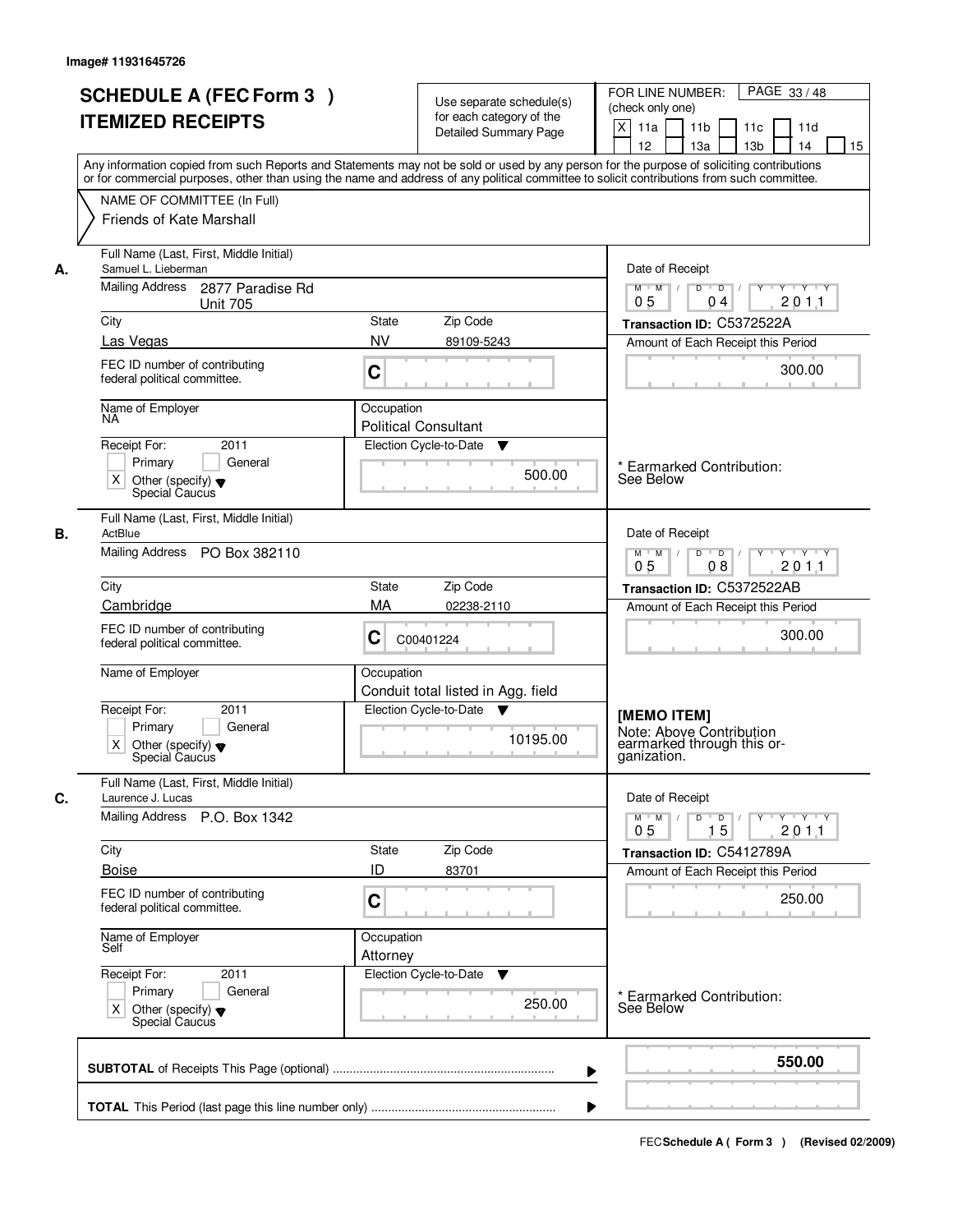|    | <b>SCHEDULE A (FEC Form 3)</b>                                                                                                             |                                                  |                                                      | PAGE 34 / 48<br>FOR LINE NUMBER:                                                                                                                                           |
|----|--------------------------------------------------------------------------------------------------------------------------------------------|--------------------------------------------------|------------------------------------------------------|----------------------------------------------------------------------------------------------------------------------------------------------------------------------------|
|    |                                                                                                                                            |                                                  | Use separate schedule(s)<br>for each category of the | (check only one)                                                                                                                                                           |
|    | <b>ITEMIZED RECEIPTS</b>                                                                                                                   |                                                  | <b>Detailed Summary Page</b>                         | $\boldsymbol{\mathsf{X}}$<br>11a<br>11 <sub>b</sub><br>11c<br>11d                                                                                                          |
|    |                                                                                                                                            |                                                  |                                                      | 12<br>13a<br>13 <sub>b</sub><br>14<br>15                                                                                                                                   |
|    | Any information copied from such Reports and Statements may not be sold or used by any person for the purpose of soliciting contributions  |                                                  |                                                      |                                                                                                                                                                            |
|    | or for commercial purposes, other than using the name and address of any political committee to solicit contributions from such committee. |                                                  |                                                      |                                                                                                                                                                            |
|    | NAME OF COMMITTEE (In Full)                                                                                                                |                                                  |                                                      |                                                                                                                                                                            |
|    | Friends of Kate Marshall                                                                                                                   |                                                  |                                                      |                                                                                                                                                                            |
| А. | Full Name (Last, First, Middle Initial)<br>ActBlue                                                                                         |                                                  |                                                      | Date of Receipt                                                                                                                                                            |
|    | Mailing Address PO Box 382110                                                                                                              |                                                  |                                                      | Y Y Y Y<br>$M$ $M$ /<br>D<br>$\overline{D}$<br>17<br>201.1<br>05                                                                                                           |
|    | City                                                                                                                                       | State                                            | Zip Code                                             | Transaction ID: C5412789AB                                                                                                                                                 |
|    | Cambridge                                                                                                                                  | MA                                               | 02238-2110                                           | Amount of Each Receipt this Period                                                                                                                                         |
|    | FEC ID number of contributing                                                                                                              |                                                  |                                                      |                                                                                                                                                                            |
|    | federal political committee.                                                                                                               | C<br>C00401224                                   |                                                      | 250.00                                                                                                                                                                     |
|    | Name of Employer                                                                                                                           | Occupation                                       |                                                      |                                                                                                                                                                            |
|    |                                                                                                                                            | Conduit total listed in Agg. field               |                                                      |                                                                                                                                                                            |
|    | Receipt For:<br>2011                                                                                                                       | Election Cycle-to-Date                           |                                                      | [MEMO ITEM]                                                                                                                                                                |
|    | Primary<br>General                                                                                                                         |                                                  | 10195.00                                             | Note: Above Contribution                                                                                                                                                   |
|    | $\times$<br>Other (specify) $\blacktriangledown$<br>Special Caucus                                                                         |                                                  |                                                      | earmarked through this or-<br>ganization.                                                                                                                                  |
| В. | Full Name (Last, First, Middle Initial)<br>Irwin Molasky                                                                                   |                                                  |                                                      | Date of Receipt                                                                                                                                                            |
|    | Mailing Address 100 N. City Parkway, #1700                                                                                                 |                                                  |                                                      | D<br>$\blacksquare$ $\blacksquare$ $\blacksquare$ $\blacksquare$ $\blacksquare$<br>$M$ $M$ /<br>$Y$ <sup>U</sup><br>$Y \dashv Y \dashv Y$<br>12<br>0 <sub>5</sub><br>201.1 |
|    | City                                                                                                                                       | State                                            | Zip Code                                             | Transaction ID: C5412786A                                                                                                                                                  |
|    | Las Vegas                                                                                                                                  | <b>NV</b>                                        | 89106                                                | Amount of Each Receipt this Period                                                                                                                                         |
|    |                                                                                                                                            |                                                  |                                                      |                                                                                                                                                                            |
|    | FEC ID number of contributing<br>federal political committee.                                                                              | C                                                |                                                      | 500.00                                                                                                                                                                     |
|    | Name of Employer                                                                                                                           | Occupation                                       |                                                      |                                                                                                                                                                            |
|    | The Molasky Group of Comp-<br>naies                                                                                                        | Chairman of the Board                            |                                                      |                                                                                                                                                                            |
|    | Receipt For:<br>2011                                                                                                                       | Election Cycle-to-Date ▼                         |                                                      |                                                                                                                                                                            |
|    | Primary<br>General                                                                                                                         |                                                  | 500.00                                               | * Earmarked Contribution:                                                                                                                                                  |
|    | $\times$<br>Other (specify) $\blacktriangledown$<br>Special Caucus                                                                         |                                                  |                                                      | See Below                                                                                                                                                                  |
| C. | Full Name (Last, First, Middle Initial)<br>ActBlue                                                                                         |                                                  |                                                      | Date of Receipt                                                                                                                                                            |
|    | Mailing Address PO Box 382110                                                                                                              |                                                  |                                                      | $M$ $M$<br>$D$ $D$ $/$<br>$Y^+$<br>$Y - Y - Y - Y$                                                                                                                         |
|    |                                                                                                                                            |                                                  |                                                      | 201.1<br>05<br>17                                                                                                                                                          |
|    | City                                                                                                                                       | State                                            | Zip Code                                             | Transaction ID: C5412786AB                                                                                                                                                 |
|    | Cambridge                                                                                                                                  | MA                                               | 02238-2110                                           | Amount of Each Receipt this Period                                                                                                                                         |
|    | FEC ID number of contributing<br>federal political committee.                                                                              | C<br>C00401224                                   |                                                      | 500.00                                                                                                                                                                     |
|    |                                                                                                                                            |                                                  |                                                      |                                                                                                                                                                            |
|    | Name of Employer                                                                                                                           | Occupation<br>Conduit total listed in Agg. field |                                                      |                                                                                                                                                                            |
|    | Receipt For:<br>2011                                                                                                                       | Election Cycle-to-Date                           | v                                                    | [MEMO ITEM]                                                                                                                                                                |
|    | Primary<br>General                                                                                                                         |                                                  |                                                      | Note: Above Contribution                                                                                                                                                   |
|    | Other (specify) $\blacktriangledown$<br>Χ<br>Special Caucus                                                                                |                                                  | 10195.00                                             | earmarked through this or-<br>ganization.                                                                                                                                  |
|    |                                                                                                                                            |                                                  |                                                      | 500.00                                                                                                                                                                     |
|    |                                                                                                                                            |                                                  | ▶                                                    |                                                                                                                                                                            |
|    |                                                                                                                                            |                                                  |                                                      |                                                                                                                                                                            |
|    |                                                                                                                                            |                                                  |                                                      |                                                                                                                                                                            |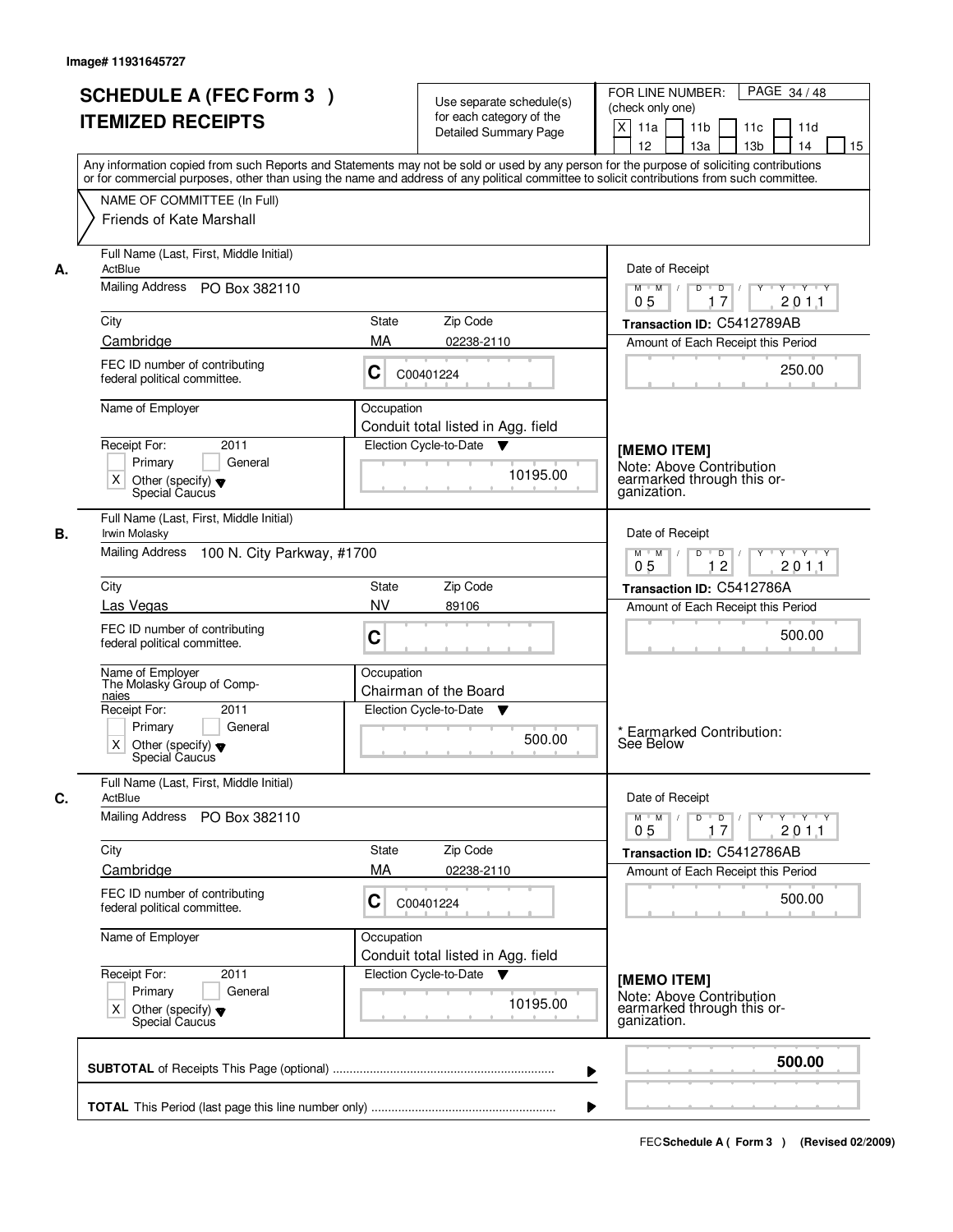|    | <b>SCHEDULE A (FEC Form 3)</b><br><b>ITEMIZED RECEIPTS</b><br>Any information copied from such Reports and Statements may not be sold or used by any person for the purpose of soliciting contributions | Use separate schedule(s)<br>for each category of the<br><b>Detailed Summary Page</b> | PAGE 35/48<br>FOR LINE NUMBER:<br>(check only one)<br>X<br>11a<br>11 <sub>b</sub><br>11c<br>11d<br>12<br>13a<br>13 <sub>b</sub><br>14<br>15                                                                                                                                                                                                                                                                                                                                          |
|----|---------------------------------------------------------------------------------------------------------------------------------------------------------------------------------------------------------|--------------------------------------------------------------------------------------|--------------------------------------------------------------------------------------------------------------------------------------------------------------------------------------------------------------------------------------------------------------------------------------------------------------------------------------------------------------------------------------------------------------------------------------------------------------------------------------|
|    | or for commercial purposes, other than using the name and address of any political committee to solicit contributions from such committee.<br>NAME OF COMMITTEE (In Full)<br>Friends of Kate Marshall   |                                                                                      |                                                                                                                                                                                                                                                                                                                                                                                                                                                                                      |
| А. | Full Name (Last, First, Middle Initial)<br><b>Elliot Parker</b><br>Mailing Address 1816 Quail Run Rd.                                                                                                   |                                                                                      | Date of Receipt<br>$\begin{array}{c c c c c c c c} \hline \textbf{C} & \textbf{C} & \textbf{C} & \textbf{C} & \textbf{C} & \textbf{C} & \textbf{C} & \textbf{C} & \textbf{C} & \textbf{C} & \textbf{C} & \textbf{C} & \textbf{C} & \textbf{C} & \textbf{C} & \textbf{C} & \textbf{C} & \textbf{C} & \textbf{C} & \textbf{C} & \textbf{C} & \textbf{C} & \textbf{C} & \textbf{C} & \textbf{C} & \textbf{C} & \textbf{C} & \textbf{C} &$<br>$M$ $M$ /<br>0 <sub>5</sub><br>19<br>201.1 |
|    | City<br>Reno                                                                                                                                                                                            | State<br>Zip Code<br><b>NV</b><br>89523                                              | Transaction ID: C5415477A<br>Amount of Each Receipt this Period                                                                                                                                                                                                                                                                                                                                                                                                                      |
|    | FEC ID number of contributing<br>federal political committee.                                                                                                                                           | C                                                                                    | 250.00                                                                                                                                                                                                                                                                                                                                                                                                                                                                               |
|    | Name of Employer<br><b>UNR</b><br>2011<br>Receipt For:                                                                                                                                                  | Occupation<br>Professor<br>Election Cycle-to-Date<br>▼                               |                                                                                                                                                                                                                                                                                                                                                                                                                                                                                      |
|    | Primary<br>General<br>$\times$<br>Other (specify) $\blacktriangledown$<br>Special Caucus                                                                                                                | 250.00                                                                               | Earmarked Contribution:<br>See Below                                                                                                                                                                                                                                                                                                                                                                                                                                                 |
| В. | Full Name (Last, First, Middle Initial)<br>ActBlue<br>Mailing Address PO Box 382110                                                                                                                     |                                                                                      | Date of Receipt<br>$Y$ <sup>U</sup><br>$Y \vdash Y \vdash Y$<br>$M$ $M$ /<br>D<br>$\overline{D}$<br>201.1<br>0 <sub>5</sub><br>22                                                                                                                                                                                                                                                                                                                                                    |
|    | City                                                                                                                                                                                                    | Zip Code<br>State                                                                    | Transaction ID: C5415477AB                                                                                                                                                                                                                                                                                                                                                                                                                                                           |
|    | Cambridge<br>FEC ID number of contributing<br>federal political committee.                                                                                                                              | MA<br>02238-2110<br>C<br>C00401224                                                   | Amount of Each Receipt this Period<br>250.00                                                                                                                                                                                                                                                                                                                                                                                                                                         |
|    | Name of Employer                                                                                                                                                                                        | Occupation<br>Conduit total listed in Agg. field                                     |                                                                                                                                                                                                                                                                                                                                                                                                                                                                                      |
|    | Receipt For:<br>2011<br>Primary<br>General<br>X<br>Other (specify) $\blacktriangledown$<br>Special Caucus                                                                                               | Election Cycle-to-Date<br>$\overline{\mathbf{v}}$<br>10195.00                        | [MEMO ITEM]<br>Note: Above Contribution<br>earmarked through this or-<br>ganization.                                                                                                                                                                                                                                                                                                                                                                                                 |
| C. | Full Name (Last, First, Middle Initial)<br>Ellen F. Pillard<br>Mailing Address<br>541 Sunnyside Dr.                                                                                                     |                                                                                      | Date of Receipt<br>$D$ $D$ $/$<br>$M$ $M$ /<br>$Y$ <sup>-1</sup><br>$Y + Y + Y$                                                                                                                                                                                                                                                                                                                                                                                                      |
|    | City                                                                                                                                                                                                    | Zip Code<br>State                                                                    | 201.1<br>05<br>20<br>Transaction ID: C5415478A                                                                                                                                                                                                                                                                                                                                                                                                                                       |
|    | Reno<br>FEC ID number of contributing<br>federal political committee.                                                                                                                                   | <b>NV</b><br>89503<br>C                                                              | Amount of Each Receipt this Period<br>250.00                                                                                                                                                                                                                                                                                                                                                                                                                                         |
|    | Name of Employer<br>none                                                                                                                                                                                | Occupation<br>social worker                                                          |                                                                                                                                                                                                                                                                                                                                                                                                                                                                                      |
|    | Receipt For:<br>2011<br>Primary<br>General<br>Other (specify) v<br>Special Caucus<br>X                                                                                                                  | Election Cycle-to-Date<br>v<br>250.00                                                | * Earmarked Contribution:<br>See Below                                                                                                                                                                                                                                                                                                                                                                                                                                               |
|    |                                                                                                                                                                                                         | ▶                                                                                    | 500.00                                                                                                                                                                                                                                                                                                                                                                                                                                                                               |
|    |                                                                                                                                                                                                         |                                                                                      |                                                                                                                                                                                                                                                                                                                                                                                                                                                                                      |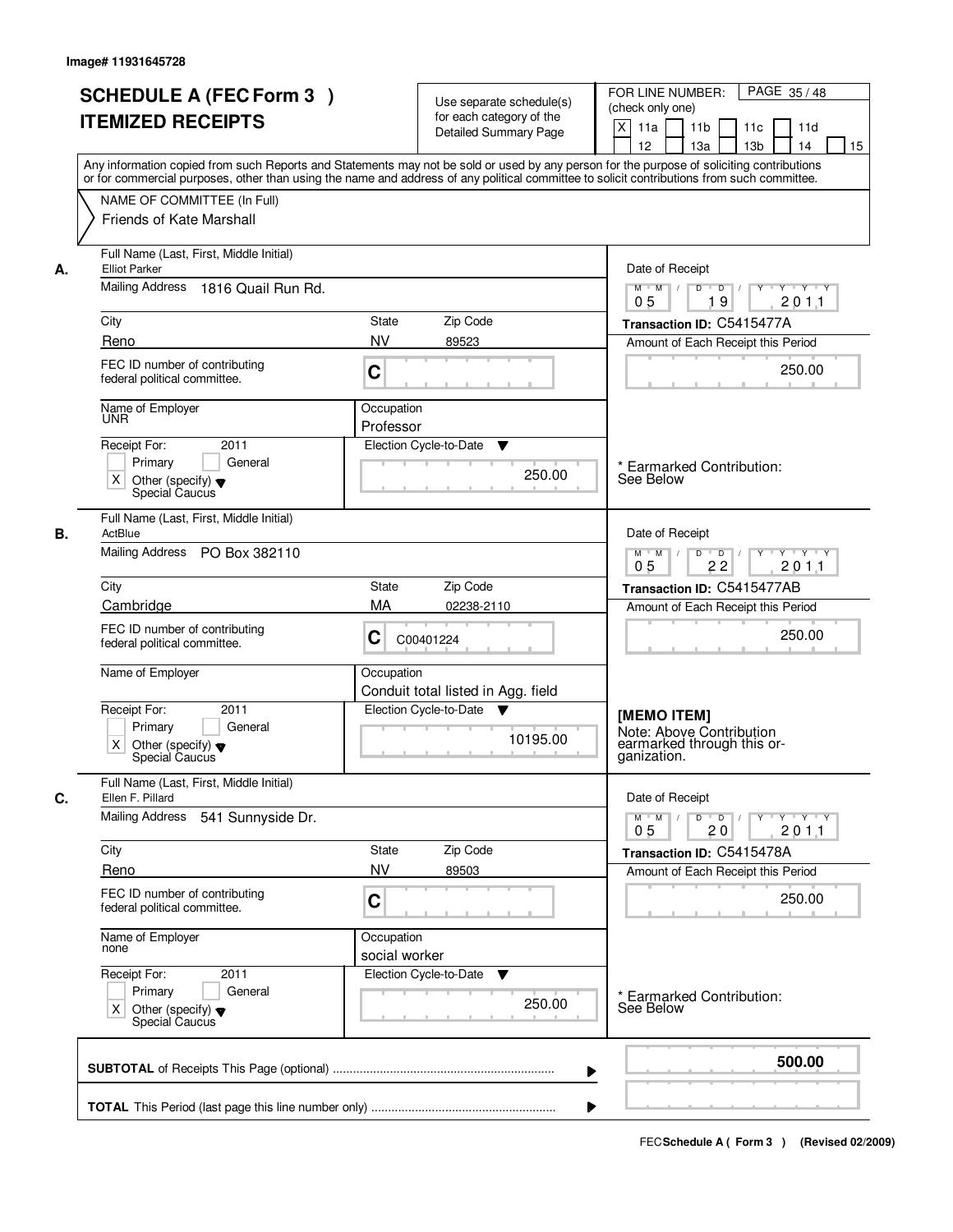|    | <b>SCHEDULE A (FEC Form 3)</b><br><b>ITEMIZED RECEIPTS</b>                               | Use separate schedule(s)<br>for each category of the<br><b>Detailed Summary Page</b>                                                                                                                                                                                                    | PAGE 36/48<br>FOR LINE NUMBER:<br>(check only one)<br>X<br>11a<br>11 <sub>b</sub><br>11d<br>11c<br>12<br>13a<br>13 <sub>b</sub><br>14<br>15 |
|----|------------------------------------------------------------------------------------------|-----------------------------------------------------------------------------------------------------------------------------------------------------------------------------------------------------------------------------------------------------------------------------------------|---------------------------------------------------------------------------------------------------------------------------------------------|
|    | NAME OF COMMITTEE (In Full)                                                              | Any information copied from such Reports and Statements may not be sold or used by any person for the purpose of soliciting contributions<br>or for commercial purposes, other than using the name and address of any political committee to solicit contributions from such committee. |                                                                                                                                             |
|    | Friends of Kate Marshall                                                                 |                                                                                                                                                                                                                                                                                         |                                                                                                                                             |
| А. | Full Name (Last, First, Middle Initial)<br>ActBlue                                       |                                                                                                                                                                                                                                                                                         | Date of Receipt                                                                                                                             |
|    | Mailing Address PO Box 382110                                                            |                                                                                                                                                                                                                                                                                         | $\blacksquare$ $\blacksquare$ $\blacksquare$ $\blacksquare$ $\blacksquare$<br>$Y + Y + Y$<br>$M$ $M$ /<br>D<br>$Y^+$<br>22<br>201.1<br>05   |
|    | City                                                                                     | Zip Code<br>State                                                                                                                                                                                                                                                                       | Transaction ID: C5415478AB                                                                                                                  |
|    | Cambridge                                                                                | MA<br>02238-2110                                                                                                                                                                                                                                                                        | Amount of Each Receipt this Period                                                                                                          |
|    | FEC ID number of contributing<br>federal political committee.                            | С<br>C00401224                                                                                                                                                                                                                                                                          | 250.00                                                                                                                                      |
|    | Name of Employer                                                                         | Occupation<br>Conduit total listed in Agg. field                                                                                                                                                                                                                                        |                                                                                                                                             |
|    | Receipt For:<br>2011                                                                     | Election Cycle-to-Date<br>v                                                                                                                                                                                                                                                             | [MEMO ITEM]                                                                                                                                 |
|    | Primary<br>General                                                                       | 10195.00                                                                                                                                                                                                                                                                                | Note: Above Contribution                                                                                                                    |
|    | $\times$<br>Other (specify) $\blacktriangledown$<br>Special Caucus                       |                                                                                                                                                                                                                                                                                         | earmarked through this or-<br>ganization.                                                                                                   |
| В. | Full Name (Last, First, Middle Initial)<br>Jonnie F. Pullman                             |                                                                                                                                                                                                                                                                                         | Date of Receipt                                                                                                                             |
|    | Mailing Address<br>1755 Circle Drive                                                     |                                                                                                                                                                                                                                                                                         | D<br>$M$ $M$ /<br>$\overline{D}$ /<br>$Y + Y + Y$<br>0 <sub>5</sub><br>201.1<br>04                                                          |
|    | City                                                                                     | Zip Code<br>State                                                                                                                                                                                                                                                                       | Transaction ID: C5372520A                                                                                                                   |
|    | Reno                                                                                     | <b>NV</b><br>89509                                                                                                                                                                                                                                                                      | Amount of Each Receipt this Period                                                                                                          |
|    | FEC ID number of contributing<br>federal political committee.                            | C                                                                                                                                                                                                                                                                                       | 250.00                                                                                                                                      |
|    | Name of Employer<br>None                                                                 | Occupation<br>Retired                                                                                                                                                                                                                                                                   |                                                                                                                                             |
|    | Receipt For:<br>2011                                                                     | Election Cycle-to-Date<br>v                                                                                                                                                                                                                                                             |                                                                                                                                             |
|    | Primary<br>General<br>$\times$<br>Other (specify) $\blacktriangledown$<br>Special Caucus | 250.00                                                                                                                                                                                                                                                                                  | * Earmarked Contribution:<br>See Below                                                                                                      |
| С. | Full Name (Last, First, Middle Initial)<br>ActBlue                                       |                                                                                                                                                                                                                                                                                         | Date of Receipt                                                                                                                             |
|    | Mailing Address PO Box 382110                                                            |                                                                                                                                                                                                                                                                                         | $D$ $D$ $/$<br>$Y$ <sup>U</sup><br>$Y = Y + Y$<br>$M^+$ M<br>201.1<br>05<br>08                                                              |
|    | City                                                                                     | Zip Code<br>State                                                                                                                                                                                                                                                                       | Transaction ID: C5372520AB                                                                                                                  |
|    | Cambridge                                                                                | MA<br>02238-2110                                                                                                                                                                                                                                                                        | Amount of Each Receipt this Period                                                                                                          |
|    | FEC ID number of contributing<br>federal political committee.                            | C<br>C00401224                                                                                                                                                                                                                                                                          | 250.00                                                                                                                                      |
|    | Name of Employer                                                                         | Occupation<br>Conduit total listed in Agg. field                                                                                                                                                                                                                                        |                                                                                                                                             |
|    | Receipt For:<br>2011                                                                     | Election Cycle-to-Date<br>v                                                                                                                                                                                                                                                             | [MEMO ITEM]                                                                                                                                 |
|    | General<br>Primary<br>Other (specify) $\blacktriangledown$<br>Χ<br>Special Caucus        | 10195.00                                                                                                                                                                                                                                                                                | Note: Above Contribution<br>earmarked through this or-<br>ganization.                                                                       |
|    |                                                                                          |                                                                                                                                                                                                                                                                                         | 250.00                                                                                                                                      |
|    |                                                                                          |                                                                                                                                                                                                                                                                                         |                                                                                                                                             |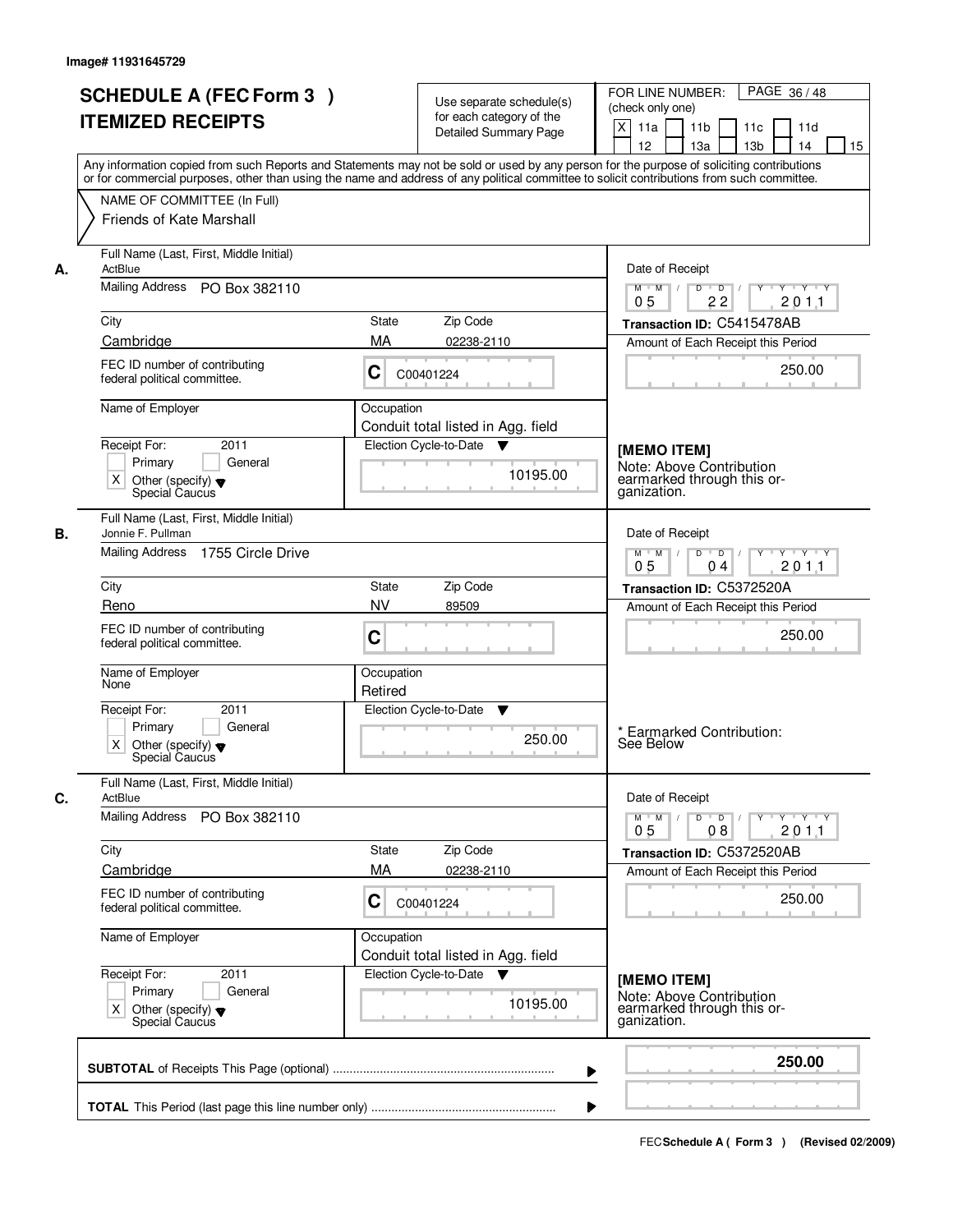|    | <b>SCHEDULE A (FEC Form 3)</b><br><b>ITEMIZED RECEIPTS</b>                                                | Use separate schedule(s)<br>for each category of the<br><b>Detailed Summary Page</b> | PAGE 37/48<br>FOR LINE NUMBER:<br>(check only one)<br>$\mathsf{X}$<br>11 <sub>b</sub><br>11a<br>11c<br>11d<br>12<br>13 <sub>b</sub><br>14<br>13a<br>15<br>Any information copied from such Reports and Statements may not be sold or used by any person for the purpose of soliciting contributions |
|----|-----------------------------------------------------------------------------------------------------------|--------------------------------------------------------------------------------------|-----------------------------------------------------------------------------------------------------------------------------------------------------------------------------------------------------------------------------------------------------------------------------------------------------|
|    | NAME OF COMMITTEE (In Full)<br>Friends of Kate Marshall                                                   |                                                                                      | or for commercial purposes, other than using the name and address of any political committee to solicit contributions from such committee.                                                                                                                                                          |
| А. | Full Name (Last, First, Middle Initial)<br>Frederick Schmidt<br>Mailing Address<br>777 E William St       |                                                                                      | Date of Receipt<br>$\overline{\mathbf{Y}}$<br>$Y + Y + Y$                                                                                                                                                                                                                                           |
|    | <b>Ste 200</b>                                                                                            |                                                                                      | $D$ $D$ $/$<br>$M$ $M$ /<br>0 <sub>5</sub><br>201.1<br>06                                                                                                                                                                                                                                           |
|    | City                                                                                                      | State<br>Zip Code                                                                    | Transaction ID: C5372531A                                                                                                                                                                                                                                                                           |
|    | <b>Carson City</b>                                                                                        | <b>NV</b><br>89701-4058                                                              | Amount of Each Receipt this Period                                                                                                                                                                                                                                                                  |
|    | FEC ID number of contributing<br>federal political committee.                                             | C                                                                                    | 250.00                                                                                                                                                                                                                                                                                              |
|    | Name of Employer<br>Holland & Hart                                                                        | Occupation                                                                           |                                                                                                                                                                                                                                                                                                     |
|    | 2011<br>Receipt For:                                                                                      | Attorney/Lobbyist<br>Election Cycle-to-Date<br>▼                                     |                                                                                                                                                                                                                                                                                                     |
|    | Primary<br>General                                                                                        |                                                                                      | Earmarked Contribution:                                                                                                                                                                                                                                                                             |
|    | $\times$<br>Other (specify) $\blacktriangledown$<br>Special Caucus                                        | 250.00                                                                               | See Below                                                                                                                                                                                                                                                                                           |
| В. | Full Name (Last, First, Middle Initial)<br>ActBlue                                                        |                                                                                      |                                                                                                                                                                                                                                                                                                     |
|    | Mailing Address PO Box 382110                                                                             |                                                                                      | Date of Receipt<br>$Y$ <sup>U</sup><br>$Y \vdash Y \vdash Y$<br>$M$ $M$ /<br>D<br>$\overline{D}$<br>08<br>201.1<br>05                                                                                                                                                                               |
|    | City                                                                                                      | Zip Code<br><b>State</b>                                                             | Transaction ID: C5372531AB                                                                                                                                                                                                                                                                          |
|    | Cambridge                                                                                                 | MA<br>02238-2110                                                                     | Amount of Each Receipt this Period                                                                                                                                                                                                                                                                  |
|    | FEC ID number of contributing<br>federal political committee.                                             | С<br>C00401224                                                                       | 250.00                                                                                                                                                                                                                                                                                              |
|    | Name of Employer                                                                                          | Occupation<br>Conduit total listed in Agg. field                                     |                                                                                                                                                                                                                                                                                                     |
|    | Receipt For:<br>2011<br>Primary<br>General<br>X<br>Other (specify) $\blacktriangledown$<br>Special Caucus | Election Cycle-to-Date<br>v<br>10195.00                                              | [MEMO ITEM]<br>Note: Above Contribution<br>earmarked through this or-<br>ganization.                                                                                                                                                                                                                |
| C. | Full Name (Last, First, Middle Initial)<br>Richard Worthington                                            |                                                                                      | Date of Receipt                                                                                                                                                                                                                                                                                     |
|    | <b>Mailing Address</b><br>100 N. City Pkwy.<br>Ste. 1700                                                  |                                                                                      | $D$ $D$ $/$<br>$M$ $M$<br>0 <sub>5</sub><br>12<br>2011                                                                                                                                                                                                                                              |
|    | City                                                                                                      | State<br>Zip Code                                                                    | Transaction ID: C5412785A                                                                                                                                                                                                                                                                           |
|    | Las Vegas                                                                                                 | <b>NV</b><br>89106                                                                   | Amount of Each Receipt this Period                                                                                                                                                                                                                                                                  |
|    | FEC ID number of contributing<br>federal political committee.                                             | C                                                                                    | 500.00                                                                                                                                                                                                                                                                                              |
|    | Name of Employer<br>The Molasky Family of Com-<br>panies<br>Receipt For:<br>2011                          | Occupation<br>President & COO<br>Election Cycle-to-Date<br>▼                         |                                                                                                                                                                                                                                                                                                     |
|    | Primary<br>General<br>Other (specify) $\blacktriangledown$<br>X<br>Special Caucus                         | 500.00                                                                               | <b>Earmarked Contribution:</b><br>See Below                                                                                                                                                                                                                                                         |
|    |                                                                                                           |                                                                                      | 750.00                                                                                                                                                                                                                                                                                              |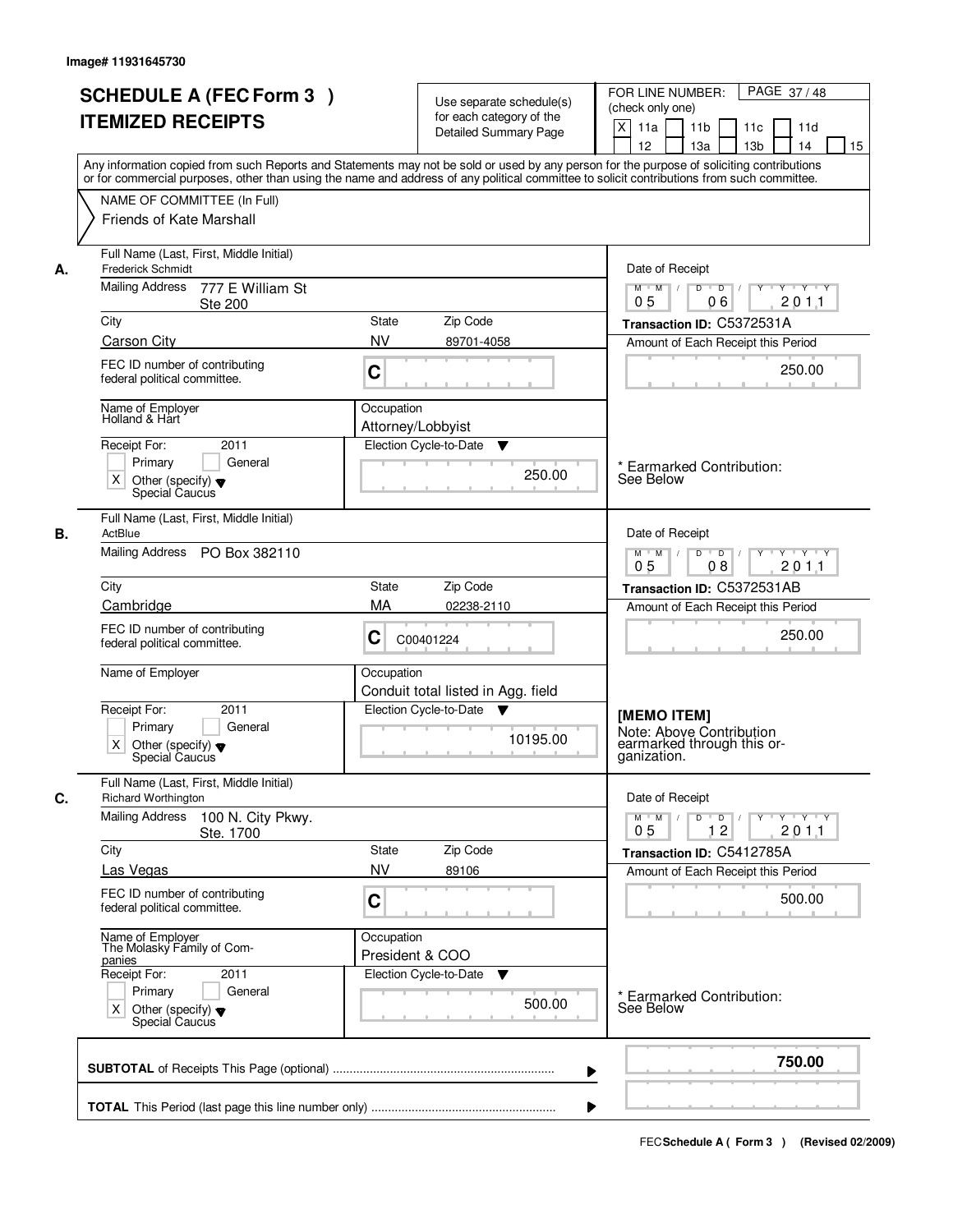|    | <b>SCHEDULE A (FEC Form 3)</b><br><b>ITEMIZED RECEIPTS</b>                                                       | Use separate schedule(s)<br>for each category of the<br><b>Detailed Summary Page</b>                                                                                                                                                                                                    | PAGE 38 / 48<br>FOR LINE NUMBER:<br>(check only one)<br>X<br>11a<br>11 <sub>b</sub><br>11c<br>11d<br>12<br>13a<br>13 <sub>b</sub><br>14<br>15 |
|----|------------------------------------------------------------------------------------------------------------------|-----------------------------------------------------------------------------------------------------------------------------------------------------------------------------------------------------------------------------------------------------------------------------------------|-----------------------------------------------------------------------------------------------------------------------------------------------|
|    | NAME OF COMMITTEE (In Full)<br>Friends of Kate Marshall                                                          | Any information copied from such Reports and Statements may not be sold or used by any person for the purpose of soliciting contributions<br>or for commercial purposes, other than using the name and address of any political committee to solicit contributions from such committee. |                                                                                                                                               |
| А. | Full Name (Last, First, Middle Initial)<br>ActBlue<br>Mailing Address PO Box 382110                              |                                                                                                                                                                                                                                                                                         | Date of Receipt<br>Y Y Y Y<br>$M$ $M$ /<br>$\overline{D}$<br>$\overline{D}$<br>Y                                                              |
|    | City                                                                                                             | Zip Code<br><b>State</b>                                                                                                                                                                                                                                                                | 17<br>201.1<br>05                                                                                                                             |
|    | Cambridge                                                                                                        | МA<br>02238-2110                                                                                                                                                                                                                                                                        | Transaction ID: C5412785AB<br>Amount of Each Receipt this Period                                                                              |
|    | FEC ID number of contributing<br>federal political committee.                                                    | C<br>C00401224                                                                                                                                                                                                                                                                          | 500.00                                                                                                                                        |
|    | Name of Employer                                                                                                 | Occupation<br>Conduit total listed in Agg. field                                                                                                                                                                                                                                        |                                                                                                                                               |
|    | Receipt For:<br>2011<br>Primary<br>General                                                                       | Election Cycle-to-Date<br>v<br>10195.00                                                                                                                                                                                                                                                 | [MEMO ITEM]<br>Note: Above Contribution                                                                                                       |
|    | $\times$<br>Other (specify) $\blacktriangledown$<br>Special Caucus                                               |                                                                                                                                                                                                                                                                                         | earmarked through this or-<br>ganization.                                                                                                     |
| В. | Full Name (Last, First, Middle Initial)<br>stephen B. yoken<br>Mailing Address 2777 Paradise Rd Unit 2306        |                                                                                                                                                                                                                                                                                         | Date of Receipt<br>$M$ $M$ /<br>D<br>$\blacksquare$ D $\blacksquare$ /<br>$Y$ <sup>U</sup><br>$Y - Y - Y$                                     |
|    |                                                                                                                  |                                                                                                                                                                                                                                                                                         | 201.1<br>05<br>11                                                                                                                             |
|    | City<br>Las Vegas                                                                                                | Zip Code<br><b>State</b><br><b>NV</b><br>89109                                                                                                                                                                                                                                          | Transaction ID: C5412784A<br>Amount of Each Receipt this Period                                                                               |
|    | FEC ID number of contributing<br>federal political committee.                                                    | C                                                                                                                                                                                                                                                                                       | 500.00                                                                                                                                        |
|    | Name of Employer<br>snell & wilmer                                                                               | Occupation<br>lawyer                                                                                                                                                                                                                                                                    |                                                                                                                                               |
|    | Receipt For:<br>2011<br>Primary<br>General<br>$\times$<br>Other (specify) $\blacktriangledown$<br>Special Caucus | Election Cycle-to-Date<br>v<br>500.00                                                                                                                                                                                                                                                   | Earmarked Contribution:<br>See Below                                                                                                          |
| С. | Full Name (Last, First, Middle Initial)<br>ActBlue                                                               |                                                                                                                                                                                                                                                                                         | Date of Receipt                                                                                                                               |
|    | Mailing Address<br>PO Box 382110                                                                                 |                                                                                                                                                                                                                                                                                         | $D$ $D$ $/$<br>$Y + Y + Y$<br>$M^+$ M<br>$\top$<br>$Y^+$<br>201.1<br>05<br>17                                                                 |
|    | City                                                                                                             | Zip Code<br>State                                                                                                                                                                                                                                                                       | Transaction ID: C5412784AB                                                                                                                    |
|    | Cambridge<br>FEC ID number of contributing<br>federal political committee.                                       | MA<br>02238-2110<br>C<br>C00401224                                                                                                                                                                                                                                                      | Amount of Each Receipt this Period<br>500.00                                                                                                  |
|    | Name of Employer                                                                                                 | Occupation<br>Conduit total listed in Agg. field                                                                                                                                                                                                                                        |                                                                                                                                               |
|    | Receipt For:<br>2011<br>Primary<br>General<br>Other (specify) $\blacktriangledown$<br>Χ<br>Special Caucus        | Election Cycle-to-Date<br>▼<br>10195.00                                                                                                                                                                                                                                                 | [MEMO ITEM]<br>Note: Above Contribution<br>earmarked through this or-<br>ganization.                                                          |
|    |                                                                                                                  |                                                                                                                                                                                                                                                                                         | 500.00                                                                                                                                        |
|    |                                                                                                                  |                                                                                                                                                                                                                                                                                         | 49080.00                                                                                                                                      |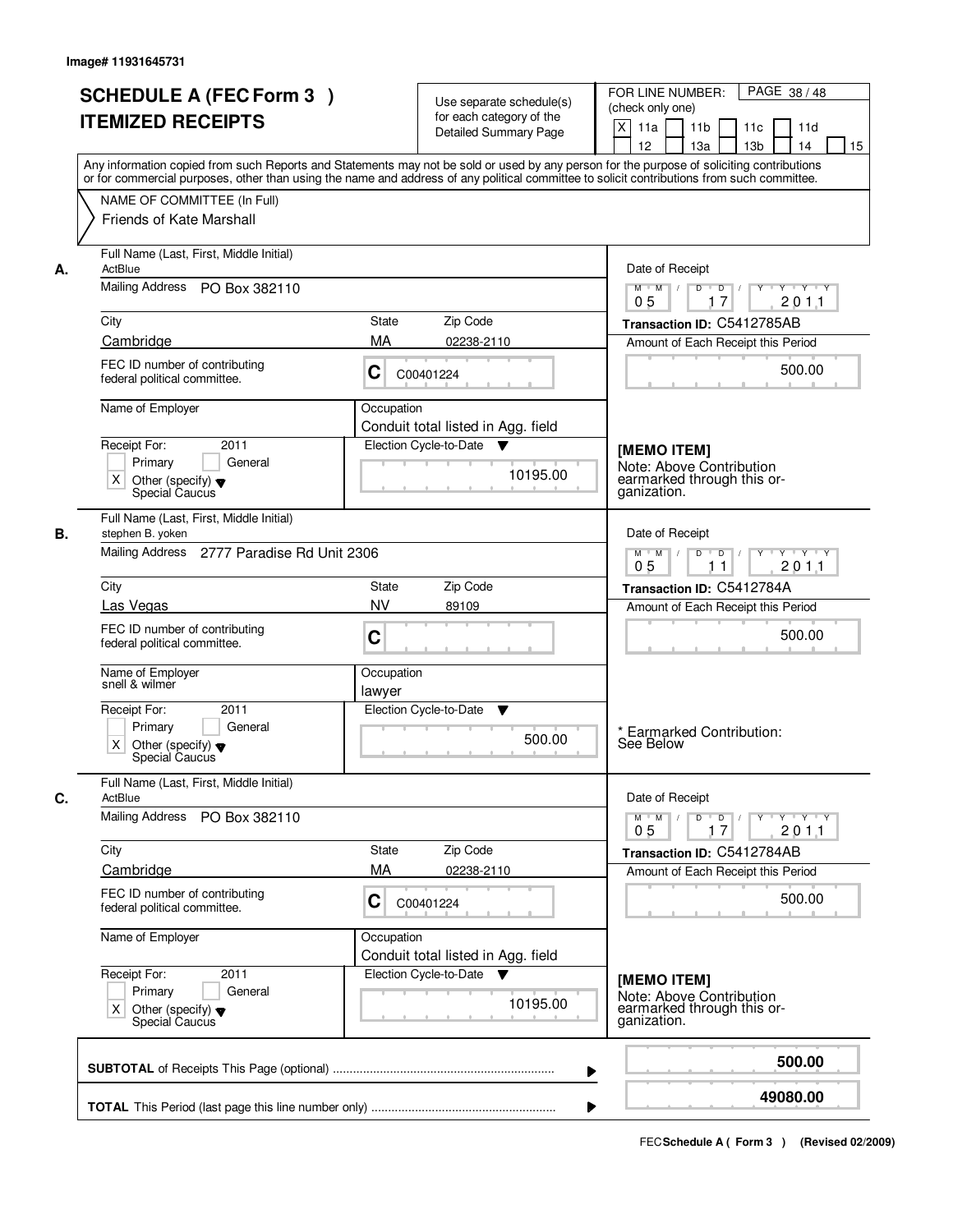|    | <b>SCHEDULE A (FEC Form 3)</b><br><b>ITEMIZED RECEIPTS</b><br>Any information copied from such Reports and Statements may not be sold or used by any person for the purpose of soliciting contributions<br>or for commercial purposes, other than using the name and address of any political committee to solicit contributions from such committee. | Use separate schedule(s)<br>for each category of the<br><b>Detailed Summary Page</b> | PAGE 39/48<br>FOR LINE NUMBER:<br>(check only one)<br>11 <sub>b</sub><br>11a<br>м<br>11c<br>11d<br>13 <sub>b</sub><br>12<br>13a<br>14<br>15 |
|----|-------------------------------------------------------------------------------------------------------------------------------------------------------------------------------------------------------------------------------------------------------------------------------------------------------------------------------------------------------|--------------------------------------------------------------------------------------|---------------------------------------------------------------------------------------------------------------------------------------------|
|    | NAME OF COMMITTEE (In Full)<br>Friends of Kate Marshall                                                                                                                                                                                                                                                                                               |                                                                                      |                                                                                                                                             |
| А. | Full Name (Last, First, Middle Initial)<br>Committee to Elect Kathleen Marshall<br>Mailing Address P.O. Box 40944                                                                                                                                                                                                                                     |                                                                                      | Date of Receipt<br>$M$ $M$ $/$<br>$D$ $D$ $I$<br>$Y$ <sup>U</sup><br>Y 'Y 'Y<br>05<br>2011<br>06                                            |
|    | City                                                                                                                                                                                                                                                                                                                                                  | <b>State</b><br>Zip Code                                                             | Transaction ID: C5454704                                                                                                                    |
|    | Reno                                                                                                                                                                                                                                                                                                                                                  | <b>NV</b><br>89503                                                                   | Amount of Each Receipt this Period                                                                                                          |
|    | FEC ID number of contributing<br>federal political committee.                                                                                                                                                                                                                                                                                         | C                                                                                    | 1000.00                                                                                                                                     |
|    | Name of Employer                                                                                                                                                                                                                                                                                                                                      | Occupation                                                                           |                                                                                                                                             |
|    | Receipt For:<br>2011<br>Primary<br>General<br>$\times$<br>Other (specify) $\blacktriangledown$<br>Special Caucus                                                                                                                                                                                                                                      | Election Cycle-to-Date<br>▼<br>1000.00                                               |                                                                                                                                             |
| В. | Full Name (Last, First, Middle Initial)<br><b>Drive Committee</b><br>Mailing Address<br>25 Louisiana Ave NW                                                                                                                                                                                                                                           |                                                                                      | Date of Receipt<br>$Y \vdash Y \vdash Y$<br>$M$ $M$ /<br>D<br>$\overline{D}$<br>$Y$ <sup>U</sup>                                            |
|    |                                                                                                                                                                                                                                                                                                                                                       | 23<br>201.1<br>05                                                                    |                                                                                                                                             |
|    | City                                                                                                                                                                                                                                                                                                                                                  | Zip Code<br><b>State</b>                                                             | Transaction ID: C5455007                                                                                                                    |
|    | Washington<br>FEC ID number of contributing<br>federal political committee.                                                                                                                                                                                                                                                                           | DC<br>20001-2130<br>C<br>C00032979                                                   | Amount of Each Receipt this Period<br>5000.00                                                                                               |
|    | Name of Employer                                                                                                                                                                                                                                                                                                                                      | Occupation                                                                           |                                                                                                                                             |
|    | Receipt For:<br>2011<br>Primary<br>General<br>Χ<br>Other (specify) $\blacktriangledown$<br>Special Caucus                                                                                                                                                                                                                                             | Election Cycle-to-Date<br>▼<br>5000.00                                               |                                                                                                                                             |
| C. | Full Name (Last, First, Middle Initial)<br>Friends of Kitty Jung                                                                                                                                                                                                                                                                                      |                                                                                      | Date of Receipt                                                                                                                             |
|    | <b>Mailing Address</b><br>1057 University Terrace                                                                                                                                                                                                                                                                                                     |                                                                                      | $M = M$<br>$D$ $D$ $I$<br>Y 'Y 'Y 'Y<br>201.1<br>06<br>05                                                                                   |
|    | City                                                                                                                                                                                                                                                                                                                                                  | Zip Code<br><b>State</b>                                                             | Transaction ID: C5454703                                                                                                                    |
|    | Reno<br>FEC ID number of contributing<br>federal political committee.                                                                                                                                                                                                                                                                                 | <b>NV</b><br>89503<br>C                                                              | Amount of Each Receipt this Period<br>1000.00                                                                                               |
|    | Name of Employer                                                                                                                                                                                                                                                                                                                                      | Occupation                                                                           |                                                                                                                                             |
|    | Receipt For:<br>2011<br>Primary<br>General<br>Other (specify) v<br>Special Caucus<br>X                                                                                                                                                                                                                                                                | Election Cycle-to-Date<br>v<br>1000.00                                               |                                                                                                                                             |
|    |                                                                                                                                                                                                                                                                                                                                                       |                                                                                      | 7000.00                                                                                                                                     |
|    |                                                                                                                                                                                                                                                                                                                                                       |                                                                                      |                                                                                                                                             |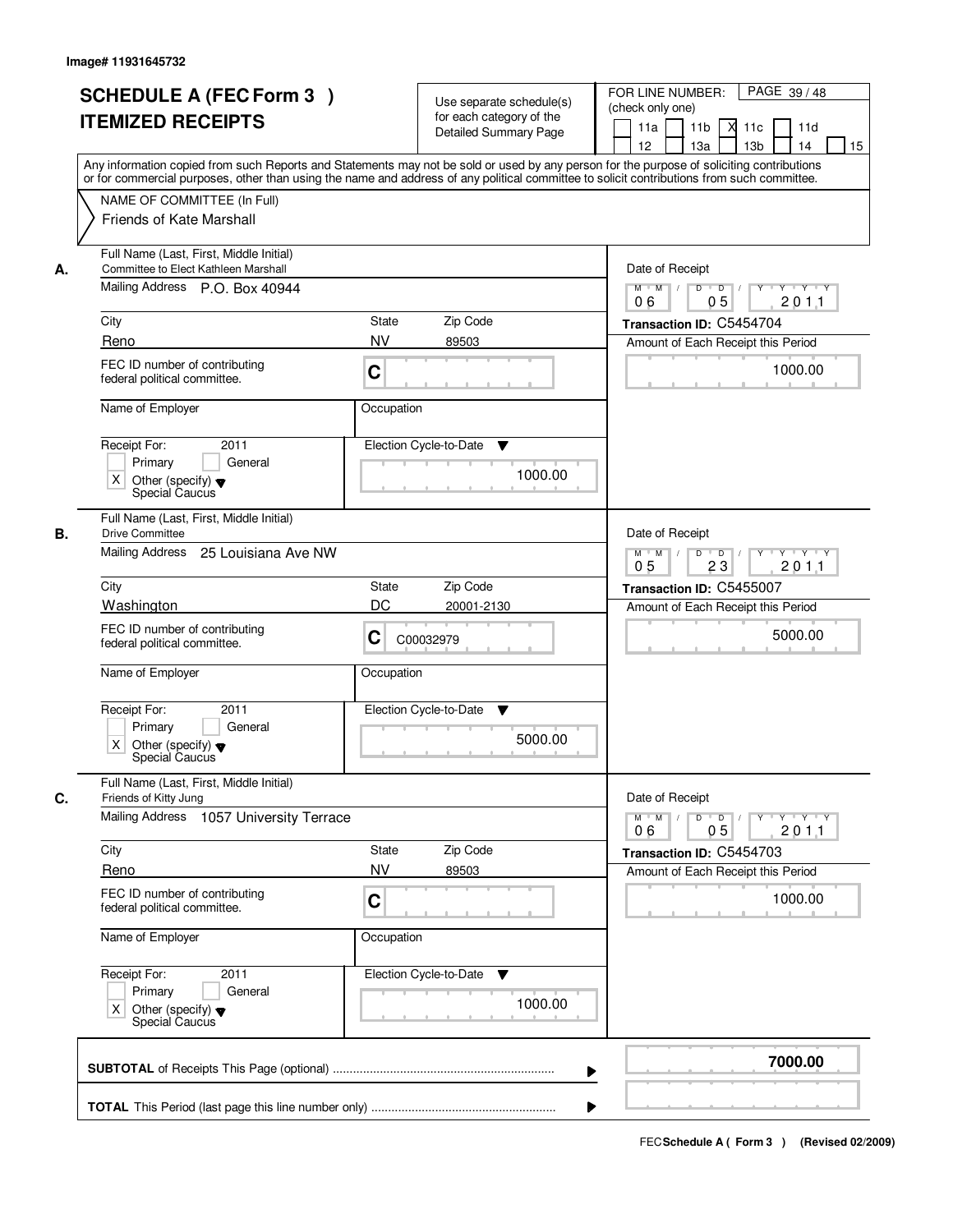|                          | <b>SCHEDULE A (FEC Form 3)</b><br><b>ITEMIZED RECEIPTS</b><br>Any information copied from such Reports and Statements may not be sold or used by any person for the purpose of soliciting contributions |                    | Use separate schedule(s)<br>for each category of the<br><b>Detailed Summary Page</b> | FOR LINE NUMBER:<br>(check only one)<br>11a<br>12 <sup>2</sup> | PAGE 40/48<br>11 <sub>b</sub><br>м<br>11c<br>11d<br>13 <sub>b</sub><br>14<br>13a<br>15 |
|--------------------------|---------------------------------------------------------------------------------------------------------------------------------------------------------------------------------------------------------|--------------------|--------------------------------------------------------------------------------------|----------------------------------------------------------------|----------------------------------------------------------------------------------------|
|                          | or for commercial purposes, other than using the name and address of any political committee to solicit contributions from such committee.<br>NAME OF COMMITTEE (In Full)<br>Friends of Kate Marshall   |                    |                                                                                      |                                                                |                                                                                        |
| А.                       | Full Name (Last, First, Middle Initial)<br>Gary Reese Campaign Fund<br>Mailing Address 1008 James St                                                                                                    |                    |                                                                                      | Date of Receipt<br>$M$ $M$                                     | $D$ $D$<br>Y Y Y Y<br>Y                                                                |
| City                     |                                                                                                                                                                                                         | <b>State</b>       | Zip Code                                                                             | 0 <sub>5</sub>                                                 | 20<br>201.1<br>Transaction ID: C5413425                                                |
| Las Vegas                |                                                                                                                                                                                                         | <b>NV</b>          | 89101-1737                                                                           |                                                                | Amount of Each Receipt this Period                                                     |
|                          | FEC ID number of contributing<br>federal political committee.                                                                                                                                           | C                  |                                                                                      |                                                                | 1000.00                                                                                |
|                          | Name of Employer                                                                                                                                                                                        | Occupation         |                                                                                      |                                                                |                                                                                        |
| Receipt For:<br>$\times$ | 2011<br>Primary<br>General<br>Other (specify) $\blacktriangledown$<br>Special Caucus                                                                                                                    |                    | Election Cycle-to-Date<br>▼<br>1000.00                                               |                                                                |                                                                                        |
| В.<br>Mailing Address    | Full Name (Last, First, Middle Initial)<br>Searchlight Leadership Fund<br>700 13th St NW                                                                                                                |                    |                                                                                      | Date of Receipt<br>$M$ $M$ /                                   | D<br>$\overline{D}$ /<br>Y Y Y Y                                                       |
|                          | Ste 600                                                                                                                                                                                                 |                    |                                                                                      | 06                                                             | 0 <sub>2</sub><br>201.1                                                                |
| City<br>Washington       |                                                                                                                                                                                                         | <b>State</b><br>DC | Zip Code                                                                             |                                                                | Transaction ID: C5455008                                                               |
|                          | FEC ID number of contributing<br>federal political committee.                                                                                                                                           | С                  | 20005-3960<br>C00327395                                                              |                                                                | Amount of Each Receipt this Period<br>5000.00                                          |
|                          | Name of Employer                                                                                                                                                                                        | Occupation         |                                                                                      |                                                                |                                                                                        |
| Receipt For:<br>X        | 2011<br>Primary<br>General<br>Other (specify) $\blacktriangledown$<br>Special Caucus                                                                                                                    |                    | Election Cycle-to-Date<br>▼<br>10000.00                                              |                                                                |                                                                                        |
| C.                       | Full Name (Last, First, Middle Initial)<br>Searchlight Leadership Fund                                                                                                                                  |                    |                                                                                      | Date of Receipt                                                |                                                                                        |
| <b>Mailing Address</b>   | 700 13th St NW<br>Ste 600                                                                                                                                                                               |                    |                                                                                      | $M = M$<br>06                                                  | $D$ $D$ $/$<br>יץ די אַ די אַ די אַ<br>2011<br>0 <sub>2</sub>                          |
| City                     |                                                                                                                                                                                                         | <b>State</b>       | Zip Code                                                                             |                                                                | Transaction ID: C5455009                                                               |
| Washington               | FEC ID number of contributing<br>federal political committee.                                                                                                                                           | DC<br>C            | 20005-3960<br>C00327395                                                              |                                                                | Amount of Each Receipt this Period<br>5000.00                                          |
|                          | Name of Employer                                                                                                                                                                                        | Occupation         |                                                                                      |                                                                |                                                                                        |
| Receipt For:<br>Χ        | 2011<br>Primary<br>General<br>Other (specify) v<br>Special General                                                                                                                                      |                    | Election Cycle-to-Date<br>v<br>10000.00                                              |                                                                |                                                                                        |
|                          |                                                                                                                                                                                                         |                    |                                                                                      |                                                                | 11000.00                                                                               |
|                          |                                                                                                                                                                                                         |                    |                                                                                      |                                                                |                                                                                        |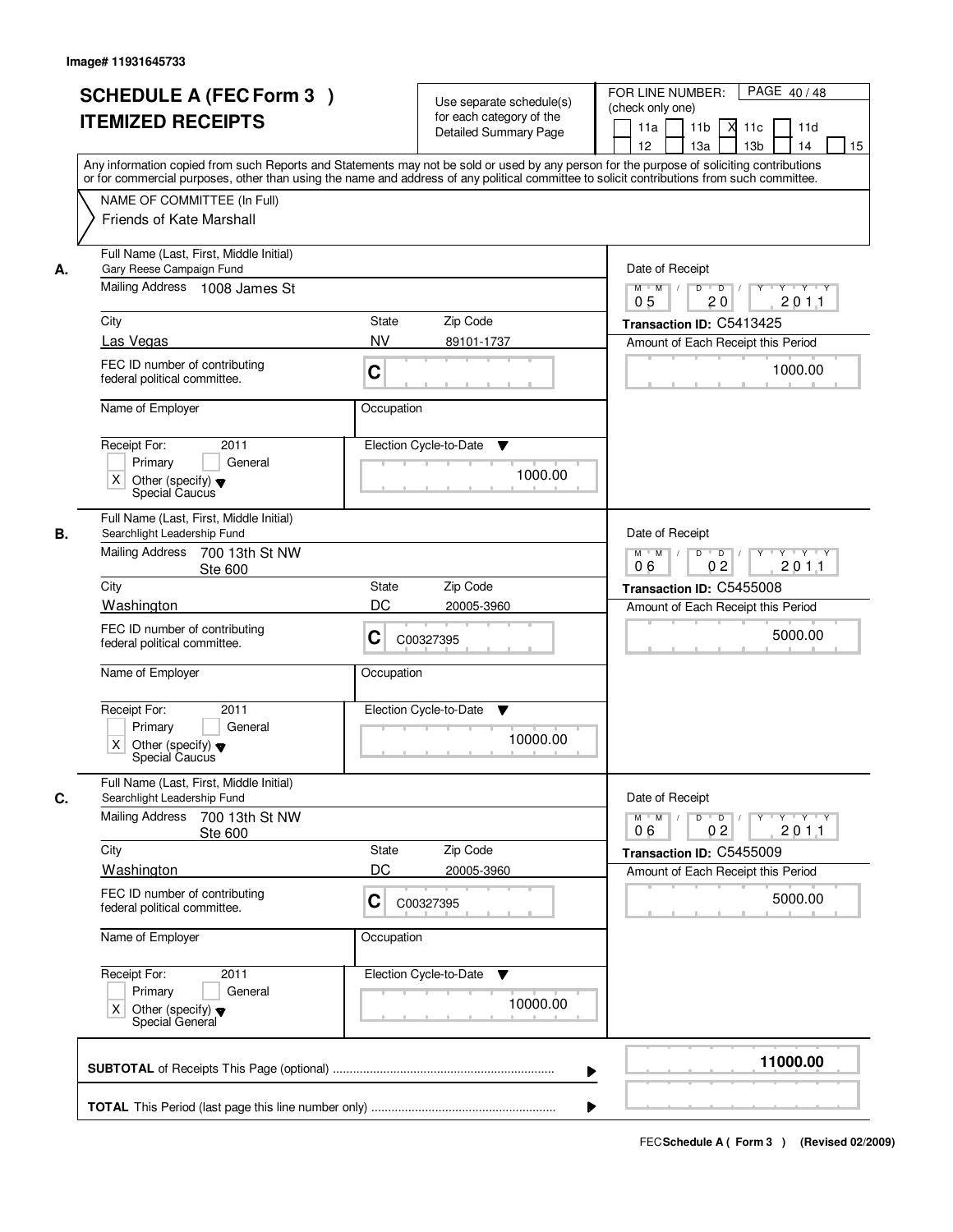|    | <b>SCHEDULE A (FEC Form 3)</b><br><b>ITEMIZED RECEIPTS</b>                                                                                                                                                                                                                              |            | Use separate schedule(s)<br>for each category of the<br>Detailed Summary Page | PAGE 41/48<br>FOR LINE NUMBER:<br>(check only one)<br>X<br>11a<br>11 <sub>b</sub><br>11c<br>11d<br>12<br>13a<br>13 <sub>b</sub><br>14<br>15 |
|----|-----------------------------------------------------------------------------------------------------------------------------------------------------------------------------------------------------------------------------------------------------------------------------------------|------------|-------------------------------------------------------------------------------|---------------------------------------------------------------------------------------------------------------------------------------------|
|    | Any information copied from such Reports and Statements may not be sold or used by any person for the purpose of soliciting contributions<br>or for commercial purposes, other than using the name and address of any political committee to solicit contributions from such committee. |            |                                                                               |                                                                                                                                             |
|    | NAME OF COMMITTEE (In Full)<br>Friends of Kate Marshall                                                                                                                                                                                                                                 |            |                                                                               |                                                                                                                                             |
| Α. | Full Name (Last, First, Middle Initial)<br>Silver State 21st Century PAC                                                                                                                                                                                                                |            |                                                                               | Date of Receipt                                                                                                                             |
|    | Mailing Address 3069 Conquista Ct                                                                                                                                                                                                                                                       |            |                                                                               | $M$ $M$ /<br>D<br>$\overline{D}$ /<br>$Y - Y - Y$<br>03<br>201.1<br>06                                                                      |
|    | City                                                                                                                                                                                                                                                                                    | State      | Zip Code                                                                      | Transaction ID: C5455010                                                                                                                    |
|    | Las Vegas                                                                                                                                                                                                                                                                               | <b>NV</b>  | 89121-3866                                                                    | Amount of Each Receipt this Period                                                                                                          |
|    | FEC ID number of contributing<br>federal political committee.                                                                                                                                                                                                                           | C          | C00364901                                                                     | 2000.00                                                                                                                                     |
|    | Name of Employer                                                                                                                                                                                                                                                                        | Occupation |                                                                               |                                                                                                                                             |
|    | Receipt For:<br>2011<br>Primary<br>General<br>X.<br>Other (specify) $\blacktriangledown$<br>Special Caucus                                                                                                                                                                              |            | Election Cycle-to-Date<br>v<br>2000.00                                        |                                                                                                                                             |
| В. | Full Name (Last, First, Middle Initial)<br>United Food and Commercial Workers International Union                                                                                                                                                                                       |            |                                                                               | Date of Receipt                                                                                                                             |
|    | Mailing Address 1775 K St NW                                                                                                                                                                                                                                                            |            |                                                                               | $Y + Y + Y$<br>$M$ <sup>U</sup><br>D<br>$\overline{D}$<br>Y<br>M<br>26<br>201.1<br>05                                                       |
|    | City                                                                                                                                                                                                                                                                                    | State      | Zip Code                                                                      | Transaction ID: C5416924                                                                                                                    |
|    | Washington                                                                                                                                                                                                                                                                              | DC         | 20006-1228                                                                    | Amount of Each Receipt this Period                                                                                                          |
|    | FEC ID number of contributing<br>federal political committee.                                                                                                                                                                                                                           | C          | C00002766                                                                     | 2000.00                                                                                                                                     |
|    | Name of Employer                                                                                                                                                                                                                                                                        | Occupation |                                                                               |                                                                                                                                             |
|    | Receipt For:<br>2011<br>Primary<br>General<br>X<br>Other (specify) $\blacktriangledown$<br>Special Caucus                                                                                                                                                                               |            | Election Cycle-to-Date<br>▼<br>2000.00                                        |                                                                                                                                             |

|  | 4000.00  |
|--|----------|
|  | 22000.00 |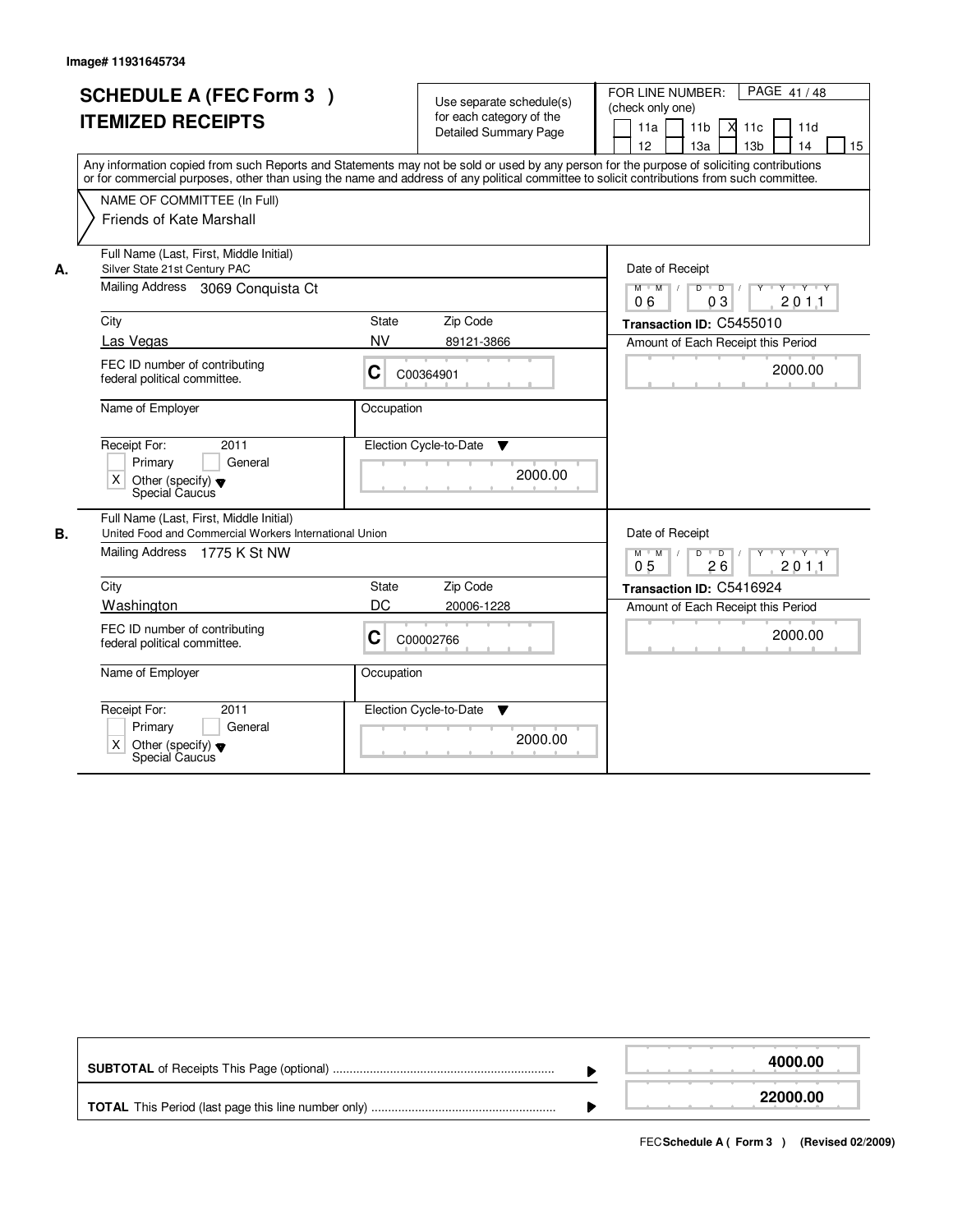|    | <b>SCHEDULE A (FEC Form 3)</b><br><b>ITEMIZED RECEIPTS</b>                                                                                                                                                                                                                              |                         | Use separate schedule(s)<br>for each category of the<br><b>Detailed Summary Page</b> | PAGE 42/48<br>FOR LINE NUMBER:<br>(check only one)<br>11 <sub>b</sub><br>11a<br>11d<br>11c<br>X.<br>12<br>13a<br>13 <sub>b</sub><br>15<br>14 |
|----|-----------------------------------------------------------------------------------------------------------------------------------------------------------------------------------------------------------------------------------------------------------------------------------------|-------------------------|--------------------------------------------------------------------------------------|----------------------------------------------------------------------------------------------------------------------------------------------|
|    | Any information copied from such Reports and Statements may not be sold or used by any person for the purpose of soliciting contributions<br>or for commercial purposes, other than using the name and address of any political committee to solicit contributions from such committee. |                         |                                                                                      |                                                                                                                                              |
|    | NAME OF COMMITTEE (In Full)<br><b>Friends of Kate Marshall</b>                                                                                                                                                                                                                          |                         |                                                                                      |                                                                                                                                              |
| А. | Full Name (Last, First, Middle Initial)<br>Kate Marshall                                                                                                                                                                                                                                |                         |                                                                                      | Date of Receipt                                                                                                                              |
|    | Mailing Address<br>3255 Thornhill Dr                                                                                                                                                                                                                                                    |                         |                                                                                      | M M<br>D<br>D<br>29<br>201.1<br>04                                                                                                           |
|    | City                                                                                                                                                                                                                                                                                    | State                   | Zip Code                                                                             | Transaction ID: C5352644                                                                                                                     |
|    | Reno                                                                                                                                                                                                                                                                                    | <b>NV</b>               | 89509-3023                                                                           | Amount of Each Receipt this Period                                                                                                           |
|    | FEC ID number of contributing<br>federal political committee.                                                                                                                                                                                                                           | C                       | H2NV02247                                                                            | 100.00                                                                                                                                       |
|    | Name of Employer<br>State of Nevada                                                                                                                                                                                                                                                     | Occupation<br>Treasurer |                                                                                      |                                                                                                                                              |
|    | Receipt For:<br>2011<br>Primary<br>General<br>X<br>Other (specify) $\blacktriangledown$<br>Special Caucus                                                                                                                                                                               |                         | Election Cycle-to-Date ▼<br>100.00                                                   |                                                                                                                                              |

|  | 100.00 |
|--|--------|
|  | 100.00 |

FECSchedule A (Form 3) (Revised 02/2009)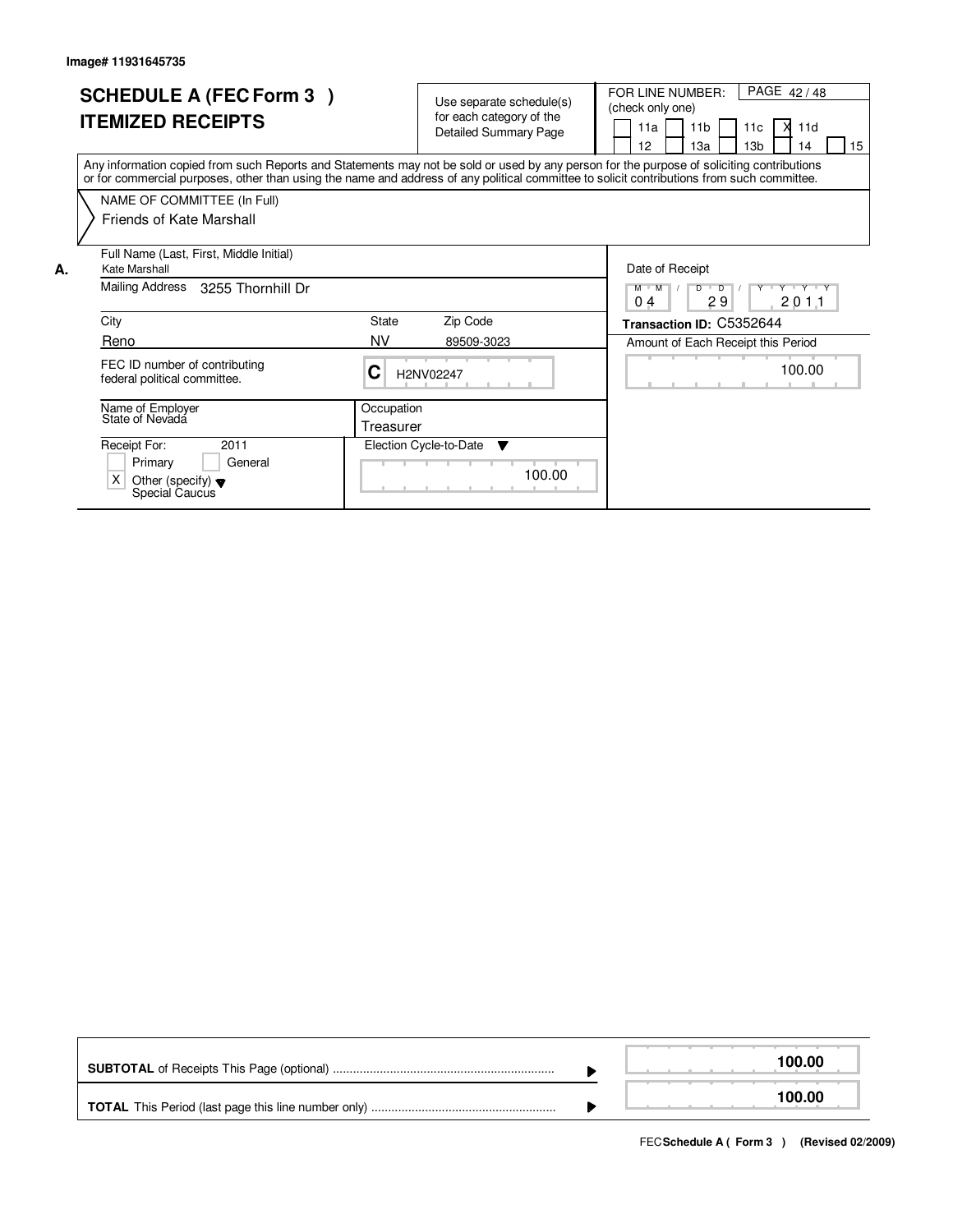| <b>SCHEDULE B (FEC Form 3)</b><br><b>ITEMIZED DISBURSEMENTS</b>                                     | Use separate schedule(s)<br>for each category of the<br><b>Detailed Summary Page</b>                                 | FOR LINE NUMBER:<br>PAGE 43/48<br>(check only one)<br>X<br>19 <sub>b</sub><br>17<br>18<br>19a<br>21<br>20a<br>20 <sub>b</sub><br>20c<br>Any Information copied from such Reports and Statements may not be sold or used by any person for the purpose of soliciting contributions |  |
|-----------------------------------------------------------------------------------------------------|----------------------------------------------------------------------------------------------------------------------|-----------------------------------------------------------------------------------------------------------------------------------------------------------------------------------------------------------------------------------------------------------------------------------|--|
| NAME OF COMMITTEE (In Full)<br>Friends of Kate Marshall                                             |                                                                                                                      | or for commercial purposes, other than using the name and address of any political committee to solicit contributions from such committee                                                                                                                                         |  |
| Full Name (Last, First, Middle Initial)<br><b>ActBlue Technical Services</b>                        |                                                                                                                      | Transaction ID: D400399<br>Date of Disbursement                                                                                                                                                                                                                                   |  |
| <b>Mailing Address</b><br>14 Arrow St                                                               |                                                                                                                      | $\overline{D}$<br>$\mathsf D$<br>M<br>M<br>$\sqrt{2}$<br>2011<br>ő 5<br>08                                                                                                                                                                                                        |  |
| City<br>Cambridge                                                                                   | <b>State</b><br>Zip Code<br>02138-5106<br>MA                                                                         | Amount of Each Disbursement this Period                                                                                                                                                                                                                                           |  |
| Purpose of Disbursement<br>Service Fees                                                             |                                                                                                                      | 197.55<br>003                                                                                                                                                                                                                                                                     |  |
| Candidate Name                                                                                      |                                                                                                                      | Category/<br>Type                                                                                                                                                                                                                                                                 |  |
| Office Sought:<br>House<br>Senate<br>President                                                      | Disbursement For:<br>2011<br>Primary<br>General<br>X Other (specify) $\blacktriangledown$                            |                                                                                                                                                                                                                                                                                   |  |
| District:<br>State:<br>Full Name (Last, First, Middle Initial)<br><b>ActBlue Technical Services</b> | Special Caucus                                                                                                       | Transaction ID: D400400<br>Date of Disbursement                                                                                                                                                                                                                                   |  |
| <b>Mailing Address</b><br>14 Arrow St                                                               |                                                                                                                      | M<br>D<br>$\overline{1}$ $\overline{5}$<br>$\overline{0}^M$ 5<br>2011                                                                                                                                                                                                             |  |
| City<br>Cambridge                                                                                   | Zip Code<br><b>State</b><br>MA<br>02138-5106                                                                         | Amount of Each Disbursement this Period                                                                                                                                                                                                                                           |  |
| Purpose of Disbursement<br>Service Fees                                                             |                                                                                                                      | 152.88<br>003                                                                                                                                                                                                                                                                     |  |
| <b>Candidate Name</b>                                                                               |                                                                                                                      | Category/<br>Type                                                                                                                                                                                                                                                                 |  |
| Office Sought:<br>House<br>Senate<br>President<br>District:<br>State:                               | Disbursement For:<br>2011<br>Primary<br>General<br>$X$ Other (specify) $\blacktriangledown$<br><b>Special Caucus</b> |                                                                                                                                                                                                                                                                                   |  |
| Full Name (Last, First, Middle Initial)<br><b>ActBlue Technical Services</b>                        |                                                                                                                      | Transaction ID: D400401<br>Date of Disbursement                                                                                                                                                                                                                                   |  |
| <b>Mailing Address</b><br>14 Arrow St                                                               |                                                                                                                      | M<br>$\overline{2\,2}$<br>$\overline{0}^{\overline{M}}$ 5<br>2011                                                                                                                                                                                                                 |  |
| City<br>Cambridge                                                                                   | Zip Code<br><b>State</b><br>MA<br>02138-5106                                                                         | Amount of Each Disbursement this Period                                                                                                                                                                                                                                           |  |
| Purpose of Disbursement<br>Service Fees                                                             |                                                                                                                      | 44.46<br>003                                                                                                                                                                                                                                                                      |  |
| Candidate Name                                                                                      |                                                                                                                      | Category/<br>Type                                                                                                                                                                                                                                                                 |  |
| Office Sought:<br>House<br>Senate<br>President                                                      | Disbursement For:<br>2011<br>Primary<br>General<br>X Other (specify) $\blacktriangledown$                            |                                                                                                                                                                                                                                                                                   |  |
| District:<br>State:                                                                                 | Special Caucus                                                                                                       |                                                                                                                                                                                                                                                                                   |  |
|                                                                                                     |                                                                                                                      | 394.89<br>▶                                                                                                                                                                                                                                                                       |  |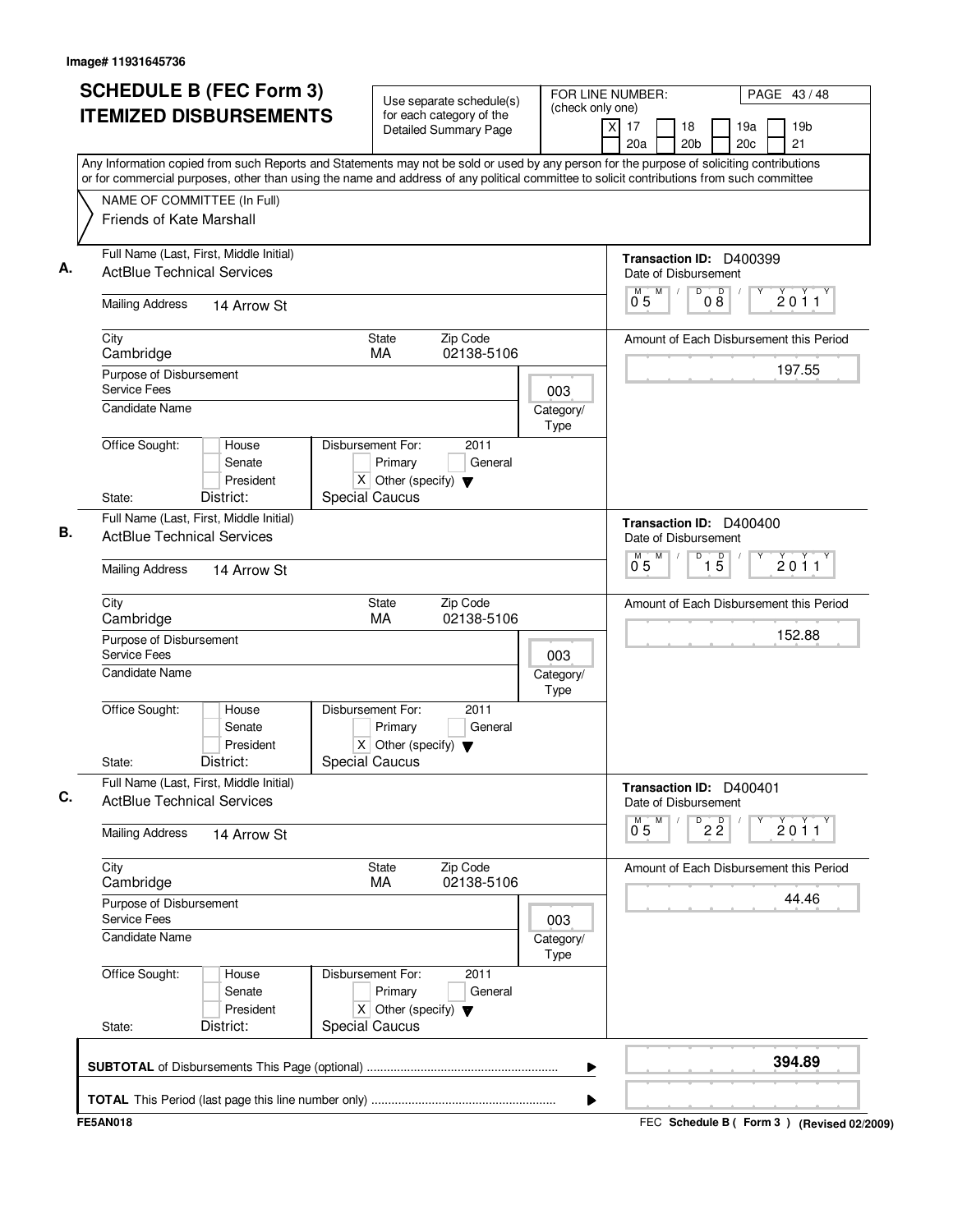| <b>ITEMIZED DISBURSEMENTS</b>                                                                                                                                                                                                                                                          | Use separate schedule(s)<br>for each category of the                                                                     | (check only one)  |                                                                                       |
|----------------------------------------------------------------------------------------------------------------------------------------------------------------------------------------------------------------------------------------------------------------------------------------|--------------------------------------------------------------------------------------------------------------------------|-------------------|---------------------------------------------------------------------------------------|
|                                                                                                                                                                                                                                                                                        | <b>Detailed Summary Page</b>                                                                                             | X                 | 19 <sub>b</sub><br>17<br>19a<br>18<br>20 <sub>c</sub><br>21<br>20a<br>20 <sub>b</sub> |
| Any Information copied from such Reports and Statements may not be sold or used by any person for the purpose of soliciting contributions<br>or for commercial purposes, other than using the name and address of any political committee to solicit contributions from such committee |                                                                                                                          |                   |                                                                                       |
| NAME OF COMMITTEE (In Full)                                                                                                                                                                                                                                                            |                                                                                                                          |                   |                                                                                       |
| <b>Friends of Kate Marshall</b>                                                                                                                                                                                                                                                        |                                                                                                                          |                   |                                                                                       |
| Full Name (Last, First, Middle Initial)<br><b>ActBlue Technical Services</b>                                                                                                                                                                                                           |                                                                                                                          |                   | Transaction ID: D400403<br>Date of Disbursement                                       |
| <b>Mailing Address</b><br>14 Arrow St                                                                                                                                                                                                                                                  |                                                                                                                          |                   | M<br>D<br>$30^{\circ}$<br>2011<br>0 <sub>5</sub>                                      |
| City                                                                                                                                                                                                                                                                                   | Zip Code<br>State                                                                                                        |                   | Amount of Each Disbursement this Period                                               |
| Cambridge                                                                                                                                                                                                                                                                              | 02138-5106<br>MA                                                                                                         |                   | 7.90                                                                                  |
| Purpose of Disbursement<br>Service Fees                                                                                                                                                                                                                                                |                                                                                                                          | 003               |                                                                                       |
| <b>Candidate Name</b>                                                                                                                                                                                                                                                                  |                                                                                                                          | Category/<br>Type |                                                                                       |
| Office Sought:<br>House<br>Senate<br>President                                                                                                                                                                                                                                         | Disbursement For:<br>2011<br>Primary<br>General<br>X Other (specify) $\blacktriangledown$                                |                   |                                                                                       |
| District:<br>State:                                                                                                                                                                                                                                                                    | <b>Special Caucus</b>                                                                                                    |                   |                                                                                       |
| Full Name (Last, First, Middle Initial)<br><b>ActBlue Technical Services</b>                                                                                                                                                                                                           |                                                                                                                          |                   | Transaction ID: D400404<br>Date of Disbursement                                       |
| <b>Mailing Address</b><br>14 Arrow St                                                                                                                                                                                                                                                  |                                                                                                                          |                   | M<br>$0\overline{5}$<br>D<br>2011<br>0.6                                              |
| City<br>Cambridge                                                                                                                                                                                                                                                                      | Zip Code<br>State<br>MA<br>02138-5106                                                                                    |                   | Amount of Each Disbursement this Period                                               |
| Purpose of Disbursement<br>Service Fees                                                                                                                                                                                                                                                |                                                                                                                          | 003               | 1.19                                                                                  |
| <b>Candidate Name</b>                                                                                                                                                                                                                                                                  |                                                                                                                          | Category/<br>Type |                                                                                       |
| Office Sought:<br>House<br>Senate<br>President<br>District:<br>State:                                                                                                                                                                                                                  | Disbursement For:<br>2011<br>General<br>Primary<br>$\overline{X}$ Other (specify) $\blacktriangledown$<br>Special Caucus |                   |                                                                                       |
| Full Name (Last, First, Middle Initial)<br><b>NGP VAN</b>                                                                                                                                                                                                                              |                                                                                                                          |                   | Transaction ID: D400151<br>Date of Disbursement                                       |
| <b>Mailing Address</b><br>1101 15th St NW<br><b>Ste 500</b>                                                                                                                                                                                                                            |                                                                                                                          |                   | M<br>$\overline{P}$ 2 $\overline{7}$<br>$\mathsf{M}$<br>2011<br>0.5                   |
| City<br>Washington                                                                                                                                                                                                                                                                     | Zip Code<br>State<br>DC<br>20005-5006                                                                                    |                   | Amount of Each Disbursement this Period                                               |
| Purpose of Disbursement<br>Software                                                                                                                                                                                                                                                    |                                                                                                                          | 001               | 1300.00                                                                               |
| <b>Candidate Name</b>                                                                                                                                                                                                                                                                  |                                                                                                                          | Category/<br>Type |                                                                                       |
| Office Sought:<br>House<br>Senate<br>President                                                                                                                                                                                                                                         | Disbursement For:<br>2011<br>Primary<br>General<br>X Other (specify) $\blacktriangledown$                                |                   |                                                                                       |
| District:<br>State:                                                                                                                                                                                                                                                                    | Special Caucus                                                                                                           |                   |                                                                                       |
|                                                                                                                                                                                                                                                                                        |                                                                                                                          | ▶                 | 1309.09                                                                               |
|                                                                                                                                                                                                                                                                                        |                                                                                                                          |                   |                                                                                       |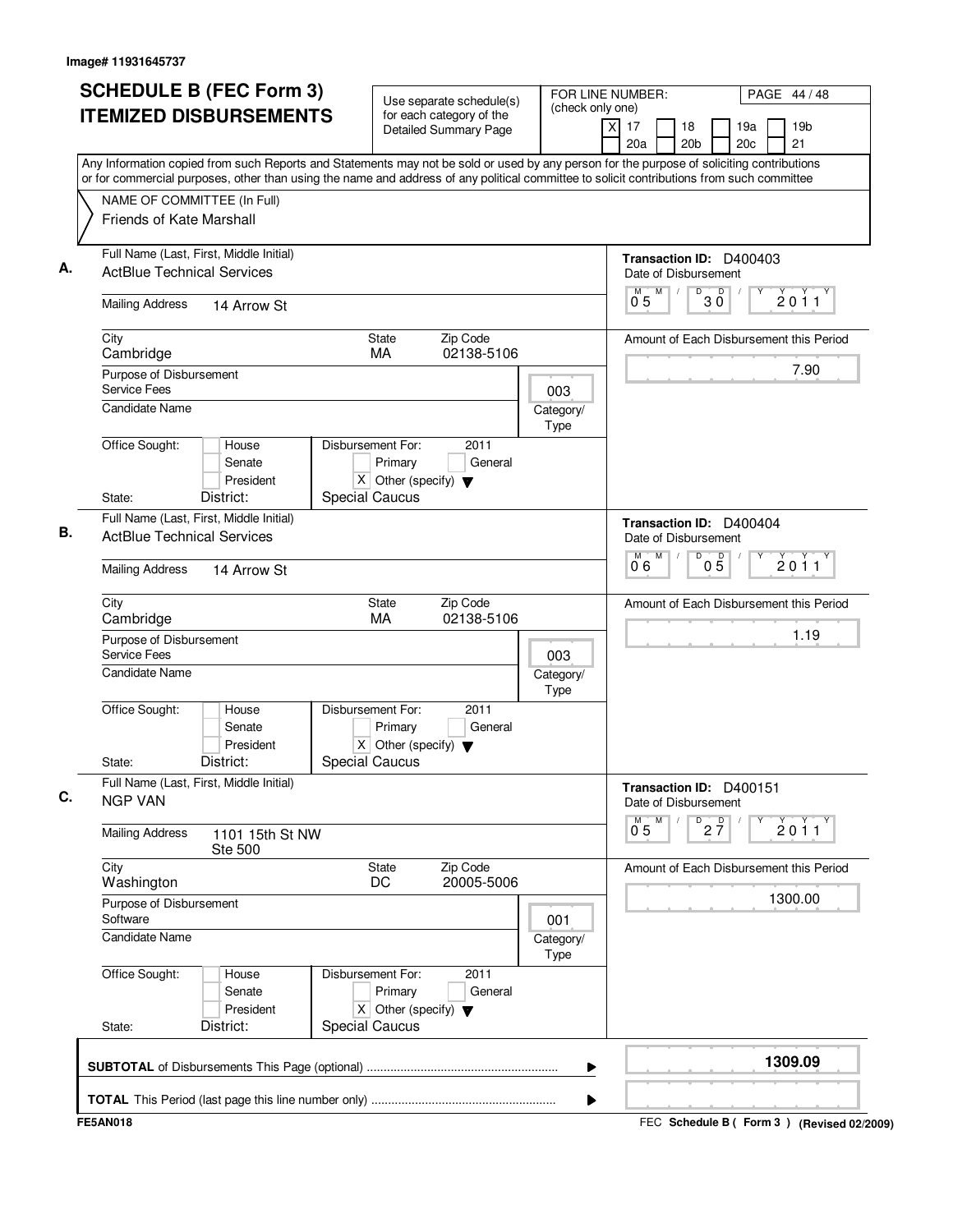|                                                    | <b>SCHEDULE B (FEC Form 3)</b>            |                                                                                                   | Use separate schedule(s)                                 | FOR LINE NUMBER:<br>(check only one) | PAGE 45/48                                                                                                                                                                                                                                                                             |
|----------------------------------------------------|-------------------------------------------|---------------------------------------------------------------------------------------------------|----------------------------------------------------------|--------------------------------------|----------------------------------------------------------------------------------------------------------------------------------------------------------------------------------------------------------------------------------------------------------------------------------------|
|                                                    | <b>ITEMIZED DISBURSEMENTS</b>             |                                                                                                   | for each category of the<br><b>Detailed Summary Page</b> |                                      | 19 <sub>b</sub><br>17<br>18<br>19a<br>X<br>20a<br>20 <sub>b</sub><br>20c<br>21                                                                                                                                                                                                         |
|                                                    |                                           |                                                                                                   |                                                          |                                      | Any Information copied from such Reports and Statements may not be sold or used by any person for the purpose of soliciting contributions<br>or for commercial purposes, other than using the name and address of any political committee to solicit contributions from such committee |
| NAME OF COMMITTEE (In Full)                        |                                           |                                                                                                   |                                                          |                                      |                                                                                                                                                                                                                                                                                        |
| Friends of Kate Marshall                           |                                           |                                                                                                   |                                                          |                                      |                                                                                                                                                                                                                                                                                        |
| Full Name (Last, First, Middle Initial)<br>Paychex |                                           |                                                                                                   |                                                          |                                      | Transaction ID: D400160<br>Date of Disbursement                                                                                                                                                                                                                                        |
| <b>Mailing Address</b>                             | 911 Panorama Trl S                        |                                                                                                   |                                                          |                                      | $\mathsf D$<br>M<br>D<br>M<br>2011<br>06<br>01                                                                                                                                                                                                                                         |
| City<br>Rochester                                  |                                           | State<br><b>NY</b>                                                                                | Zip Code<br>14625-2311                                   |                                      | Amount of Each Disbursement this Period                                                                                                                                                                                                                                                |
| Purpose of Disbursement<br>Payroll Invoice         |                                           |                                                                                                   |                                                          | 001                                  | 4.98                                                                                                                                                                                                                                                                                   |
| <b>Candidate Name</b>                              |                                           |                                                                                                   |                                                          | Category/<br>Type                    |                                                                                                                                                                                                                                                                                        |
| Office Sought:                                     | House<br>Senate<br>President              | Disbursement For:<br>Primary<br>$X$ Other (specify) $\blacktriangledown$                          | 2011<br>General                                          |                                      |                                                                                                                                                                                                                                                                                        |
| State:                                             | District:                                 | <b>Special Caucus</b>                                                                             |                                                          |                                      |                                                                                                                                                                                                                                                                                        |
| Full Name (Last, First, Middle Initial)<br>Paychex |                                           |                                                                                                   |                                                          |                                      | Transaction ID: D400161<br>Date of Disbursement                                                                                                                                                                                                                                        |
| <b>Mailing Address</b><br>911 Panorama Trl S       |                                           |                                                                                                   |                                                          |                                      | M<br>D<br>0 <sup>0</sup><br>М<br>2011<br>06                                                                                                                                                                                                                                            |
| City<br>Rochester                                  |                                           | State<br><b>NY</b>                                                                                | Zip Code<br>14625-2311                                   |                                      | Amount of Each Disbursement this Period                                                                                                                                                                                                                                                |
| Purpose of Disbursement<br>Payroll Taxes           |                                           |                                                                                                   |                                                          | 001                                  | 6227.95                                                                                                                                                                                                                                                                                |
| Candidate Name                                     |                                           |                                                                                                   |                                                          | Category/<br>Type                    |                                                                                                                                                                                                                                                                                        |
| Office Sought:<br>State:                           | House<br>Senate<br>President<br>District: | Disbursement For:<br>Primary<br>$X$ Other (specify) $\blacktriangledown$<br><b>Special Caucus</b> | 2011<br>General                                          |                                      |                                                                                                                                                                                                                                                                                        |
| Full Name (Last, First, Middle Initial)            |                                           |                                                                                                   |                                                          |                                      |                                                                                                                                                                                                                                                                                        |
| Proforma                                           |                                           |                                                                                                   |                                                          |                                      | Transaction ID: D400152<br>Date of Disbursement<br>M                                                                                                                                                                                                                                   |
| <b>Mailing Address</b>                             | PO Box 51925                              |                                                                                                   |                                                          |                                      | $D^D$ <sub>2</sub> $\overline{7}$<br>$\overline{0}^{\overline{M}}$ 5<br>2011                                                                                                                                                                                                           |
| City<br>Los Angeles                                |                                           | State<br>CA                                                                                       | Zip Code<br>90051-6225                                   |                                      | Amount of Each Disbursement this Period                                                                                                                                                                                                                                                |
| Purpose of Disbursement<br>Campaign Materials      |                                           |                                                                                                   |                                                          | 006                                  | 1248.20                                                                                                                                                                                                                                                                                |
| <b>Candidate Name</b>                              |                                           |                                                                                                   |                                                          | Category/<br>Type                    |                                                                                                                                                                                                                                                                                        |
| Office Sought:                                     | House<br>Senate<br>President              | Disbursement For:<br>Primary<br>X Other (specify) $\blacktriangledown$                            | 2011<br>General                                          |                                      |                                                                                                                                                                                                                                                                                        |
| State:                                             | District:                                 | <b>Special Caucus</b>                                                                             |                                                          |                                      |                                                                                                                                                                                                                                                                                        |
|                                                    |                                           |                                                                                                   |                                                          | ▶                                    | 7481.13                                                                                                                                                                                                                                                                                |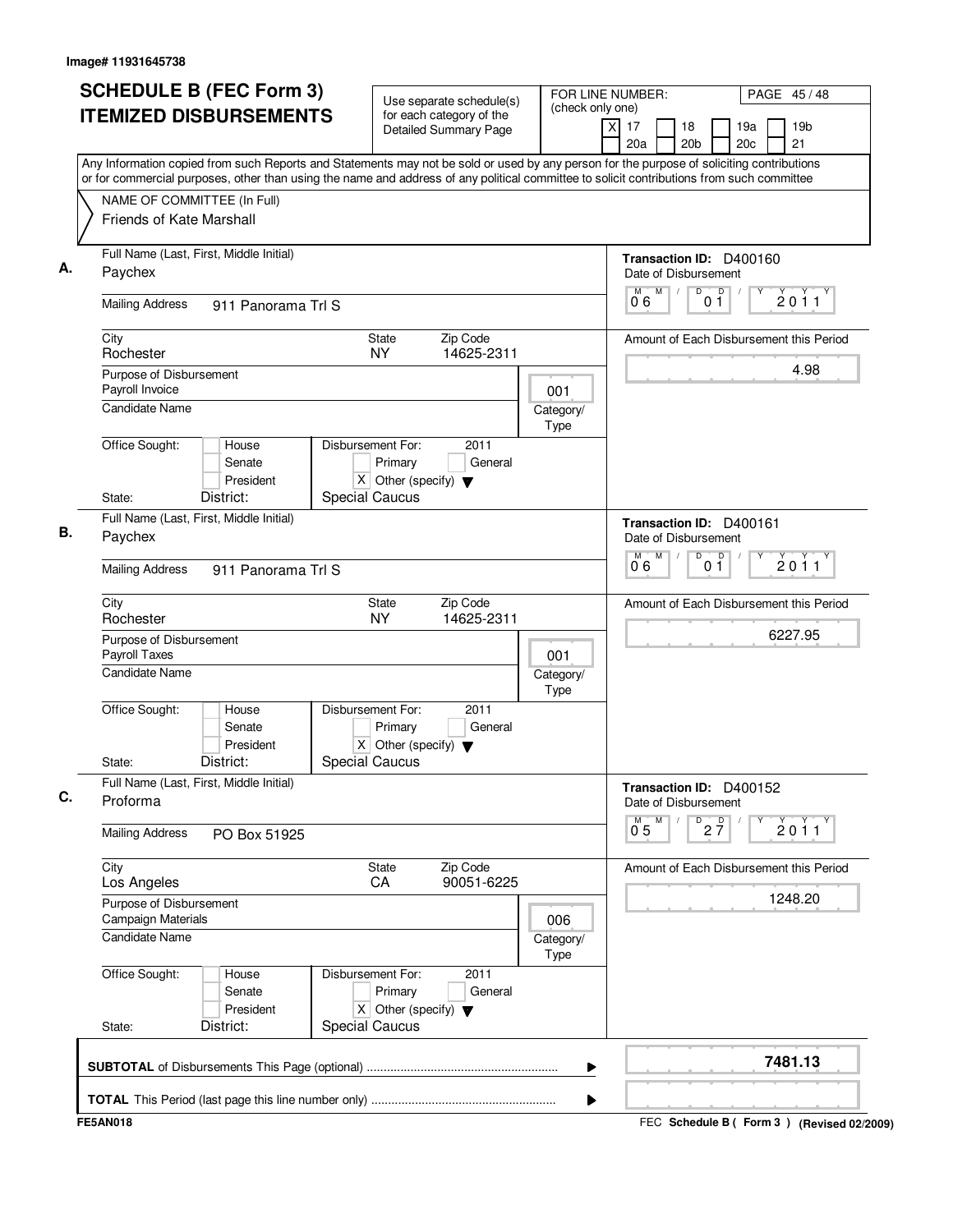| <b>SCHEDULE B (FEC Form 3)</b><br><b>ITEMIZED DISBURSEMENTS</b><br>Any Information copied from such Reports and Statements may not be sold or used by any person for the purpose of soliciting contributions | Use separate schedule(s)<br>for each category of the<br><b>Detailed Summary Page</b>                                 | FOR LINE NUMBER:<br>PAGE 46/48<br>(check only one)<br>$\boldsymbol{\mathsf{X}}$<br>17<br>19 <sub>b</sub><br>18<br>19a<br>21<br>20a<br>20 <sub>b</sub><br>20c |
|--------------------------------------------------------------------------------------------------------------------------------------------------------------------------------------------------------------|----------------------------------------------------------------------------------------------------------------------|--------------------------------------------------------------------------------------------------------------------------------------------------------------|
| or for commercial purposes, other than using the name and address of any political committee to solicit contributions from such committee<br>NAME OF COMMITTEE (In Full)<br>Friends of Kate Marshall         |                                                                                                                      |                                                                                                                                                              |
| Full Name (Last, First, Middle Initial)<br>Ms. Jaimie Saratella                                                                                                                                              |                                                                                                                      | Transaction ID: D400153<br>Date of Disbursement                                                                                                              |
| <b>Mailing Address</b><br>567 W 4th St<br>Apt 605                                                                                                                                                            |                                                                                                                      | $D$ <sub>2</sub> $\overline{3}$<br>M<br>М<br>2011<br>ő 5                                                                                                     |
| City<br>Reno                                                                                                                                                                                                 | <b>State</b><br>Zip Code<br><b>NV</b><br>89503-5266                                                                  | Amount of Each Disbursement this Period                                                                                                                      |
| Purpose of Disbursement<br>Reimbursement                                                                                                                                                                     |                                                                                                                      | 395.80                                                                                                                                                       |
| Candidate Name                                                                                                                                                                                               |                                                                                                                      | Category/<br>Type                                                                                                                                            |
| Office Sought:<br>House<br>Senate<br>President<br>District:<br>State:                                                                                                                                        | Disbursement For:<br>2011<br>Primary<br>General<br>X Other (specify) $\blacktriangledown$<br><b>Special Caucus</b>   |                                                                                                                                                              |
| Full Name (Last, First, Middle Initial)<br>Expedia                                                                                                                                                           |                                                                                                                      | Transaction ID: D400154<br>Date of Disbursement                                                                                                              |
| <b>Mailing Address</b><br>333 108th Ave NE                                                                                                                                                                   |                                                                                                                      | M<br>D<br>$\overline{0}^M$ 5<br>$2\overline{3}$<br>2011                                                                                                      |
| City<br><b>Bellevue</b>                                                                                                                                                                                      | Zip Code<br><b>State</b><br>WA<br>98004-5703                                                                         | Amount of Each Disbursement this Period                                                                                                                      |
| Purpose of Disbursement<br>Travel                                                                                                                                                                            |                                                                                                                      | 395.80<br>002                                                                                                                                                |
| Candidate Name                                                                                                                                                                                               |                                                                                                                      | Category/<br>Type<br>[MEMO ITEM]                                                                                                                             |
| Office Sought:<br>House<br>Senate<br>President<br>District:<br>State:                                                                                                                                        | Disbursement For:<br>2011<br>Primary<br>General<br>$X$ Other (specify) $\blacktriangledown$<br><b>Special Caucus</b> |                                                                                                                                                              |
| Full Name (Last, First, Middle Initial)<br>Paychex                                                                                                                                                           |                                                                                                                      | Transaction ID: D400162<br>Date of Disbursement                                                                                                              |
| <b>Mailing Address</b><br>911 Panorama Trl S                                                                                                                                                                 |                                                                                                                      | M<br>D<br>3 <sup>0</sup><br>2011<br>ő 5                                                                                                                      |
| City<br>Rochester                                                                                                                                                                                            | Zip Code<br>State<br><b>NY</b><br>14625-2311                                                                         | Amount of Each Disbursement this Period                                                                                                                      |
| Purpose of Disbursement<br>Payroll                                                                                                                                                                           |                                                                                                                      | 11035.56<br>001                                                                                                                                              |
| <b>Candidate Name</b>                                                                                                                                                                                        |                                                                                                                      | Category/<br>Type                                                                                                                                            |
| Office Sought:<br>House<br>Senate<br>President                                                                                                                                                               | Disbursement For:<br>2011<br>Primary<br>General<br>X Other (specify) $\blacktriangledown$                            |                                                                                                                                                              |
| District:<br>State:                                                                                                                                                                                          | Special Caucus                                                                                                       |                                                                                                                                                              |
|                                                                                                                                                                                                              |                                                                                                                      | 11431.36<br>▶                                                                                                                                                |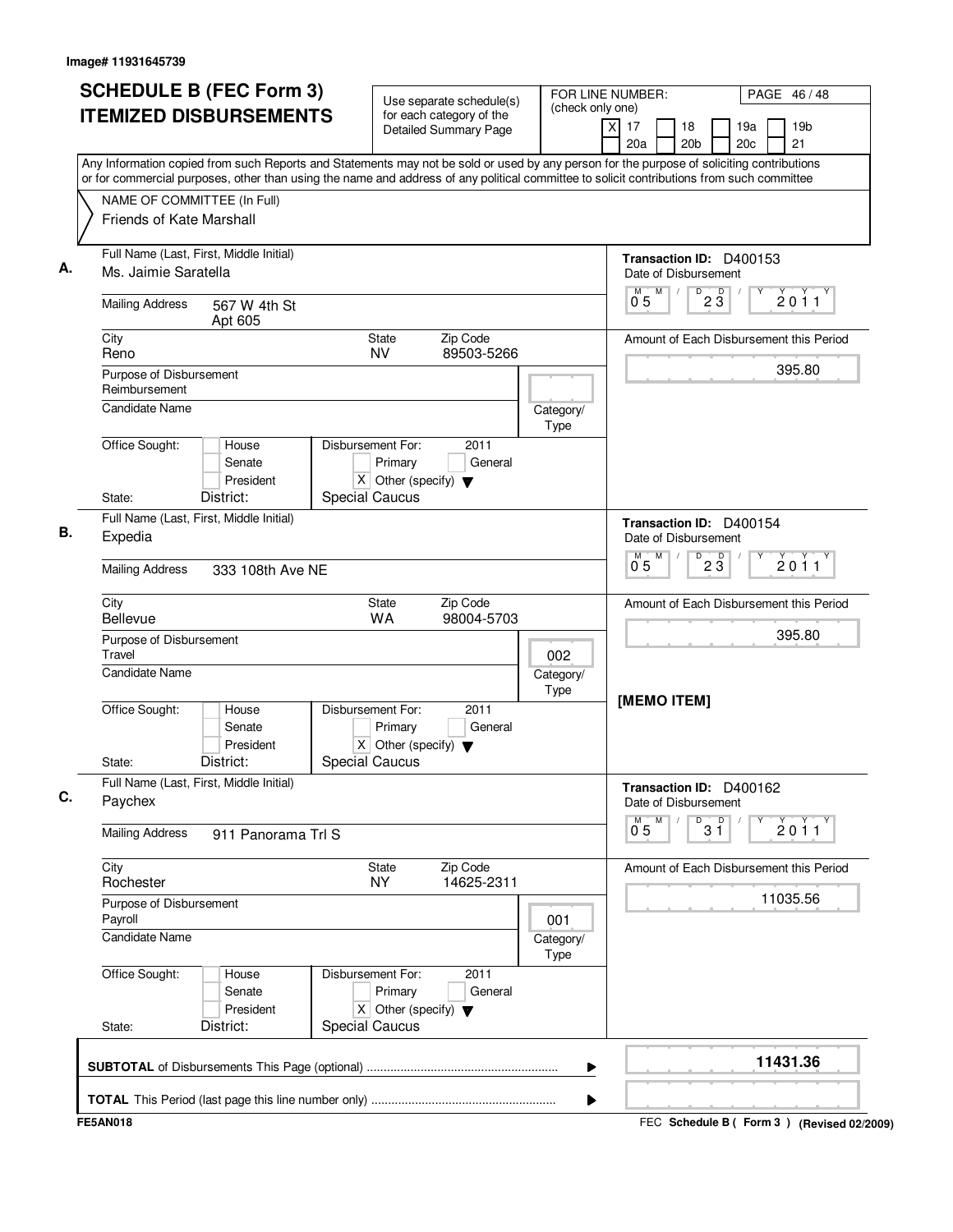|              |                                           | <b>SCHEDULE B (FEC Form 3)</b><br><b>ITEMIZED DISBURSEMENTS</b> |                                            |                                                   | Use separate schedule(s)<br>for each category of the | (check only one)  | FOR LINE NUMBER:<br>xl<br>17         | PAGE 47/48<br>18<br>19a<br>19 <sub>b</sub>                                                                                                                                |
|--------------|-------------------------------------------|-----------------------------------------------------------------|--------------------------------------------|---------------------------------------------------|------------------------------------------------------|-------------------|--------------------------------------|---------------------------------------------------------------------------------------------------------------------------------------------------------------------------|
|              |                                           |                                                                 |                                            |                                                   | <b>Detailed Summary Page</b>                         |                   | 20a                                  | 20 <sub>b</sub><br>20c<br>21<br>Any Information copied from such Reports and Statements may not be sold or used by any person for the purpose of soliciting contributions |
|              |                                           |                                                                 |                                            |                                                   |                                                      |                   |                                      | or for commercial purposes, other than using the name and address of any political committee to solicit contributions from such committee                                 |
|              | Friends of Kate Marshall                  | NAME OF COMMITTEE (In Full)                                     |                                            |                                                   |                                                      |                   |                                      |                                                                                                                                                                           |
|              | Mr. Andrew Bookman                        | Full Name (Last, First, Middle Initial)                         |                                            |                                                   |                                                      |                   |                                      | Transaction ID: D400163<br>Date of Disbursement                                                                                                                           |
|              | <b>Mailing Address</b>                    | 3100 Slater Ave                                                 |                                            |                                                   |                                                      |                   | М<br>M<br>05                         | D<br>$3^{\circ}$<br>2011                                                                                                                                                  |
| City<br>Reno |                                           |                                                                 | <b>State</b><br><b>NV</b>                  |                                                   | Zip Code<br>89503-3233                               |                   |                                      | Amount of Each Disbursement this Period                                                                                                                                   |
| Payroll      | Purpose of Disbursement                   |                                                                 |                                            |                                                   |                                                      | 001               |                                      | 629.90                                                                                                                                                                    |
|              | Candidate Name                            |                                                                 |                                            |                                                   |                                                      | Category/<br>Type | [MEMO ITEM]                          |                                                                                                                                                                           |
|              | Office Sought:                            | House<br>Senate<br>President                                    | Disbursement For:                          | Primary<br>X Other (specify) $\blacktriangledown$ | 2011<br>General                                      |                   |                                      |                                                                                                                                                                           |
| State:       |                                           | District:                                                       | Special Caucus                             |                                                   |                                                      |                   |                                      |                                                                                                                                                                           |
|              | Ms. Amanda Karp                           | Full Name (Last, First, Middle Initial)                         |                                            |                                                   |                                                      |                   | M<br>м                               | Transaction ID: D400164<br>Date of Disbursement<br>D                                                                                                                      |
|              | <b>Mailing Address</b>                    | 3270 Barbara Cir                                                |                                            |                                                   |                                                      |                   | 0 <sub>5</sub>                       | $3^{\circ}$<br>2011                                                                                                                                                       |
| City<br>Reno |                                           |                                                                 | State<br><b>NV</b>                         |                                                   | Zip Code<br>89503-3801                               |                   |                                      | Amount of Each Disbursement this Period<br>606.77                                                                                                                         |
| Payroll      | Purpose of Disbursement<br>Candidate Name |                                                                 |                                            |                                                   |                                                      | 001<br>Category/  |                                      |                                                                                                                                                                           |
|              |                                           |                                                                 |                                            |                                                   |                                                      | Type              |                                      |                                                                                                                                                                           |
| State:       | Office Sought:                            | House<br>Senate<br>President<br>District:                       | Disbursement For:<br><b>Special Caucus</b> | Primary<br>X Other (specify) $\blacktriangledown$ | 2011<br>General                                      |                   | [MEMO ITEM]                          |                                                                                                                                                                           |
|              | Ms. Jaimie Saratella                      | Full Name (Last, First, Middle Initial)                         |                                            |                                                   |                                                      |                   |                                      | Transaction ID: D400165<br>Date of Disbursement                                                                                                                           |
|              | <b>Mailing Address</b>                    | 567 W 4th St<br>Apt 605                                         |                                            |                                                   |                                                      |                   | $\overline{0}^{\overline{M}}$ 5<br>M | $\overline{31}$<br>Υ<br>2011                                                                                                                                              |
| City<br>Reno |                                           |                                                                 | State<br><b>NV</b>                         |                                                   | Zip Code<br>89503-5266                               |                   |                                      | Amount of Each Disbursement this Period                                                                                                                                   |
| Payroll      | Purpose of Disbursement                   |                                                                 |                                            |                                                   |                                                      | 001               |                                      | 2280.00                                                                                                                                                                   |
|              | Candidate Name                            |                                                                 |                                            |                                                   |                                                      | Category/<br>Type |                                      |                                                                                                                                                                           |
|              | Office Sought:                            | House<br>Senate<br>President                                    | Disbursement For:                          | Primary<br>X Other (specify) $\blacktriangledown$ | 2011<br>General                                      |                   | [MEMO ITEM]                          |                                                                                                                                                                           |
| State:       |                                           | District:                                                       | <b>Special Caucus</b>                      |                                                   |                                                      |                   |                                      |                                                                                                                                                                           |
|              |                                           |                                                                 |                                            |                                                   |                                                      | ▶                 |                                      | 0.00                                                                                                                                                                      |